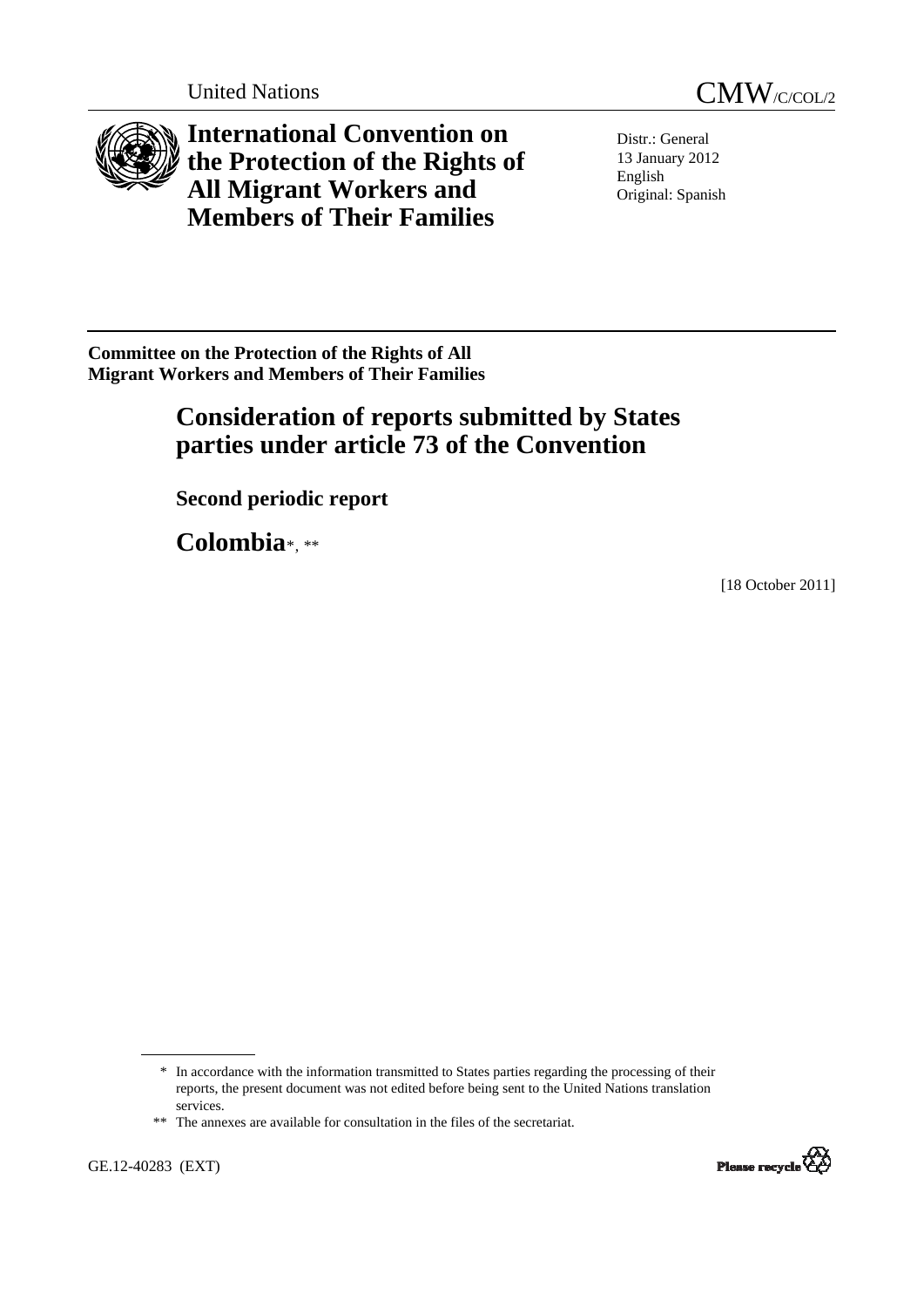# Contents

|    |                                                                                                                                                                                                                                                                                                                                   | Paragraphs  | Page |
|----|-----------------------------------------------------------------------------------------------------------------------------------------------------------------------------------------------------------------------------------------------------------------------------------------------------------------------------------|-------------|------|
| I. |                                                                                                                                                                                                                                                                                                                                   | $1 - 4$     | 4    |
| П. |                                                                                                                                                                                                                                                                                                                                   | $5 - 242$   | 4    |
|    | Disaggregated data on the characteristics and nature of migratory<br>А.<br>flows (immigration, transit and emigration) affecting the State party                                                                                                                                                                                  | $5 - 60$    | 4    |
|    | Data and statistics on the number of unaccompanied or separated migrant<br><b>B.</b>                                                                                                                                                                                                                                              | 61          | 15   |
|    | Steps that have been taken to harmonize the national migration laws with<br>C.<br>the Convention, including whether the State party has plans to withdraw its                                                                                                                                                                     | $62 - 63$   | 15   |
|    | Any signature, accession or ratification of human rights treaties or<br>D.<br>international instruments relevant for the implementation of the present<br>Convention; in particular, any steps taken towards ratification of ILO<br>Conventions No. 97 (1949) on Migration for Employment and No. 143 (1975)                      | $64 - 65$   | 15   |
|    | Any court decisions related to the enjoyment by migrants and members of<br>Е.                                                                                                                                                                                                                                                     | 66          | 16   |
|    | F.<br>Any change in the legislation affecting the implementation of the                                                                                                                                                                                                                                                           | 67          | 16   |
|    | Specific procedures that have been put in place in order to deal with mixed<br>G.<br>migratory flows, in particular to establish the special protection needs of<br>asylum-seekers and victims of trafficking; in this context, please indicate<br>whether national legislation provides for the application of the Convention to | $68 - 120$  | 16   |
|    | Η.<br>Steps taken to ensure that migrant children who are detained, including for<br>violations of provisions relating to migration, are held separately from other<br>adults and whether specific procedures are in place to determine the age of<br>juvenile migrants; data on the number of migrant children detained          | $121 - 138$ | 25   |
|    | Special programmes to address the special interests of migrant children,<br>I.                                                                                                                                                                                                                                                    | 139-145     | 28   |
|    | Legislation and practice providing for mechanisms to monitor the situation<br>J.<br>of migrant women, including those employed as domestic workers, and<br>safeguards and guarantees to protect them from exploitation and violence                                                                                               | 146         | 29   |
|    | Procedures assisting victims of trafficking, especially women and<br>Κ.                                                                                                                                                                                                                                                           | 147         | 29   |
|    | Measures taken to provide assistance given by the State party to its<br>L.                                                                                                                                                                                                                                                        | 148-193     | 29   |
|    | Measures taken to facilitate migrants' reintegration in case of return to<br>M.                                                                                                                                                                                                                                                   | 194-211     | 38   |
|    | Multilateral or bilateral agreements relating to migration the State party has<br>N.                                                                                                                                                                                                                                              | 212-224     | 43   |
|    | Efforts made, also in cooperation with other States, in order to prevent<br>O.                                                                                                                                                                                                                                                    | 225         | 44   |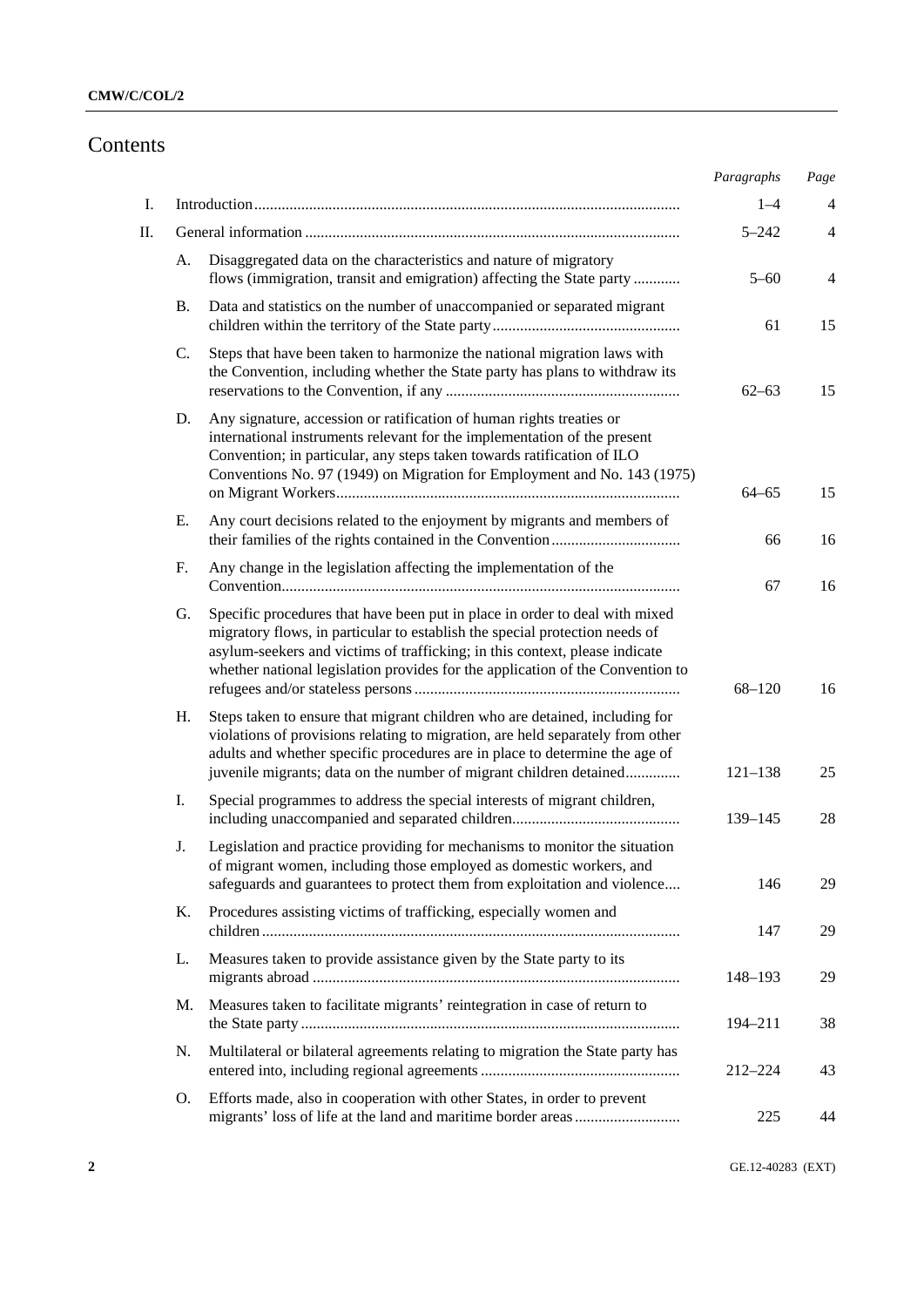|      | P. | Measures to prevent clandestine movements and employment of migrants                                                                                | $226 - 242$ | 44 |
|------|----|-----------------------------------------------------------------------------------------------------------------------------------------------------|-------------|----|
| III. |    |                                                                                                                                                     | $243 - 379$ | 47 |
|      | А. |                                                                                                                                                     | 244         | 47 |
|      | B. | Part III of the Convention: Human rights of all migrant workers and                                                                                 | $245 - 303$ | 47 |
|      | C. | Part IV of the Convention: Other rights of migrant workers and their                                                                                | $304 - 354$ | 58 |
|      | D. | Part V of the Convention: Provisions applicable to particular categories                                                                            | $355 - 356$ | 64 |
|      | Е. | Part VI of the Convention: Promotion of sound, equitable, humane and<br>lawful conditions in connection with international migration of workers and | $357 - 369$ | 64 |
|      | F. | Subjects of concern, suggestions and recommendations of the Committee:<br>training in and dissemination of the Convention, and participation of     | 370–379     | 66 |
| IV.  |    |                                                                                                                                                     | 380-382     | 67 |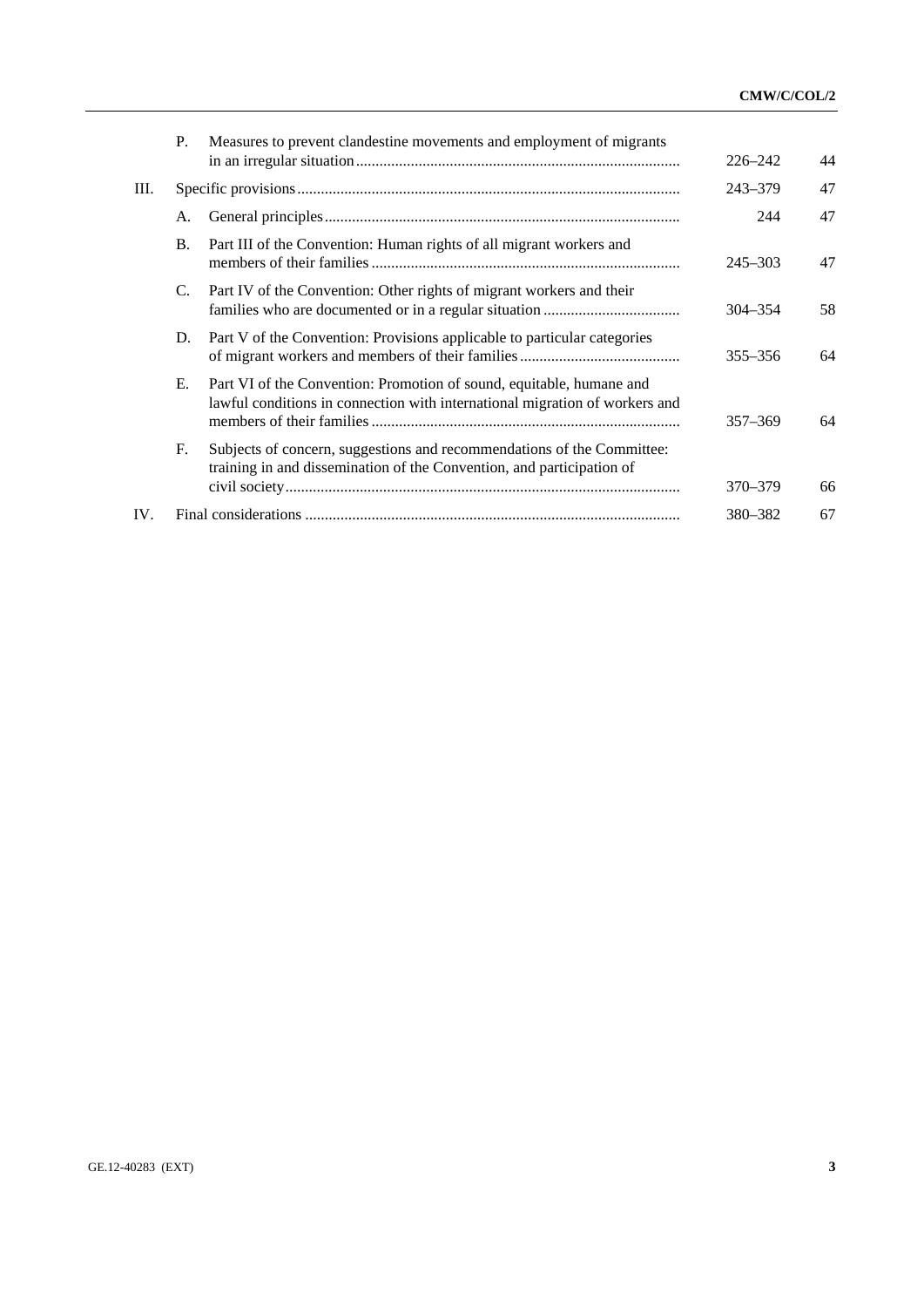# <span id="page-3-0"></span> **I. Introduction**

1. In accordance with article 73, paragraph 1 (b), of the International Convention on the Protection of the Rights of All Migrant Workers and Members of Their Families, the Government of Colombia is submitting its second periodic report for consideration by the Committee on the Protection of the Rights of All Migrant Workers and Members of their Families (the Committee). This report provides up-to-date information on the measures taken between 2009 and 2011 to give effect to the provisions of the Convention.

2. The Government of Colombia presented its initial report on compliance with the Convention (CMW/C/COL/1) on 25 January 2008, and it was considered by the Committee on 21 and 22 April 2009.

3. Colombia was one of the countries that called for the negotiations leading to the adoption of the Convention, and the country has maintained an unshakable commitment to the promotion and protection of the rights of migrant workers and their families, irrespective of migration status.

4. During the period covered by the present report, the Colombian authorities have held firmly to the position that the subject of international migration, and that of migrant workers in particular, must be addressed comprehensively and in accordance with the principle of consistency, which means "doing as you would be done by", and of a further four principles discussed later in this report. Accordingly, the Colombian Government will act consistently in respect of international migration dynamics: aliens in Colombia will be given the same treatment as our nationals abroad.

# **II. General information**

# **A. Disaggregated data on the characteristics and nature of migratory flows (immigration, transit and emigration) affecting the State party**

5. The comprehensive migration policy of the Colombian State is designed to uphold, protect and guarantee the rights of all persons involved in migration processes and create conditions under which the decision to migrate may be taken freely so that all citizens can shape their own destiny with assistance and protection from the State. Colombia also respects the migration laws of the destination States hosting Colombian migrants and expects the principle of freedom of movement, which is fundamental to the way the comprehensive migration policy is applied within the country, to be upheld in migration processes irrespective of the migration status of the individuals concerned, as part of a human rights-based approach.

6. The increasing outward migration of Colombian nationals is a highly complex dynamic that has generated effects, both positive and negative, upon the country's development. The negative effects in Colombia itself include: the loss of highly skilled human capital; the separation of families; the inflationary impact of remittances; and the weakening of workers' ties to the labour market. Negative transit and destination effects include: human trafficking; breaches of human rights; lack of access to social services; underemployment; persecution by migration authorities; and xenophobia. Conversely, the increased remittances sent by Colombians, temporary and circular labour migration  $(TCLM)^1$  $(TCLM)^1$  and the return of Colombian human capital educated abroad are some of the

<sup>&</sup>lt;sup>1</sup> This is defined as a form of controlled labour migration instigated by local firms in the destination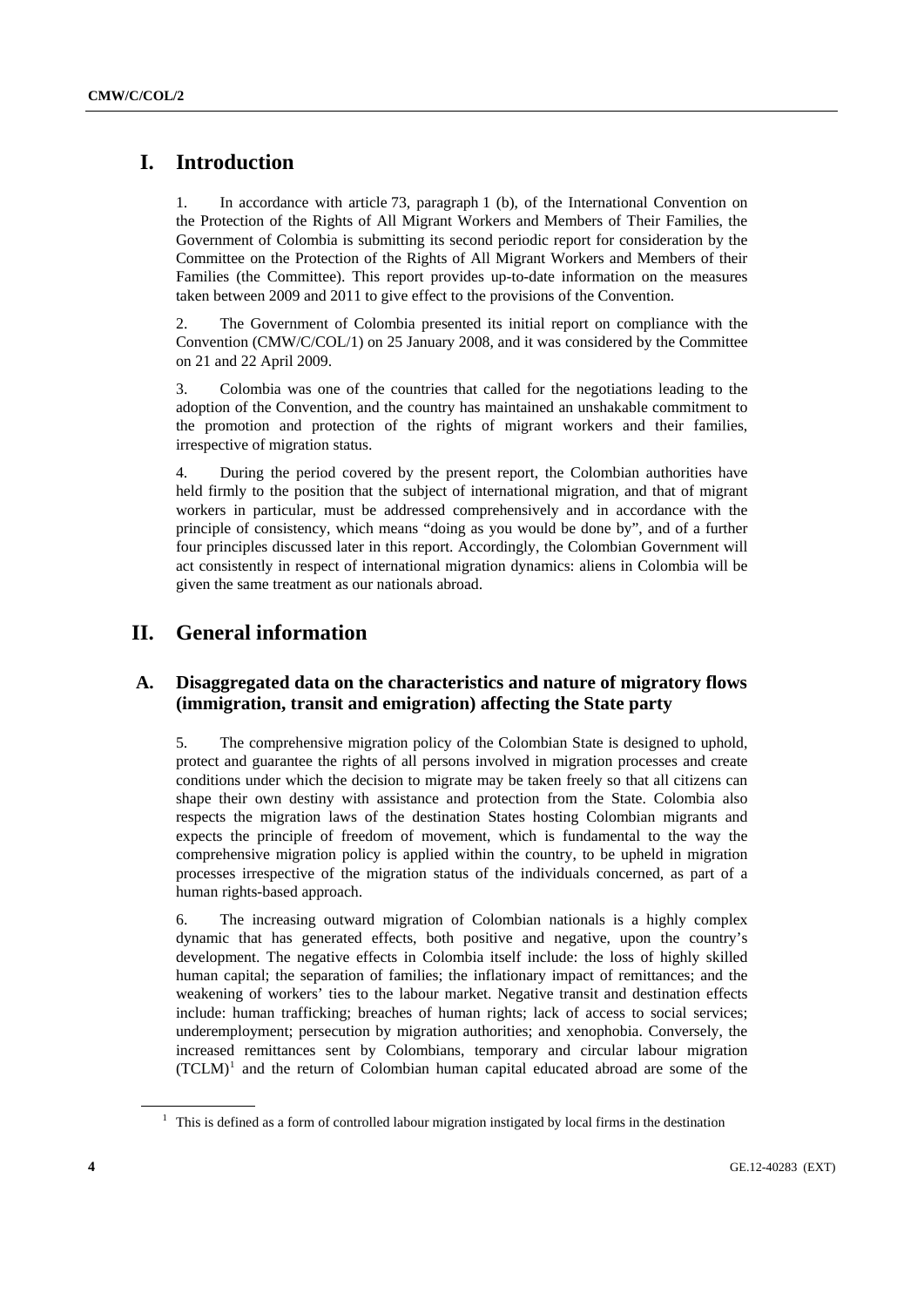<span id="page-4-0"></span>positive effects. Again, migrants "are especially vulnerable and therefore require protection from the State wherever they are, and this generates challenges of inter-institutional coordination and conceptual harmonization when the assistance required has to be provided in extraterritorial contexts."[2](#page-4-0)

7. The State has also made progress in the way it deals with migration processes. However, migration is a dynamic process that entails new challenges as regards the support given to Colombians abroad to enhance the positive effects of migration as a factor in the country's development. This means there is a need to formulate and implement interinstitutional coordination and support strategies that can provide an effective, coherent response to the migration dynamic.

8. Given the above, and in accordance with the guidelines set out in the 2006–2010 "Community State: development for all" national development plan, the need arose for the National Council on Economic and Social Policy  $(CONPES)^3$  $(CONPES)^3$  to prepare a document setting out a comprehensive, coherent and well-organized public migration policy that could meet the needs and expectations of Columbians abroad.

9. The CONPES comprehensive migration policy document subjected this policy to consideration by CONPES. The comprehensive migration policy encompasses intervention approaches, strategies and actions for Colombians living abroad and aliens living in Colombia. It focuses on: (a) dealing comprehensively with each dimension of development<sup>[4](#page-4-0)</sup> in this population and (b) improving the effectiveness of the instruments used to implement strategies and programmes relating to the migrant population.

10. In implementing the actions described in this document, the aim is to give effect and continuity to the constitutional and legal mandates covering this area and to the policy goals formulated in the 2006–2010 national development plan mentioned earlier.

11. The policy is the outcome of different processes of coordination and analysis involving communities of Colombians resident abroad<sup>[5](#page-4-0)</sup> and the State institutions responsible for migration issues. As a general condition, the comprehensive migration policy is primarily designed to uphold, protect and guarantee the rights of all persons involved in migration processes and create the conditions under which the decision to migrate may be taken freely so that all citizens can shape their own destiny with assistance and protection from the State.

country and regulated and approved by the States of origin and destination, providing migrants with a legal residency status that creates legal certainty for both the employer and the employee, acts as a spur to regular migration and reduces irregularity. It is temporary because the jobs concerned are done for periods of time ranging from six to nine months with the possibility of extension up to two years. These factors mean that migrants return to Colombia with work and personal life experiences that they can then apply at home.

National University, Social Studies Centre (CES), "Lineamientos para la Política Integral de Migraciones", May 2008. Consultancy contract between the Ministry of Foreign Affairs and the

National University.<br><sup>3</sup> The National Council on Economic and Social Policy (CONPES) was created by Act 19 of 1958. It is the highest planning authority in Colombia and advises the Government on all matters relating to the country's economic and social development. To discharge this role, it coordinates and orients the bodies responsible for government economic and social policy by reviewing and approving general policy development documents submitted in session. The National Planning Department acts as the executive secretariat of CONPES and CONPES Social, and is thus responsible for coordinating and presenting all documents for discussion in session. 4

By the dimensions of development are meant all forms of human potential that can be fostered by the State in the economic, educational, social, political and cultural spheres.

<sup>&</sup>lt;sup>5</sup> Meetings to publicize and discuss this policy were held with Colombian communities in New York, Madrid, Caracas, Quito and Miami in 2008.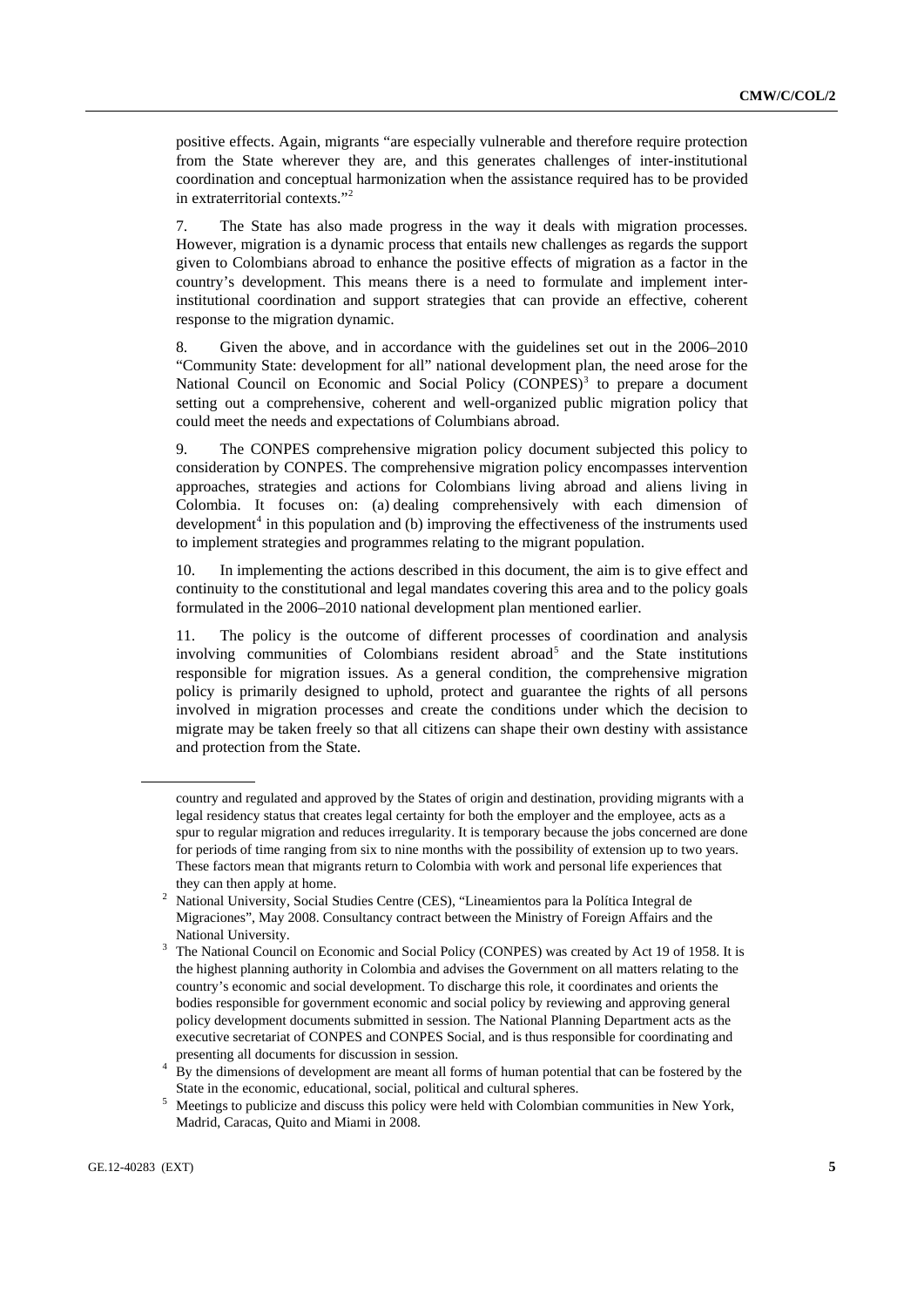12. The comprehensive migration policy recognizes five principles to be followed in measures to address the dynamics of migration and any public policies implemented to remedy the neglect of migration phenomena:

 (a) The consistency principle: doing as you would be done by. The Colombian State is to deal consistently with international migration dynamics. The idea of reciprocity will guide policymaking, actions and the extension, creation or repeal of migration laws;

 (b) The principle of comprehensiveness and long-term thinking: the comprehensive migration policy must match the dynamics of migration itself, globalization and political, economic, social and cultural circumstances both in destination countries and in Colombia itself. This will provide flexibility to deal with migration situations;

 (c) The concordance principle: the comprehensive migration policy is considered an essential part of the foreign policy of Colombia. Accordingly, the positions adopted by Colombia when negotiating bilateral and multilateral treaties and agreements need to be concordant with the comprehensive migration policy;

 (d) The principle of full enforcement of individual guarantees: migrants are subjects of rights and obligations, in accordance with Colombian legislation and international law. Accordingly, Colombians abroad and aliens in Colombia are recognized as possessing intrinsic rights both in the international sphere and likewise in Colombian legislation;

 (e) The targeting principle: as a general rule, assistance provided to Colombians abroad and aliens in Colombia will give priority to those who are in a situation of vulnerability because of their status or situation in the destination countries concerned.

13. Colombians' right to enter and leave Colombian territory is part of the freedom of movement provided for by article 24 of the Colombian Constitution: "Subject to any limitations established by law, all Colombian citizens are entitled to move about freely within the country, to enter and leave it and to remain and reside in Colombia"; in this constitutional precept, the conclusion is that the right to free movement is not absolute and may thus be limited in its application to laws dealing with aliens.

14. Aliens resident in Colombia may move freely throughout the country in accordance with the provisions of article 100 of the Constitution, which establishes that "in the territory of the Republic, aliens shall enjoy the guarantees granted to citizens, subject to any limitations established by the Constitution or by law".

15. Any restrictions imposed must have been established by law for the purpose of protecting national security, public order, public health or morals or the rights or freedoms of others.

16. In relation to this right, and considering the functions of the Administrative Department of Security (DAS) as the migration authority, it is important to note that the right of Colombians to leave the country may be limited solely and exclusively by the existence of an arrest warrant or travel restriction order issued against them by a competent authority and, in the case of minors, the withholding of permission to leave the country by one or other of the parents.

#### **1. Permits issued to aliens in Colombia**

17. The function performed by the Administrative Department of Security (DAS) as the migration authority is established and exercised in accordance with the provisions of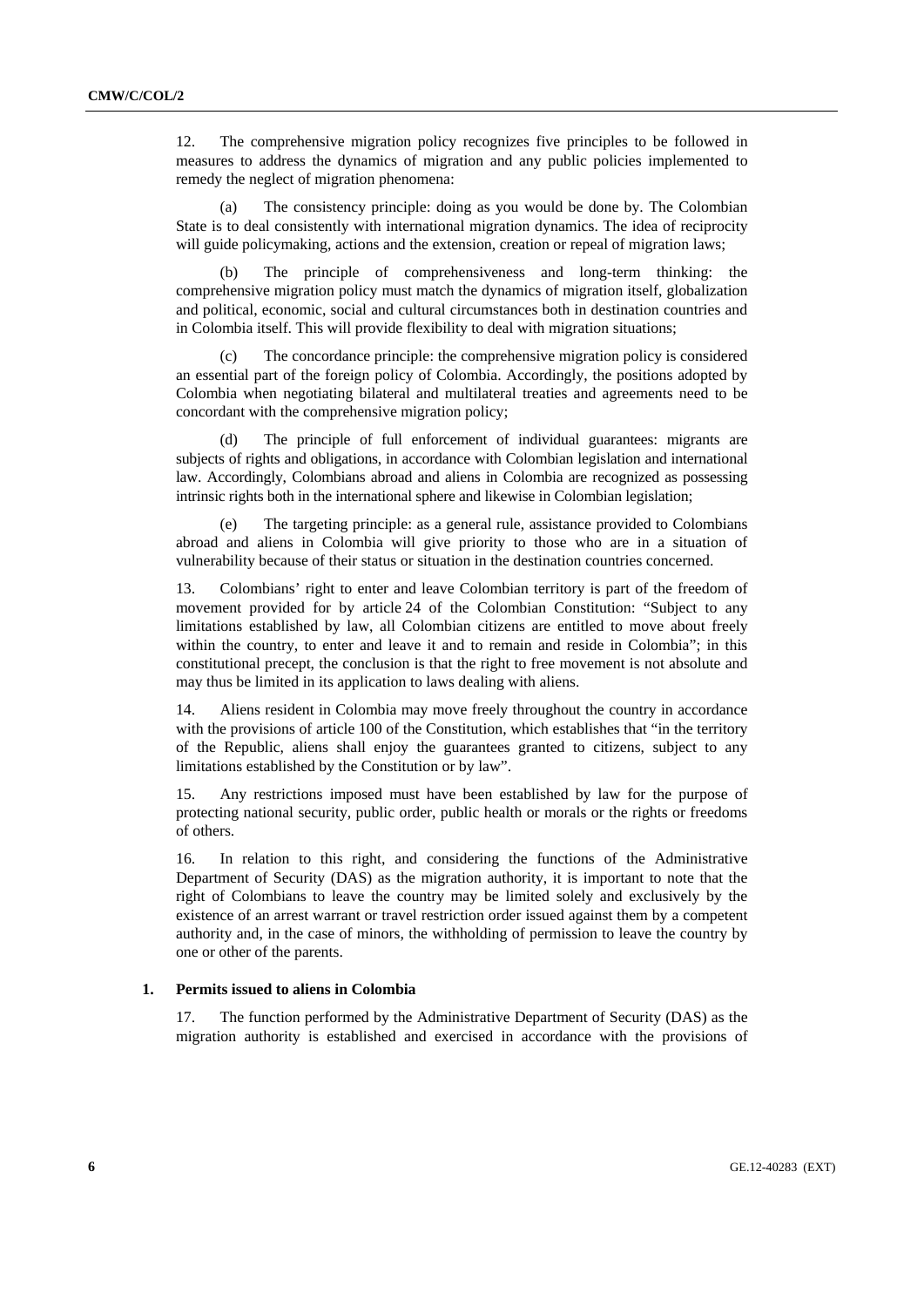<span id="page-6-0"></span>Decree 4000 of 30 November 2004.<sup>[6](#page-6-0)</sup> The right to enter the country and controls on aliens are regulated as follows:

18. All individuals wishing to enter the country must present themselves to the migration authority with a valid passport or travel or identity document, as applicable, and with the appropriate visa where required, at one of the places designated for the movement of persons. At the point of entry into the country they will be subjected to the migration controls carried out by DAS to determine that their entry is lawful.

19. Foreign visitors are authorized to enter and remain in the country, unless a visa is required for entry, "subject to presentation of a return ticket".

20. This authorization falls into the following categories: tourist visitor permits and temporary visitor permits, allowing the following activities to be carried out for up to 180 days in a calendar year:

 (a) Tourist visitor permit: this allows visitors to undertake leisure and recreational activities for up to 90 calendar days, with the option of a further 90-day extension in the same calendar year;

 (b) Temporary visitor permit: this allows visitors to participate in academic activities, seminars, conferences, symposia and exhibitions, and in non-regular courses or programmes of study not exceeding an academic semester; to receive medical treatment; to attend staff selection interviews in public or private organizations; or for commercial and/or business contact purposes, for up to 180 calendar days within the same calendar year.

21. For academic activities, seminars, conferences, symposia, exhibitions, courses or study programmes, the alien must present a letter of invitation, registration or acceptance from the organization concerned upon entry.

22. For a temporary visitor permit to be granted to aliens intending to participate in free and unpaid sporting, scientific or cultural events, the organization or institution concerned will be required to make an application in which it accepts responsibility and explains the reasons for the alien's presence on Colombian territory for the duration of the event, this to be presented when the alien enters the country. This permit may be extended up to a maximum total of 180 calendar days within a calendar year.

23. In the case of aliens intending to carry out activities of a journalistic nature in order to cover a special event, journalists, reporters, camera operators, photographers or anyone else forming part of a reporting team and holding credentials to that effect may be issued with a permit for a period not exceeding the duration of the event to be covered, and this may be extended upon submission of written justification to DAS.

24. Aliens coming to provide training to public or private bodies, following presentation to DAS of a letter from the organization concerned accepting responsibility and explaining the reason for the alien's presence. This permit will be issued for a period of up to 30 calendar days and may be extended for up to a further 15 calendar days in the same calendar year.

25. The entry permit and leave to remain granted by the migration authority may be restricted or revoked, depending on the particular situation of each individual and his or her migration status in Colombia.

26. Transit permits valid for up to 72 hours may be granted to group passengers in transit from tourist cruise ships who call in at sea and river ports and re-embark upon the same vessel, provided the migration authority is supplied at least 72 hours in advance by the captain of the vessel or the maritime agency responsible with a list of the passengers

<sup>&</sup>lt;sup>6</sup> The Decree lays down provisions for visa issuance, monitoring of aliens and other migration issues.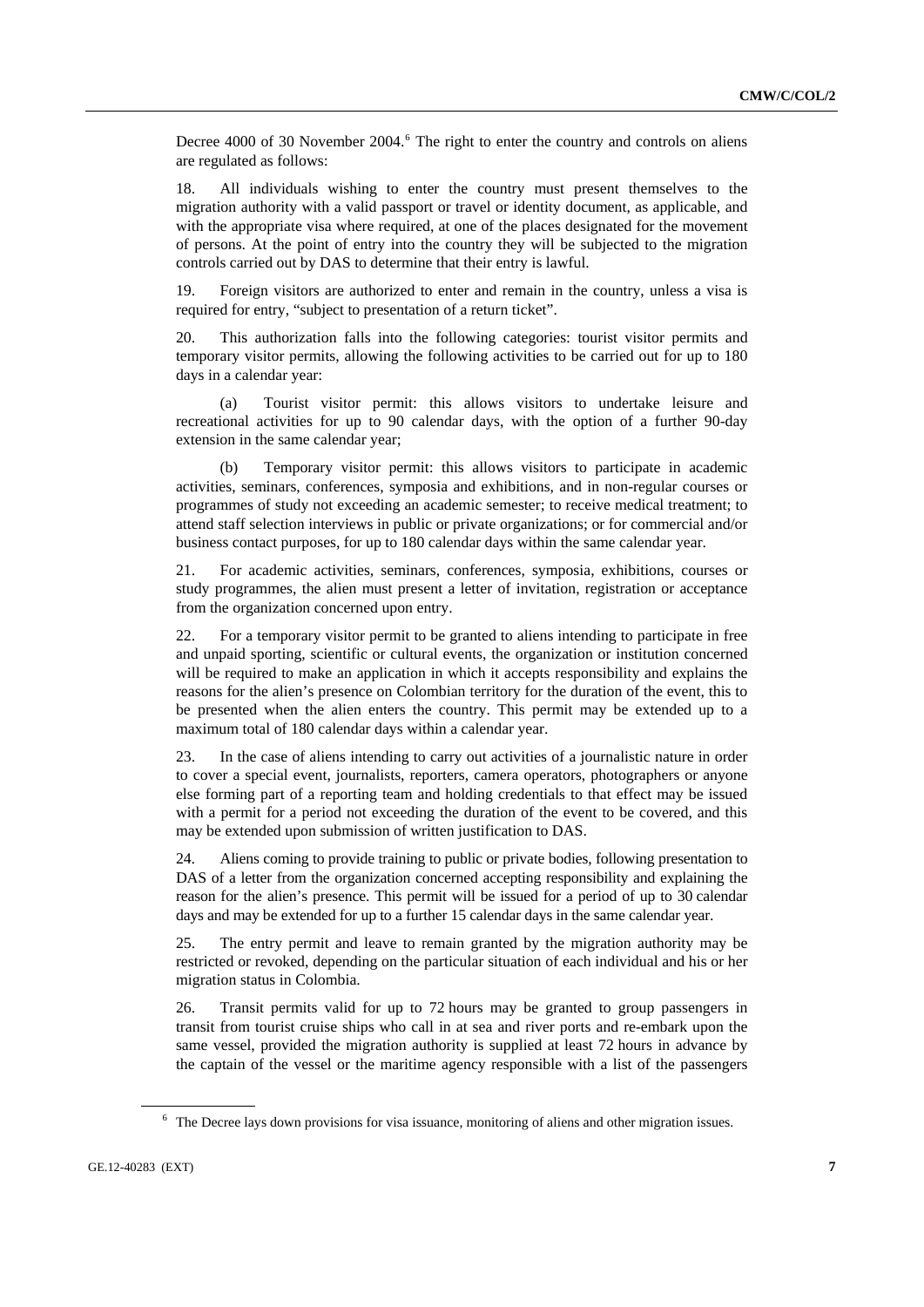and crew who will be disembarking, including details of each person's passport or other valid travel document and the duration of the visit.

27. This transit passenger permit does not require issuance of a visa and/or completion of a migration card by the passenger, nor does the passenger's passport or other valid travel document need to be annotated or stamped upon entry or departure.

28. This permit is also granted to group transit passengers from tourist liners who disembark at sea and river ports in order to make their way to another destination country via the same city's airport, and to passengers on international flights who land at the airport to embark on tourist liners from countries not requiring an entry visa, for such period of time as may be strictly necessary.

29. The migration authority may refuse entry and order the immediate return of the person concerned to the country of embarkation or origin or to a third country willing to admit them. However, this refusal must be based on the grounds laid down by law, which limit the right of entry to Colombia for those who:

 (a) Fail to present a vaccination card or certificate when and in cases where the Colombian health authority requires it;

 (b) Lack the financial means to subsist and carry out the activities declared, or fail to present a return ticket enabling them to leave Colombian territory, in the case of aliens with a visitor's visa or entry permit;

 (c) Have a criminal record for trafficking in drugs or narcotics or related offences;

 (d) Have court proceedings pending for offences carrying a prison term of two or more years in Colombia or elsewhere and/or have carried out actions or have a criminal record abroad that might compromise the security of the State or jeopardize social peace;

 (e) Have been deported or expelled from the country, unless they have been granted a visa subsequent to this measure, or who seek to enter Colombian territory without having completed the term of the penalty stipulated in the administrative order;

 (f) Have been extradited from the country, unless they can show they have been cleared of the offences they were charged with;

(g) Fail to present a visa when required;

(h) Are on the specialized files of the border police;

 (i) Have no economic activity, profession, occupation, industry, trade or other legitimate means of earning a livelihood, or whose entry into the country is considered undesirable because of some other circumstance;

Have a criminal record for migrant-, people- or organ-trafficking, child pornography and/or common offences;

 (k) Attempt to enter the country with false documents or without the legally required documentation;

 (l) Have carried out actions which, in the judgement of the migration authority, made them a threat to national security or social peace;

 (m) There is provision for some flexibility in implementing a decision to refuse admission to or turn back aliens when this cannot be done immediately: the migration authority may detain them for up to 36 hours and hand them over, against an official order, to the transport company, which will be required to return them to their place of departure;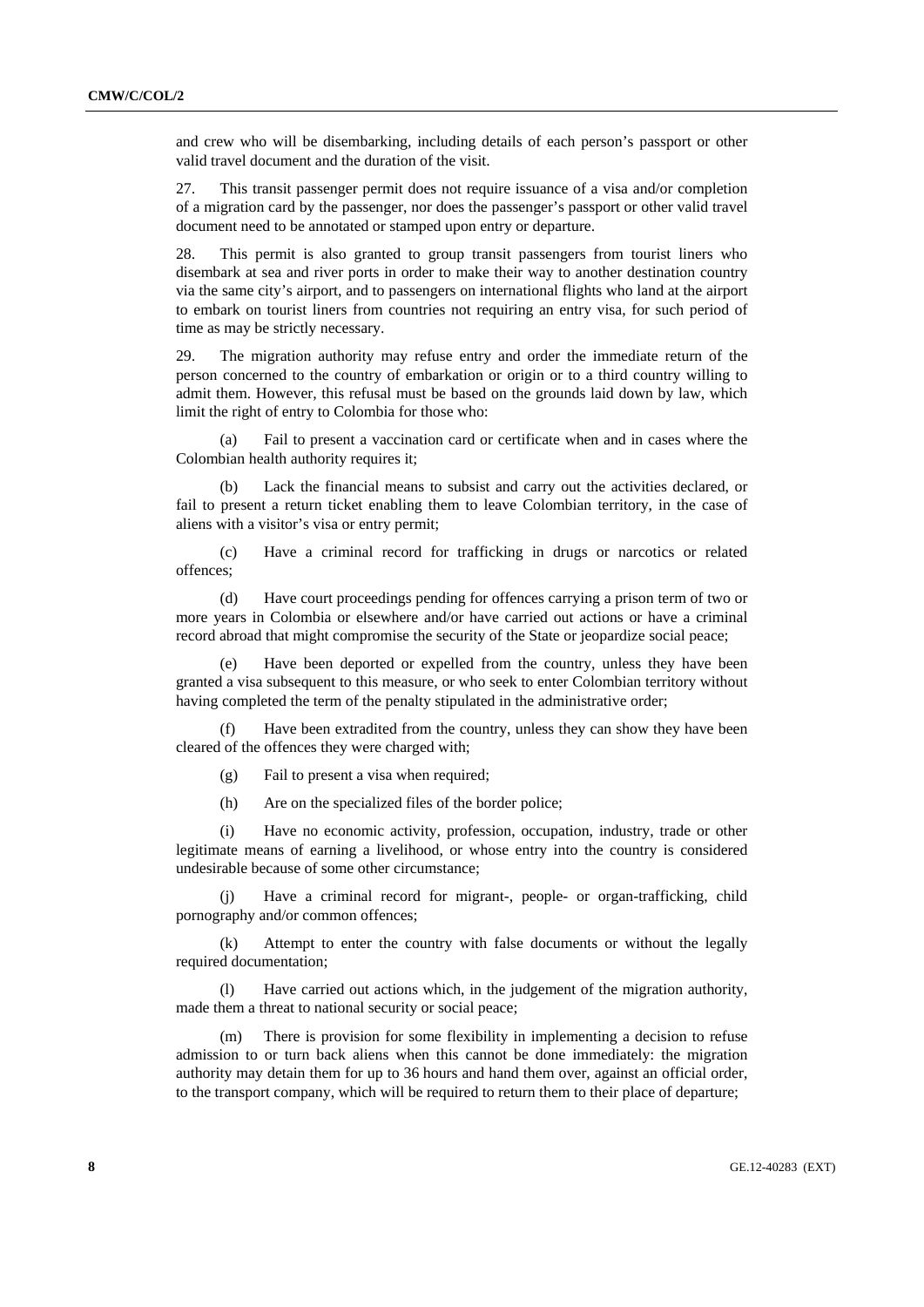<span id="page-8-0"></span> (n) The migration authority may limit or revoke an alien's permission to enter and remain in the country.

30. The right to leave Colombian territory, on the other hand, is unrestricted, in compliance with the freedom of movement provisions in the Colombian Constitution. Under Decree 4000 of 2004, however, people must present the following documents to the migration authorities as a prerequisite for leaving the country:

 (a) A current passport or other valid travel document or an identity document, as required;

(b) A current visa or permit, as required:

 (c) An identity card in the case of Colombian nationals or a current alien's identity card in the case of aliens, when required;

(d) A safe conduct pass in the cases established in Decree 4000.

31. In summary, with regard to the statistical data relating to the matters covered by article 8 of the Convention, on the right to depart freely from any State, including the State of origin, and to return to it, it should be noted that the Colombian State applies only those limitations that are established by law in accordance with article 24 of the Constitution.

32. Annex 1 gives details of migratory movements of aliens from and to Colombia between 2007 and February 2011, and of visas granted to aliens between 2007 and 2010.

#### **2. Inter-institutional coordination and work with migration statistics**

33. Considering that information on international migration is the most difficult of all the components of the demographic dynamic to measure because of the lack of information sources capable of providing thorough and reliable records of population movements, the National Administrative Department of Statistics (DANE) has devoted most of its efforts in recent years to improving administrative records as a source of continuous information for the production of statistics on international migrants. In 2010, two important breakthroughs were achieved in pursuit of this goal.

34. In the first instance, an inter-administrative agreement was signed with the Administrative Department of Security (DAS) and formalized on 28 June 2010 with a view to "combining the efforts of DAS and DANE on data-sharing with a view to enhancing the production, analysis and dissemination of statistical information on migration records of mutual interest, within the framework of their institutional missions". This agreement has given DANE access to the anonymized microdatabase<sup>[7](#page-8-0)</sup> of the DAS register of international arrivals and departures, which allows records to be identified without breaching the confidentiality of this information. As will be described later, these data are a source of valuable information for the production of international migration statistics.

35. Additionally, and in this same area, DANE is orienting its efforts as coordinator of the System of National Statistics (SEN) towards improving the quality of official statistics, meaning those included in the National Strategic Plan for Statistical Development (PENDES) that are produced by DANE and by other government bodies in the discharge of their institutional missions. Implementation of the SEN quality framework, which links up instruments and mechanisms whose combined effect is to improve the production of statistics, underpins this process. Within this framework of quality assurance for strategic

 $7$  The anonymized microdatabase is the database containing information on every international movement in and out of the country. In accordance with the provisions of article 45 of Decree 0643 and article 76 of Decree 4000 of 2004, which establish the confidentiality of this information, it excludes travellers' names and identifying documents.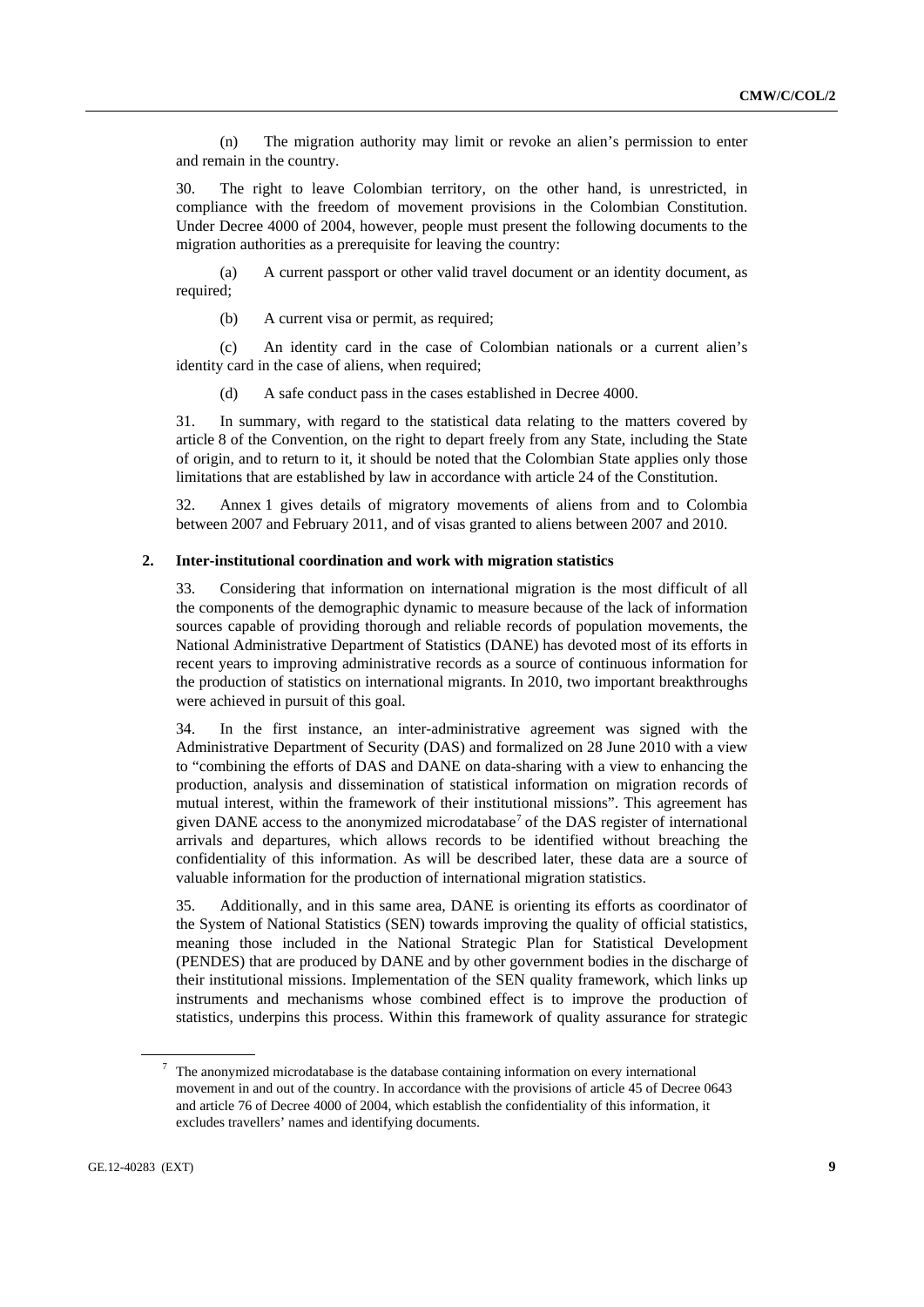statistical information, it is the mechanism used to assess the quality of the statistics produced and carry out comprehensive follow-up of the application of factors and instruments, contributing to the reliability and transparency of the system. This mechanism has been applied to the DAS register of international arrivals and departures, and the results have also been incorporated into the measures taken to pursue the object of the DAS-DANE inter-administrative agreement. The main stages in this process, those of documentation and evaluation, were implemented mainly during the second half of 2010.

36. As part of these two processes, DANE has carried out an evaluation based partly on implementation of the processes involved in compiling information from this register, partly on direct use of the microdatabase, and this has given rise to a number of recommendations that DAS is currently evaluating with a view to their implementation in its new technology platform. Some of the most salient aspects of the work done with DAS are:

 (a) The DAS register is currently the only potential information source available to the country for carrying out regular migration studies. Although this register was not originally designed to collect statistical information on the dynamic of Colombian migration, it has yielded valuable data that no other instrument provides;

 (b) To improve the quality of the information in this register, what is required from an operational standpoint is to improve, first, human resources by providing training in the importance of information and, second, the information capture software used in the register and the technology platform. DAS is currently implementing these actions;

From the methodological standpoint, there need to be changes in the design of the register so that concepts are standardized with those of international agencies. The alterations required chiefly concern variables that reflect migrants' human capital, such as occupation. This process would provide the basis for an initial approach to the issue of migrant workers. In addition, it is recommended that the education level variable be included, as this would allow the population concerned to be characterized more fully;

 (d) Given that the information from all checkpoints is captured on the ground, it is recommended that validation rules be introduced to improve information quality in the variables applied.

37. Notwithstanding the above, during 2011 DANE developed a methodology with assistance from an international expert to enable it to identify among all the travellers logged those who can be classified as international migrants on the basis of certain criteria. This exercise has been carried out on the information from the 2004–2010 period, and the results suggest that the structure of the register does allow for rough measurement of international migration, particularly in the light of three aspects:

 (a) 88.9 per cent of journeys in the period were by air, and this provides better levels of coverage and quality for movements of this type;

 (b) The demographic structure is consistent and matches the demographic parameters that would be expected for migrants. Demographic studies of migration have revealed that it is highly sex and age-selective, and the data in the DAS register are consistent with this;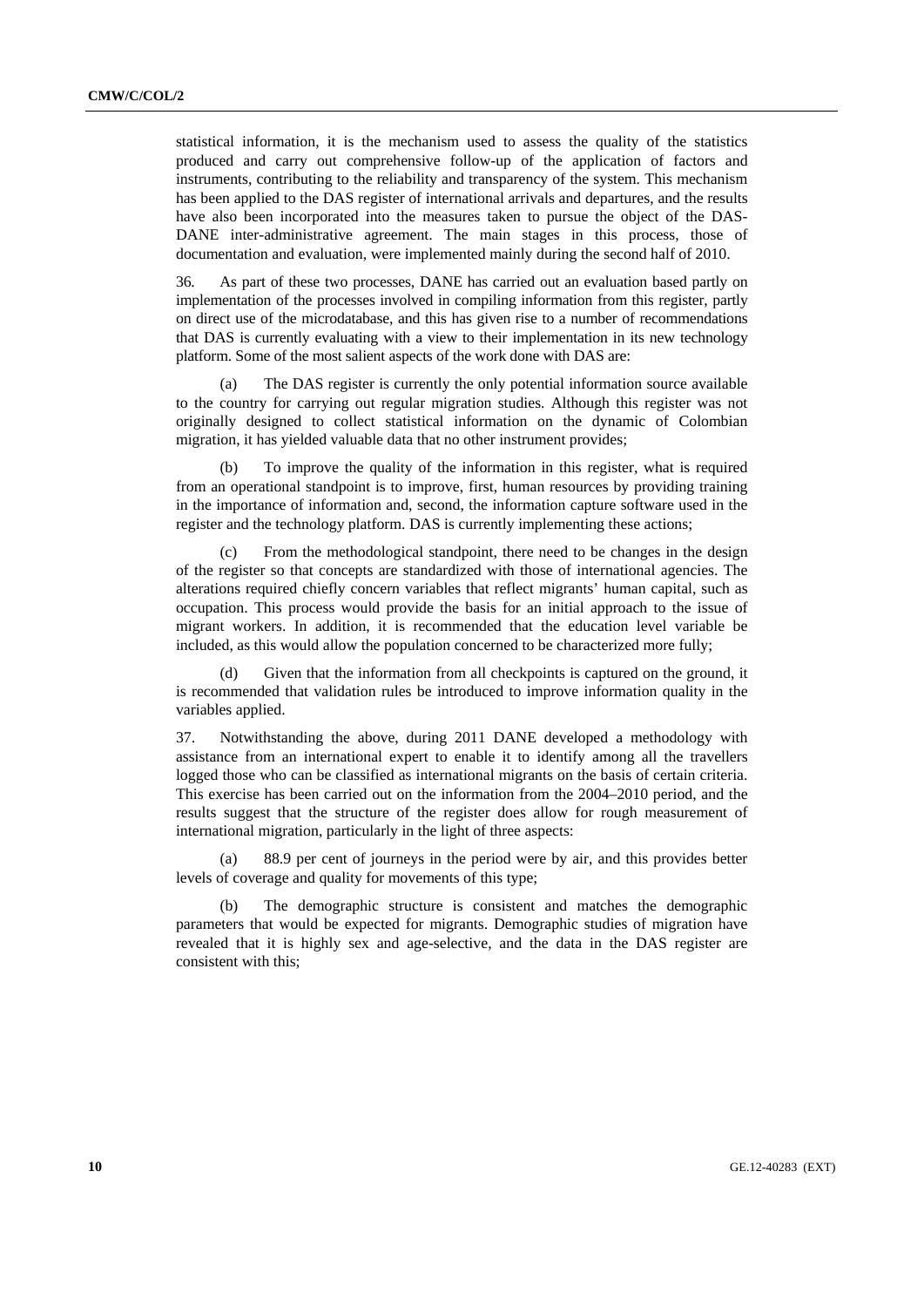

 (c) The figures for total journeys to Spain in the reference period closely match the profile of the Colombian-born population as recorded in the Spanish Continuous Municipal Register for January 2010.



*Source*: Prepared by DANE on the basis of the DAS arrivals and departures register, 2004–2010, and Spanish National Institute of Statistics (INE), register of population in Spain as of 1 January 2010.

38. According to the preliminary results of this exercise, and bearing in mind that the database is currently being cleaned up, there were just over 41.6 million movements during the 2004–2010 period, involving some 10.5 million people. Owing to the large volume of traffic accounted for by certain individuals, however, it was necessary to generate a subdatabase including only individuals presenting up to 25 movements, with 98.6 per cent of travellers falling into this category. Matching up individuals' movements (arrivals and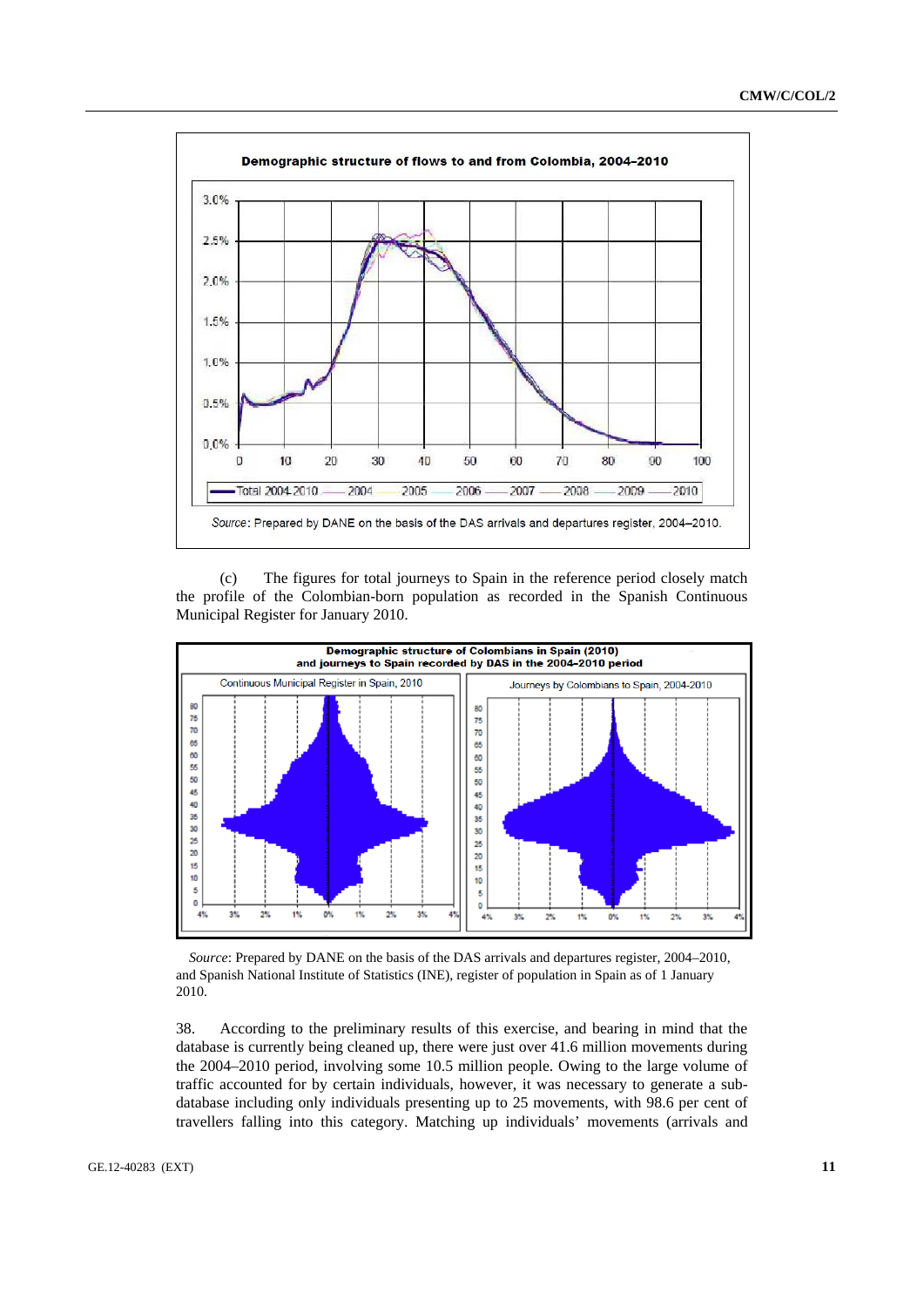<span id="page-11-0"></span>departures) has revealed that 92.3 per cent of all those recorded in the database present consistent patterns of arrivals and departures to and from Colombia. This first database of individuals will be used to arrive at approximate figures for migration flows, initially for the study period and then continuously in real time, with country of residence, country of birth and time spent by each person outside Colombia being taken as the main variables.

39. DANE also plans to use other information sources (essentially the census data countries are currently producing from the censuses of the 2010 round, and indirect estimates) to update the figure for Colombians resident abroad. In 2005, this number was estimated at 3,378,345 using the new census information, estimates from indirect methodologies and the census reconciliation process.<sup>[8](#page-11-0)</sup>

40. In the second place, CONPES document 3603 on comprehensive migration policy, approved on 24 August 2009, includes an action plan for improving information on international migration, in which DANE has two responsibilities:

 (a) Providing technical assistance to help implement the pilot Survey of Colombians Resident Abroad (ECRE), which will be conducted by the Ministry of Foreign Affairs. The object of this pilot survey is to obtain sociodemographic information that can be used to characterize the Colombians recorded by the survey for Ministry policymaking purposes. The findings of this pilot study will allow the ECRE to be refined and its future application determined;

 (b) With a view to enhancing migration statistics, DANE will design a working plan containing strategies for improving the production and analysis of information on this subject, with the involvement of Colombian and international experts.

41. To fulfil its first responsibility, during 2010 DANE provided technical support for the development of the questionnaire, designed Web software for the electronic form and carried out printing of forms, inputting of the paper forms and information processing for the generation of output tables, while the Ministry of Foreign Affairs, as the main user of the information, was involved in developing the form and, via its consulate in London, where the pilot was conducted, made all the logistical preparations for this exercise. It is also responsible for administering the information collected.

42. Implementation of the ECRE pilot took place in London from 10 September to 10 October 2010, as mentioned above. A DANE official spent two days in the city (8 and 9 September) and trained nine consular officials and 40 volunteers to process the paper form and handle the Web application, using the system designed by the Foreign Ministry. She was also involved in the first week of the field operation.

43. Once this exercise had been completed, the results of the pilot were analysed and the final report prepared. Broadly, the most important results of this exercise were as follows:

 (a) The object of the pilot was to analyse the publicization strategy and the use of the Web application and to test the paper form, the user submission strategy, the collection operation and the training system. Because this was the first time an exercise of this nature had been carried out, the idea was also to assess the advantages and limitations of doing it in a foreign country;

 (b) Although this was a pilot study, the information gathered cannot be used to carry out a migration analysis. The contents of the form reflected the information needs defined in the strategic principles of the Colombia Unites Us (*Colombia Nos Une*) programme operated by the Department of Migration and Consular Affairs and Service to Citizens of the Ministry of Foreign Affairs;

<sup>8</sup> DANE, 2008, Estimación de la Migración 1973–2005.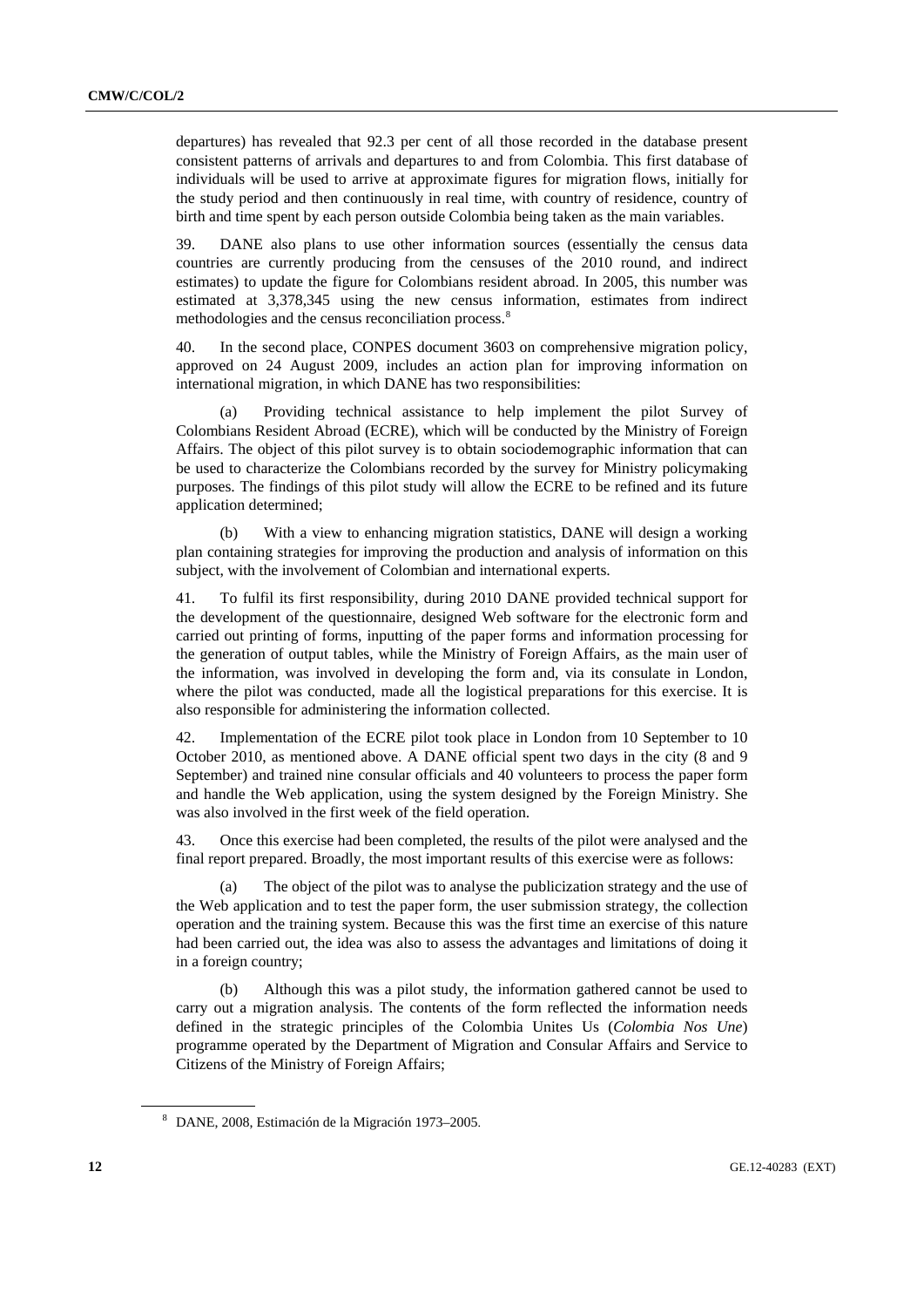(c) A total of 1,890 people answered the survey, of whom 1,759 were Colombian;

 (d) 76 per cent of respondents used the paper form. The fact that more surveys were completed on paper than on the Web may reveal an unwillingness to provide identifying information among those participating in the pilot, since whereas the respondent's name, identity card number and postal code fields had to be completed in the web page application in order for the form to be processed, on the paper form they could simply be left blank;

 (e) Recommendations were made as to the design of the form. These related to the delimitation of the universes to be studied, question options and phrasing, among other things;

 (f) Raising awareness is vital for studies of this type, which means that it must be done well in advance and involve every kind of strategy that might contribute to the large-scale dissemination of information among Colombians living in the country where the survey is to be applied.

44. At an official meeting on 9 August 2011, the technical group of DANE presented its results and recommendations for future applications of this exercise, which are detailed in the final report submitted by the head of the Colombia Unites Us programme and her team. The project was also officially closed at this meeting.

45. Where the second responsibility is concerned, lastly, at a meeting on 19 August 2010 of the Inter-institutional Committee on Migration Statistics, which groups together the official bodies and institutions dealing with migration issues, DANE presented the three main lines of action on which it is working to enhance the production and analysis of international migration statistics. These lines of action are: (a) technical enhancement, (b) inter-institutional coordination and (c) international integration. Technical enhancement refers to the creation of human capital among the members of the groups of specialists responsible for this issue within organizations. Inter-institutional coordination addresses the need to re-engage organizations that are producers or users of migration data and are part of the Inter-institutional Committee on Migration Statistics. International integration, lastly, means coordination, principally, with institutes of statistics in countries that receive Colombian migrants, so that information on each country's nationals can be shared and forums such as the Andean Community meetings of government experts on migration statistics taken advantage of.

### **3. International migrants in the Colombian labour market**

46. No exact figures are currently available for foreign citizens in the Colombian labour market. According to the Integrated Contribution Payment System (PILA), as of February 2011 there were 17,710 holders of identity cards for aliens, i.e., foreign migrants, paying into the General Social Security System.

47. In 2010, a study entitled *Documento Técnico sobre la Caracterización de Población Migrante Extranjera en el Mercado Laboral Colombiano* was prepared following analysis of the information obtained from administrative records of applications for certificates of proportionality (certifying the proportion of Colombian to foreign workers employed by a firm) submitted by 3,015 employers wishing to employ foreign workers in 2009 and leading to the issuing of 9,508 certificates.

48. The document provides historical and legal information on international migration into Colombia, the mechanisms for keeping track of foreigners in the country, the proportion between Colombian and foreign workers, a rough characterization of migrant labour in the Colombian labour market, and conclusions and recommendations.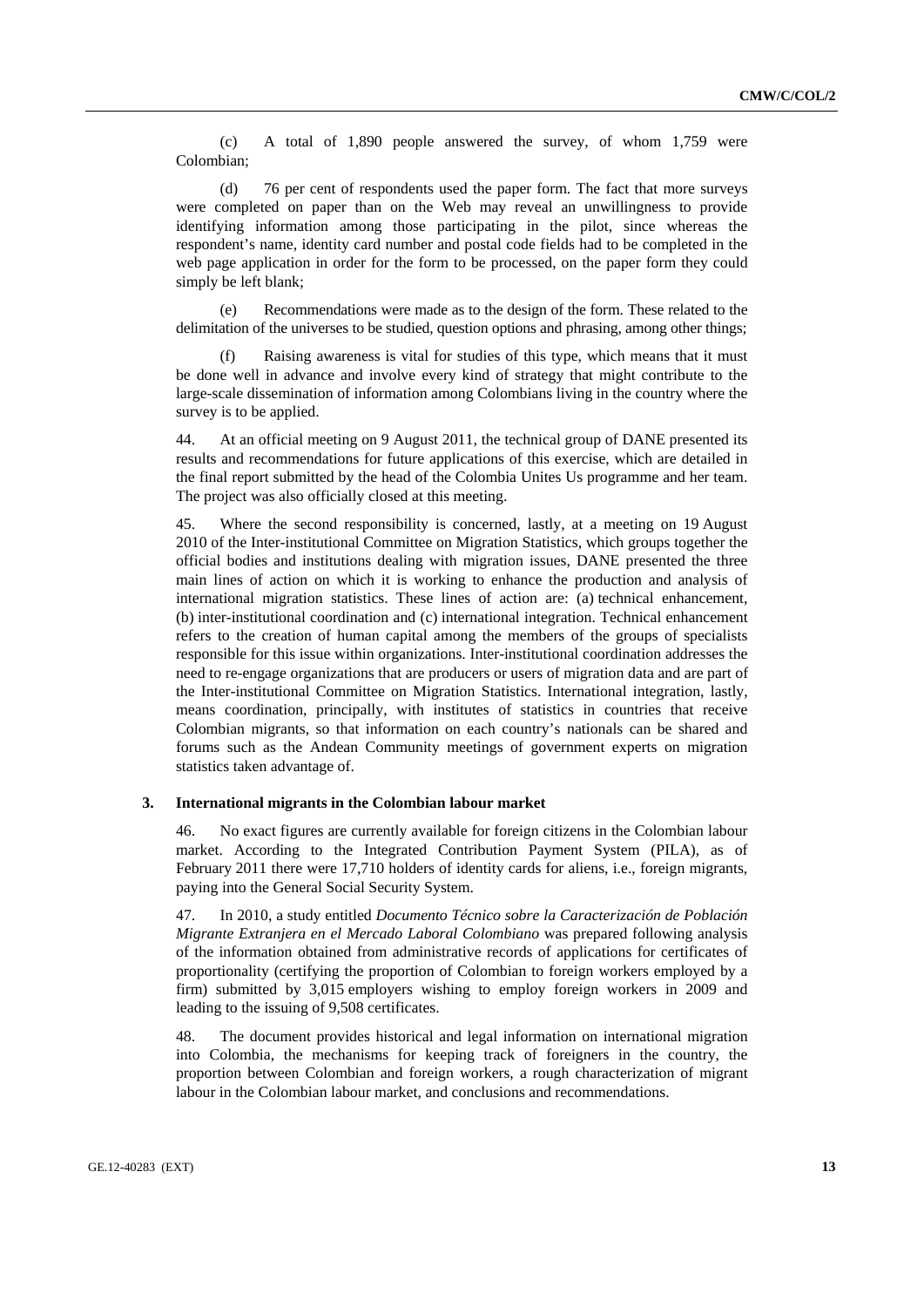49. Likewise, because of the work done by the Ministry of Social Protection in monitoring proportionality, data are available on the applications submitted by firms and the certificates of proportionality issued in response to work visa applications made to the Ministry of Foreign Affairs in 2010, both on paper and online, which increased in number but otherwise presented much the same characteristics as in 2009.

50. In 2010, a total of 12,120 certificates of proportionality were issued to citizens of over 100 nationalities, most of them from the main trading partners of Colombia and from neighbouring countries, in this order: Bolivarian Republic of Venezuela, United States, Peru, Argentina, Ecuador, Brazil and Spain.

| Year         | Total certificates |
|--------------|--------------------|
| 2009         | 9 5 0 8            |
| 2010         | 12 120             |
| <b>Total</b> | 21 628             |

#### **Certificates of proportionality issued in 2009 and 2010**

*Source*: Labour Promotion Department, Ministry of Social Protection.

51. Applications were made and certification received by firms or employers recruiting citizens of these countries in administrative and managerial roles and positions of trust such as presidents, vice-presidents, managers, directors, supervisors and section heads, in different sectors, with the largest numbers being in the following economic activities:

- (a) Mining and quarrying (oil engineers, drillers and geologists);
- (b) Manufacturing;
- (c) Wholesale and retail commerce;
- (d) Transport and communications.
- 52. By gender, men accounted for over 80 per cent of those receiving certificates.

53. It is important to note that a large percentage of migrant citizens work in positions that do not entail a relationship of employment with the firm to which they are providing services in Colombia and receive no wage or remuneration in the country, but require a temporary work visa anyway and accordingly receive equal treatment.

54. Act 1429 of 2010 establishing the law on formalization and generation of employment repealed the rule of proportionality between Colombian and foreign workers and the obligation to submit a certificate of proportionality as a requirement for applying for a work visa from the Ministry of Foreign Affairs.

55. With the abolition of the quota or limitation (proportionality) on the recruitment of aliens to work in the country, which was seen as restricting the rights of migrant workers, the issuance of work visas has been expedited and it has become easier for migrants to participate in the Colombian labour market, since for quota purposes they are treated in the same way as nationals.

56. The Government has no statistical information available on the number, gender or nationality of aliens who are frontier and seasonal workers.

57. As regards migrant children, they are given equal treatment with Colombian children, and the Ministry of Social Protection has never issued work permits for migrant juveniles to work in the country. Colombian legislation regulates the work of juveniles without distinction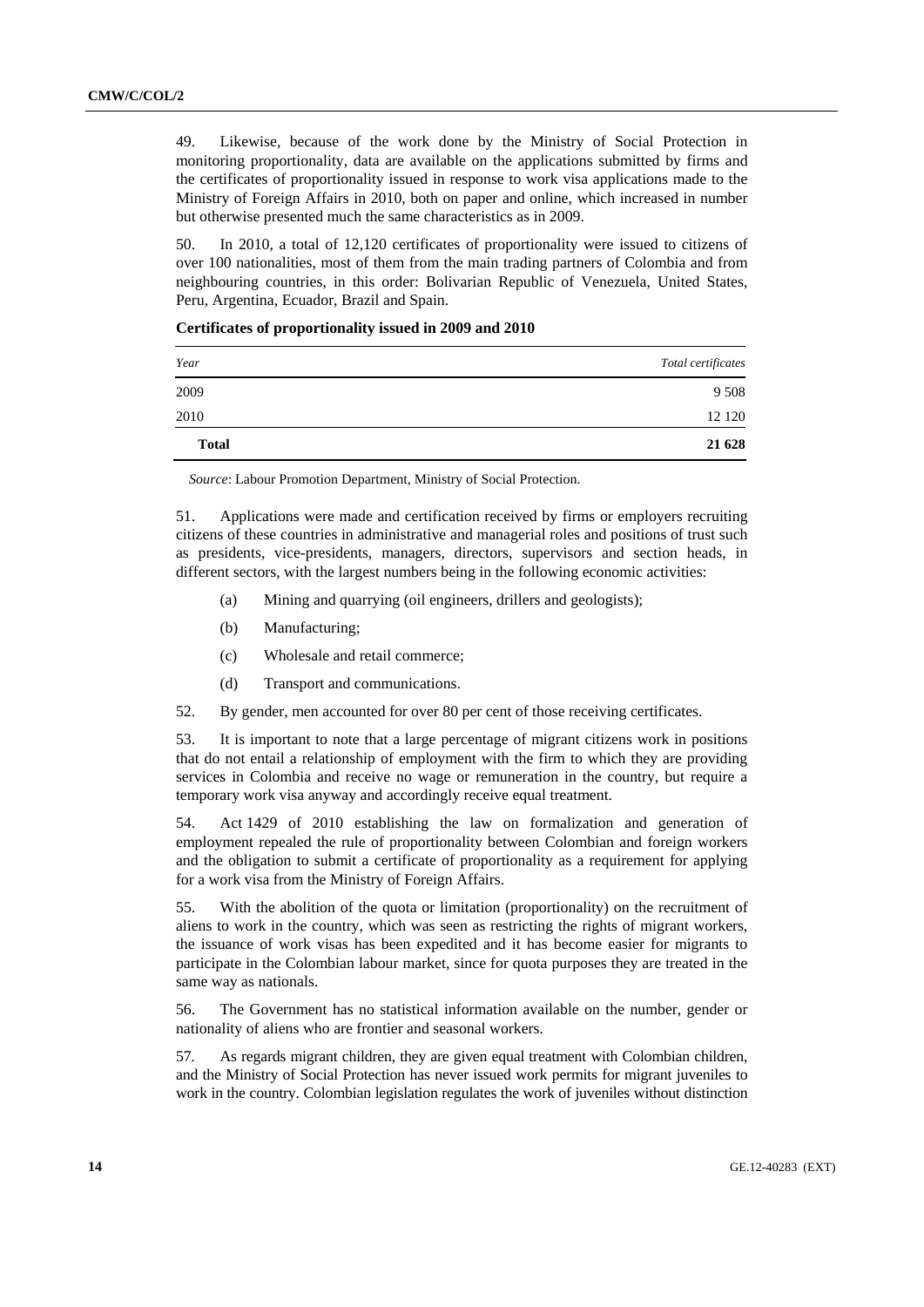(certainly not for reasons of nationality), chiefly as regards working hours, non-permitted jobs, night work, and the right to a compulsory education, among other things.

58. Because children have the right to a compulsory education, the law makes the juvenile's parents or guardians responsible for ensuring they attend an educational establishment.

59. The Ministry of Social Protection issues work permits for juveniles subject to the requirements being met. No work permits have been issued for juvenile migrant aliens to work in Colombia.

60. Among the investment projects registered with and receiving funding from the National Planning Department (DNP) from 2012 to 2014, the intention is to implement a project called "Formulation and implementation of a comprehensive labour migration policy and its management methodology". The aim of this methodology will be to obtain statistical information and indicators enabling the labour migration dynamic to be analysed and monitored by implementing actions and designing and validating instruments that facilitate the management of international migration both at the borders and within the country.

# **B. Data and statistics on the number of unaccompanied or separated migrant children within the territory of the State party**

61. The Government currently has no information on this point.

# **C. Steps that have been taken to harmonize the national migration laws with the Convention, including whether the State party has plans to withdraw its reservations to the Convention, if any**

62. As was mentioned in the initial report, upon signing the Convention the Colombian State entered a reservation whereby, among other things, it retains the right to promulgate taxation, foreign-exchange and monetary regulations establishing equality of treatment of migrant workers and their families with that of nationals in respect of the import and export of personal and household effects and the transfer of earnings and savings abroad. The decrees cited in paragraph 75 of the initial report, which states that Decree No. 2057 of 1987 and Decree No. 742 of 1990 "provide that the personal effects of travellers, irrespective of their origin or interest in visiting Colombia, as well as the tools required for the exercise of their profession, trade or occupation, shall be exempt from taxes upon entry into the country", are consistent with this reservation which, in turn, is consistent with the object and end of the Convention.

63. Likewise, current law in Colombia guarantees migrant workers' right to transfer their income and savings, but does not establish any preferential treatment.

# **D. Any signature, accession or ratification of human rights treaties or international instruments relevant for the implementation of the present Convention; in particular, any steps taken towards ratification of ILO Conventions No. 97 (1949) on Migration for Employment and No. 143 (1975) on Migrant Workers**

64. On 10 May 2011, the Colombian State deposited with the Secretary-General of the United Nations the instrument ratifying the Convention on the Rights of Persons with Disabilities, whose article 18, "Liberty of movement and nationality", recognizes the right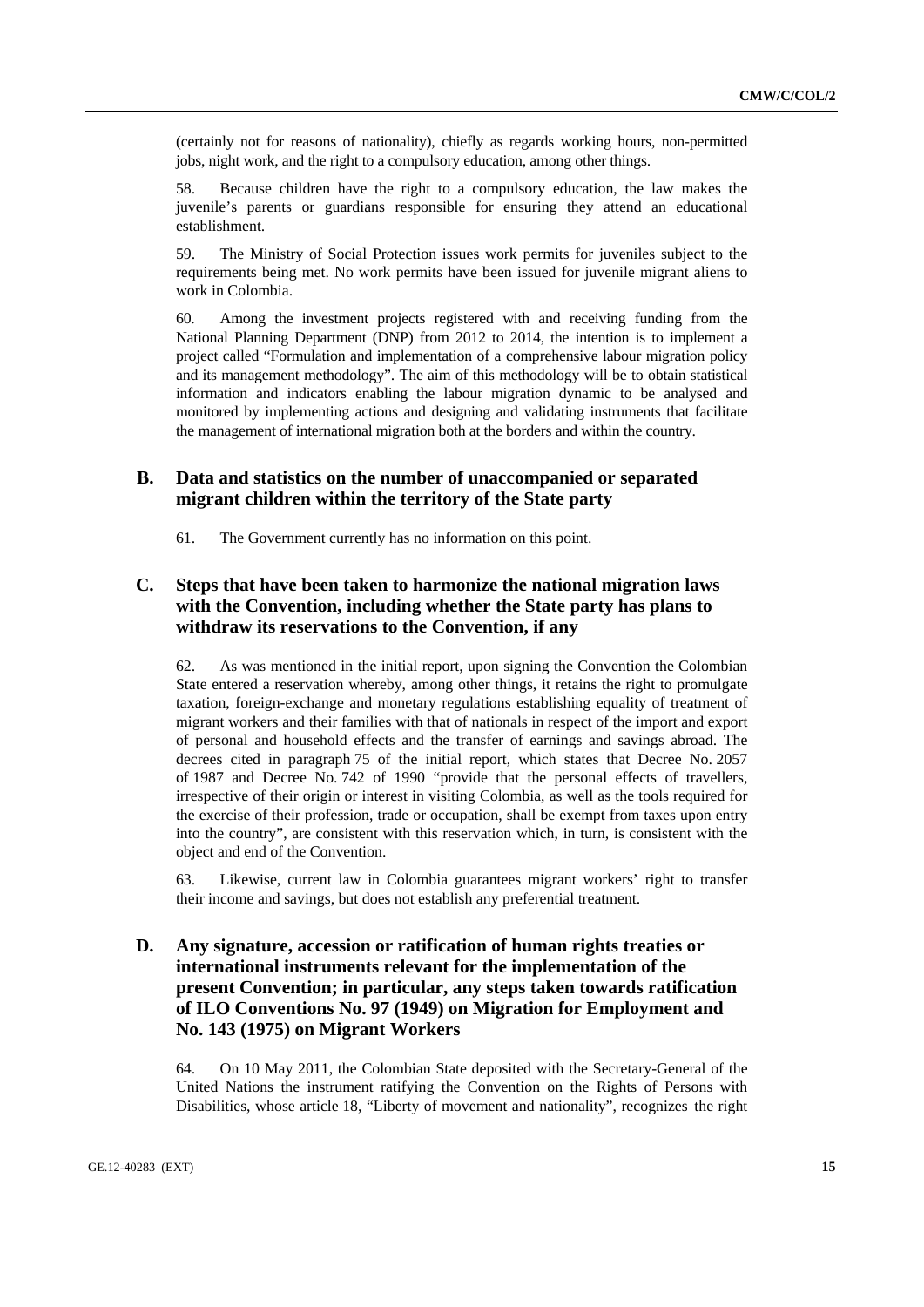<span id="page-15-0"></span>of persons with disabilities to liberty of movement, to freedom to choose their place of residence and to a nationality, on an equal basis with others living in the same territory. This instrument, and its application, thus strengthens the protection of migrant workers with some type of disability.

65. Regarding ratification of ILO Conventions No. 97 (1949) on Migration for Employment and No. 143 (1975) on Migrant Workers, the Colombian Government, acting through the Ministry of Social Protection, has commenced preparatory work to explain the rationale for ratification with a view to submitting its proposal for accession to these two instruments.

# **E. Any court decisions related to the enjoyment by migrants and members of their families of the rights contained in the Convention**

66. There is no information available on this point.

# **F. Any change in the legislation affecting the implementation of the Convention**

67. For the purposes of applying the Convention, it is important to mention that the Colombian Government recently passed Act 1465 of 29 June 2011 creating the National Migration System (SNM) and enacting rules to protect Colombians abroad. This is a legal instrument that, as its article 2 establishes, will "assist the national Government in the design and implementation of public policies, plans, programmes, projects and other actions to strengthen ties between the State and Colombian communities abroad". Notwithstanding this, one of the principles of the SNM, as stated in article 3, point 5, is the pursuit of "social integration of aliens in Colombia through cross-cutting policies aimed at all citizens and based on tolerance, equality and non-discrimination, following principles of reciprocity".

# **G. Specific procedures that have been put in place in order to deal with mixed migratory flows, in particular to establish the special protection needs of asylum-seekers and victims of trafficking; in this context, please indicate whether national legislation provides for the application of the Convention to refugees and/or stateless persons**

68. Decree 4503 regulating the matter of refugees in Colombia was enacted on 1[9](#page-15-0) November 2009.<sup>9</sup> By amending the previous rules, this sought to bring Colombian legislation into line with the laws applied in almost all the countries of Latin America, especially those of the Southern Cone. The new decree amends the definition of a refugee to incorporate that given in the 1984 Cartagena Declaration on Refugees, recognizing as refugees people who "have fled their country because their lives, safety or freedom have been threatened by generalized violence, foreign aggression, internal conflicts, massive violation of human rights or other circumstances which have seriously disturbed public order". This has expanded the scope of the international protection provided by the Colombian State, while the new legislation has also been geared to the situations in the main countries of origin of asylum-seekers in Colombia. These include Somalia, Sri Lanka, Ethiopia and Eritrea, countries where the devastation of internal wars has created severe humanitarian crises

<sup>&</sup>lt;sup>9</sup> It is important to highlight the inter-institutional efforts made to give better-targeted treatment to refugees and asylum-seekers in the country. One of the main goals is to improve the knowledge of migration officials carrying out migration control functions throughout the country.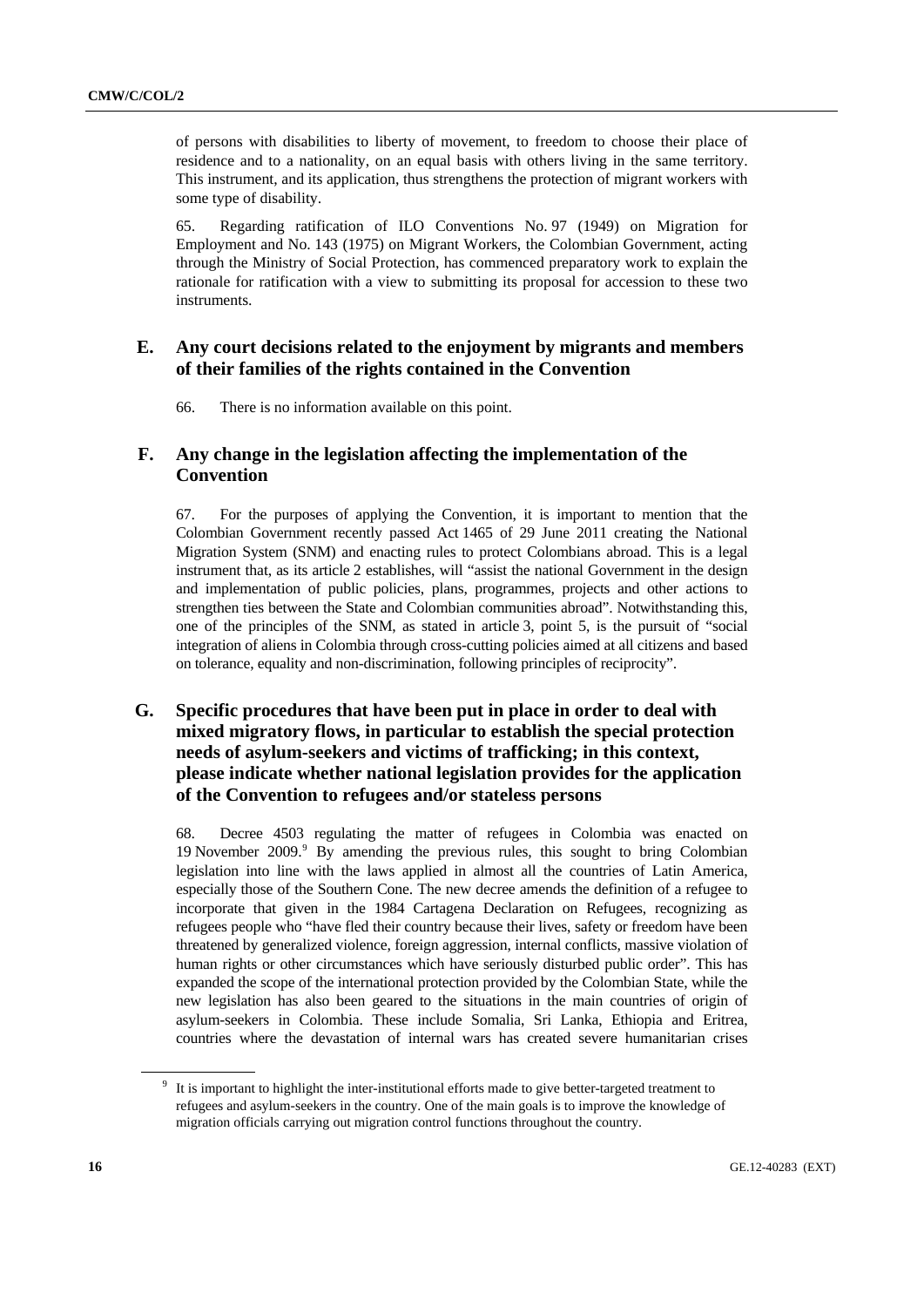requiring a response from the international community to mitigate the suffering of those forced to flee their countries because of these episodes of human rights violations.

69. Decree 4503 of 2009 represents a major step forward in the protection of more vulnerable population groups. Once an applicant is identified as being vulnerable or having special needs, he or she will be given priority in reception, registration and case analysis procedures. The vulnerable categories specified by the new decree include: (a) victims of torture or persons experiencing trauma; (b) women with special needs; (c) juveniles; (d) older adults; (e) people with disabilities; (f) people requiring medical attention. Regarding letter (b), it is worth highlighting the situation of women of Muslim origin, who account for a large percentage of female applicants. To forestall culture shocks or breaches of the traditions inculcated into this social group as regards dealings with men, the new decree provides that female applicants who so wish are entitled to be interviewed by duly trained female officials and interpreters in an environment of sensitivity to gender differences. In the case of children and adolescents who are still minors, the Colombian Institute of Family Welfare (ICBF) will be asked to participate in order to ensure an appropriate process that respects their rights and is conducted in an atmosphere of sensitivity to their special needs and degree of maturity.

70. Unfortunately, there are cases where applications are manifestly unfounded and clearly abusive, i.e., where people seek to avoid migratory or administrative penalties by applying for refugee status with a view to subverting these. This being so, the decree has been considerably improved by the inclusion of a fast-track procedure for recognizing abusive applications so that it can be established, via a fair and efficient process, which people are really in need of international protection and which only claim to be in order not to be identified as economic migrants. The new fast-track procedure ensures that a response can be given to these cases in about a week so that the appropriate measures can be promptly taken, while at the same time safeguarding the important international institution of asylum from situations that undermine its credibility.

71. Where specific procedures for providing special protection to the victims of human trafficking are concerned, as was argued in the initial report on the application by the Colombian State of the International Convention on the Protection of the Rights of All Migrant Workers and Members of Their Families, instruments such as article 17 of the Constitution and Act 800 of 2003 approving the United Nations Convention against Transnational Organized Crime and the Protocol to Prevent, Suppress and Punish Trafficking in Persons, Especially Women and Children have been used to create a legal, judicial and political framework to combat criminal organizations engaged in the trafficking of human beings.

72. The aim was to use this Protocol to deal with all the aspects, categories and aims involved in human trafficking, create measures to prevent this crime, punish traffickers and uphold the rights of victims, paying special attention to women and children.

73. In its ruling C-962 of 2003, in which it found the law approving these instruments to be constitutional, the Constitutional Court stated, among other things, that the provisions of the Protocol were to be understood as being subject to interpretation in conjunction with the Convention. This indicates that when there is any gap in the Protocol or doubt about its application, the Convention must be turned to for clarification, and vice-versa. Likewise, the Court emphasized that the crimes defined in the Protocol were to be understood as being defined for the Convention too and that the measures provided for therein could be used to combat the crime of human trafficking, emphasizing its character as an additional Protocol and, lastly, calling upon the legislature to adapt domestic criminal law to international standards and the model definitions of crimes contained in the Protocol and Convention, including the crime of human trafficking.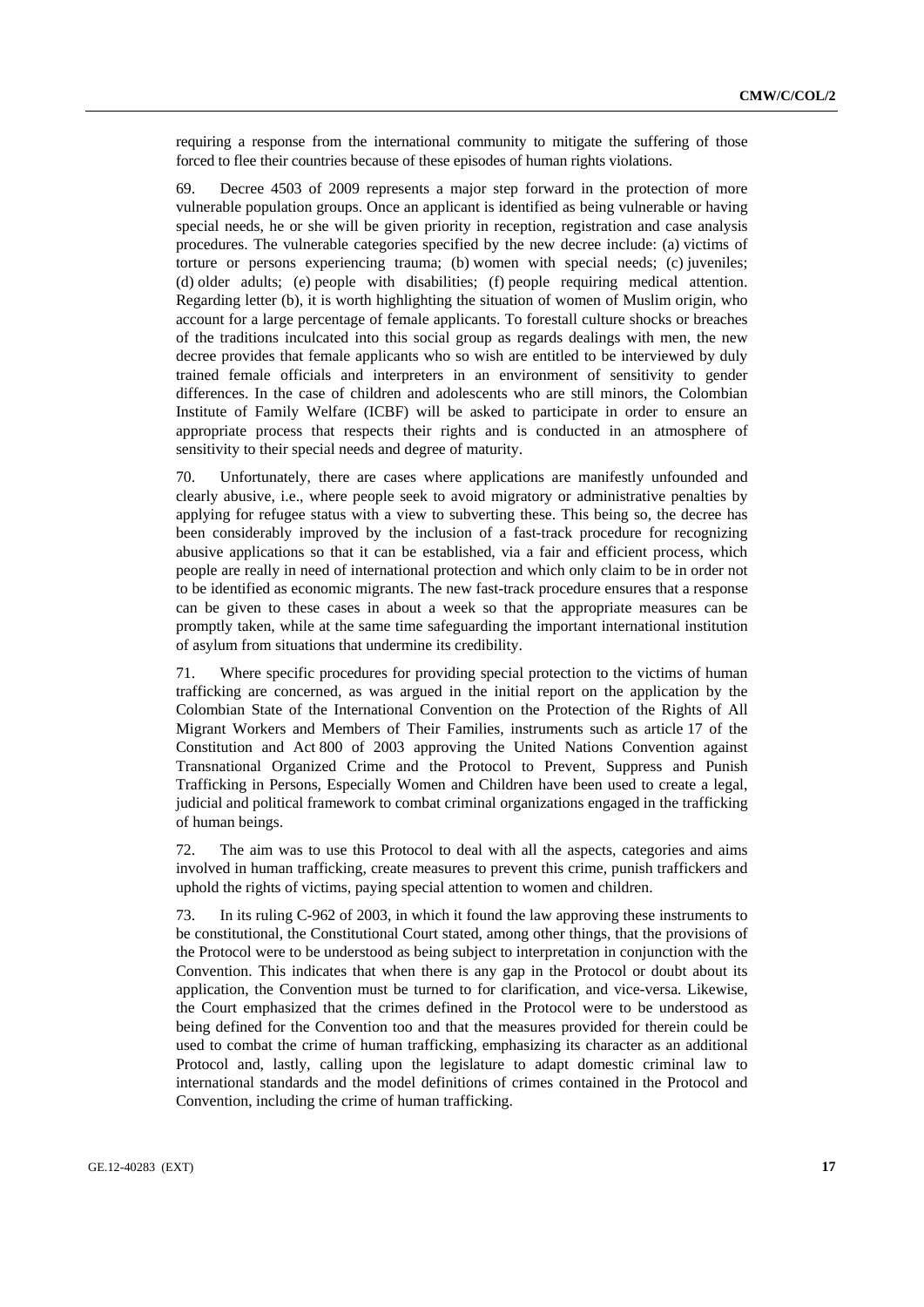74. Subsequently, in light of the fact that Colombia has the third-largest number of victims of human trafficking of any country in the world, according to the International Organization for Migration (IOM), the Ministry of the Interior and Justice (MIJ) sponsored Act 985 of 2005 adopting measures against human trafficking and provisions for assisting and protecting its victims, article 3 of which amends article 188A of the Penal Code, defining the offence of trafficking in persons as follows: "Anyone who detains, transports, harbours or receives a person within the national territory or abroad for the purpose of exploitation shall be liable to a term of imprisonment of thirteen (13) to twenty-three (23) years and a fine of eight hundred (800) to one thousand, five hundred (1,500) times the current minimum statutory monthly wage."

75. "For the purposes of this article, exploitation is understood to mean obtaining economic gain or any other benefit for oneself or for another person by exploiting the prostitution of another person or other forms of sexual exploitation, forced labour or services, slavery or practices akin to slavery, servitude, exploitation of another person's mendicancy, marital servitude, extraction of organs, sex tourism or other forms of exploitation."

76. The offence thus defined covers the whole cycle or operation of human trafficking, so that anyone detaining, transporting, harbouring or receiving a human being is now penalized, as each of these acts is an offence in itself. For legislative purposes, likewise, it is emphasized that the victim's consent to being exploited in any of the ways defined in article 188A does not exonerate the trafficker from criminal liability.

77. It is important to note that Act 985 of 2005 does not concern itself solely with the punishment of human trafficking but also deals with aspects relating to prevention, assistance and protection for victims and possible victims of this crime. It also provided for the creation of the Inter-institutional Committee to Combat Trafficking in Persons, which is a consultative body for the national Government on trafficking in persons and the coordinator of actions taken by the State to combat this crime.

78. The Inter-institutional Committee is made up of members of 14 State bodies:

"1. The Minister for the Interior and Justice or his or her representative, who will chair the Committee.

2. The Minister for Foreign Affairs or the Director of Consular Affairs and Colombian Communities Abroad, or his or her representative.

3. The Minister for Social Protection or his or her representative.

4. The Minister for Education or his or her representative.

5. The Director-General of the Administrative Department of Security or his or her representative.

6. The Director-General of the National Police or his or her representative.

7. The Director of Public Prosecutions or his or her representative.

8. The Attorney General or his or her representative.

9. The Ombudsman or his or her representative.

10. The Deputy Director of the Interpol Bureau in Colombia or his or her representative.

11. The Director-General of the Colombian Institute of Family Welfare or his or her representative.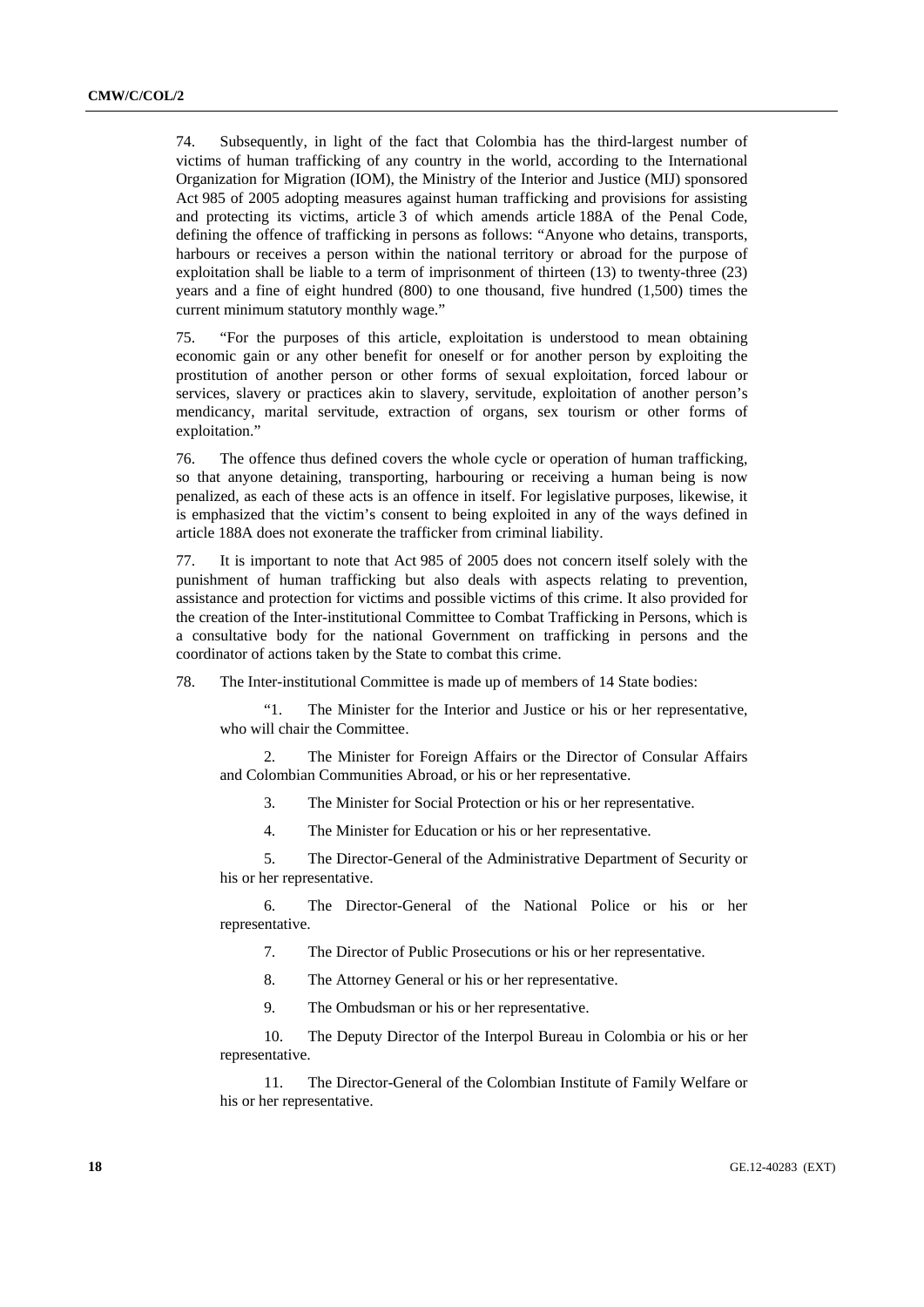<span id="page-18-0"></span>12. The Presidential Advisor on Equity for Women or his or her representative.

13. The Director of Fondelibertad or his or her representative.

14. The Director-General of the Special Administrative Unit for Financial Information and Analysis or his or her representative."[10](#page-18-0)

79. The passing of Act 985 of 2005 has enhanced cooperation among the institutions responsible for combating human trafficking in the country. The Inter-institutional Committee is a dynamic body whose work is underpinned by the commitment of the organizations that are its members. Since the Act was adopted there has been an improvement in the efficiency of these organizations, which have successfully implemented it through a process of feedback. Thanks to all these legislative advances in the effort to combat this offence, the Colombian State is now internationally recognized as a country that treats human trafficking as a crime while at the same time providing a range of services to protect its victims.

80. Among the legally mandated obligations of the Inter-institutional Committee was the requirement to formulate and implement the 2007–2012 Comprehensive National Strategy to Combat Trafficking in Persons (the National Strategy), which was adopted by Decree 4786 of 19 December 2008.

81. The National Strategy lays down four main areas of action, representing the main focuses of efforts to combat this phenomenon:

 (a) Prevention: preventing human trafficking by means of programmes, projects and measures undertaken by the public authorities jointly with organizations from civil society and the private sector generally and international organizations;

 (b) Assistance and protection: providing comprehensive, expert assistance and protection for victims of human trafficking by developing comprehensive protection mechanisms as part of the administrative, investigative and judicial machinery;

 (c) International cooperation: strengthening international cooperation mechanisms at the bilateral, regional and multilateral levels to optimize the comprehensive effort against human trafficking;

 (d) Investigation and prosecution: strengthening the State organizations responsible for investigating and bringing to trial the crime of human trafficking, making them more effective and efficient at pursuing and punishing offenders.

82. Although the National Strategy was conceived by a central authority (the Interinstitutional Committee) and prescribes general principles to be applied up and down the country, it will be implemented in a basically decentralized way by the regional committees responsible for combating trafficking in persons, which will be free to make the requisite adjustments in the light of the specific characteristics of the local area and population.

83. With a view to prioritizing the most important measures to be taken to meet the specific goals of the National Strategy and commit institutional resources and efforts to its implementation, each year the Committee draws up an action plan that is used to map out actions and activities of specific and general competence in accordance with the four areas of action laid down by the National Strategy, simultaneously determining the origin and amount of resources, the bodies responsible for implementation and the indicators to be used for follow-up and evaluation of each project over time.

<sup>&</sup>lt;sup>10</sup> Act 985 of 2005, Chapter VI – Inter-institutional Committee, article 14.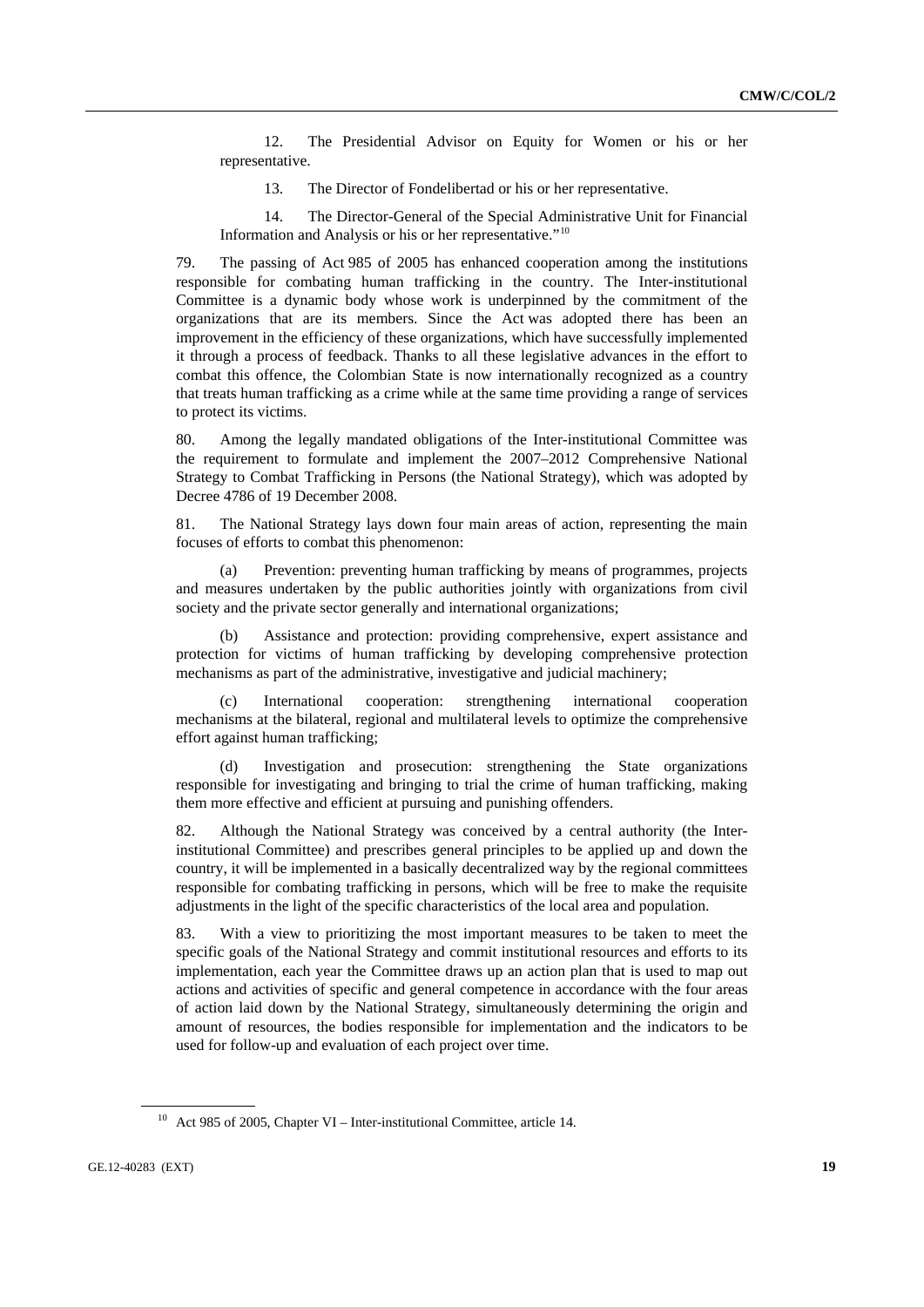84. In 2006, under the auspices of Cooperation Agreement FS/COL/03/R52 between the Ministry of the Interior and Justice and the United Nations Office on Drugs and Crime (UNODC) in Colombia, and as part of the Project to Combat Trafficking in Persons, preliminary planning was carried out for the creation of a human trafficking operations centre (COAT). This centre would provide an ideal instrument for the analysis of institutional responses to the crime of human trafficking, giving the authorities the opportunity to improve both inter-institutional coordination and the interaction between institutions and people who are vulnerable or have fallen victim to this crime.

85. The Inter-institutional Committee to Combat Trafficking in Persons approved the creation of COAT on 22 March 2007, as set out in Record No. 008 of 2007. COAT began operating on 27 June 2008. Its mission in the effort against human trafficking would be both difficult and important, as its purpose was to see that the investigation, pursuit and prosecution of criminals involved in the offence of human trafficking, and likewise victim assistance and protection programmes, were coordinated in such a way that the efforts of different institutions in different areas became complementary rather than duplicative or conflicting.

86. Thus, according to figures reported by COAT, which is coordinated and administered by the Ministry of the Interior and Justice, 400 notifications of alleged human trafficking were received during 2008, 2009 and 2010 (Annex 2).

87. It became necessary to classify notifications into three major groups, depending on the nature of the information received and produced by COAT:

 (a) Affected persons: specific victims, most of them individually identified, whose rights have been affected;

 (b) General complaints: these are alleged cases of human trafficking that affect communities, relating however not to specific individuals but to groups of people at risk;

 (c) Information requests: these are queries received by COAT with regard to a possible situation of human trafficking in which, however, no-one's rights have been violated. In the great majority of cases it is prevention work that is required, e.g., the legality of a job offer.

88. In this period, 179 of the alleged cases reported concerned external trafficking and 28 internal trafficking.

### **1. 2010 period**

89. In the course of 2010, 136 reports of alleged cases of human trafficking were received, involving 53 affected persons, 16 general complaints and 67 information requests. Of all the alleged cases reported, 106 concerned external trafficking and 30 internal trafficking.

90. The Colombian Government has taken other significant measures and actions in its determination to combat human trafficking. One example is the passing of Ministry of the Interior and Justice Resolution No. 3598 of 2009 creating the internal working group on human trafficking and establishing the functions of this body. Thus, working within its sphere of competence, the Ministry made the following progress with implementation of Act 985 of 2005 and the National Strategy:

### **a. Prevention area**

91. The IOM and the Ministry of the Interior and Justice carried out a prevention campaign via the mass media and alternative outlets with the title "Con la Trata de Personas no hay trato" ("No truck with human trafficking"), dealing with the four types of human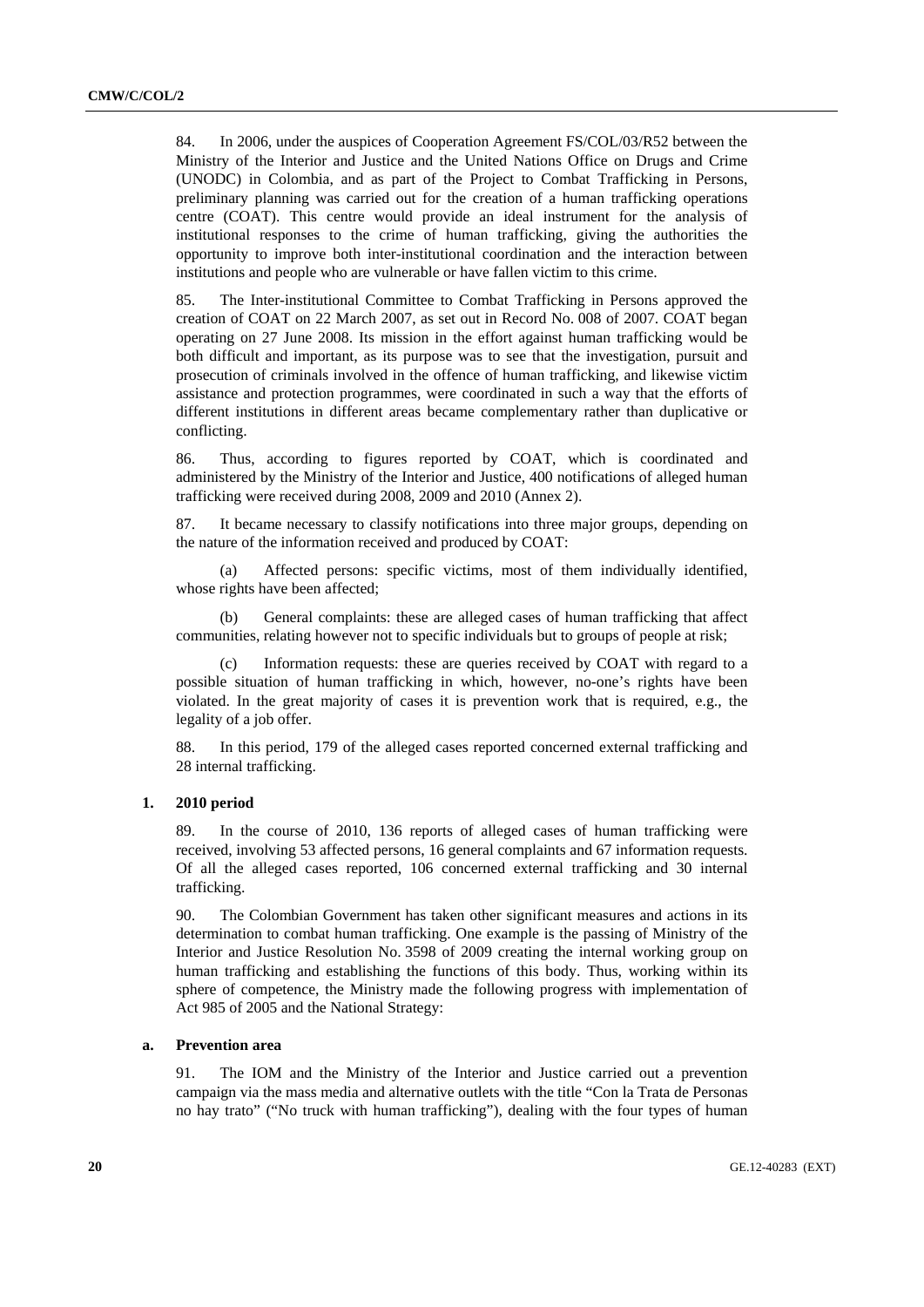trafficking that are most prevalent in Colombia: marital servitude, forced mendicancy, sexual exploitation and forced labour.

92. The prevention campaign has reference material for testimonials and press advertisements and material for radio, television, the Internet, street furniture, posters and advertising on vehicles operating on the Transmilenio public transport system. It was put out over television and radio and via alternative media such as Eucol for bus stops and Transpot and Publi-impresos for buses in the Bogotá mass transit system, Transmilenio.

93. As an indication of its commitment to preventing and combating human trafficking, on 3 March 2010 the Ministry of the Interior and Justice, UNODC and the 2010 Colombian version of the Elite Model Look competition, managed in the country by Portfolio International, decided to make the alliance public to promote a clear message of awareness and prevention among the young people and parents attending the national events organized by the competition.

94. One of the most common methods used by perpetrators of this crime to attract victims are sham offers of modelling work in the major cities and abroad, with promises that usually end in deception and different forms of exploitation, including exploitation for prostitution. Accordingly, the opportunity to communicate this message should reduce the occurrence of cases of human trafficking under these circumstances in future. The agreement was timed to coincide with the competition so that women enrolling for it in the cities where it was held and their parents would receive information on how to identify possible cases of human trafficking, how to reduce vulnerability to this crime, and the mechanisms that exist in Colombia and internationally for preventing and reporting it.

95. Results: The casting round took place between May and August 2010 in the cities of Montería, Barranquilla, Bucaramanga, Medellín, Bogotá, Cartagena and Cali. In this selection process, 550 competition participants and 176 parents were apprised of the dangers, making a total of 726 people. Participants received a bracelet reading "Yo lucho contra la trata" ("I am trying to stop trafficking"), which symbolizes the wearer's commitment to act as an agent for the prevention of this crime.

96. With a view to publicizing the issue of human trafficking both within Colombia and from Colombia to other countries, and to promote information on the dangers of international migration under conditions of vulnerability, risk, irregularity or illegality, public information workshops for young people were held in the cities of Cali and Pereira.

97. Seven information and advice sessions were held, involving 506 young participants:

- (a) Pereira: 220 young people advised. Ciudadela Barrio Cuba;
- (b) Cali: 64 young people advised. Distrito Agua Blanca Cali;
- (c) Medellín: 37 young people advised;
- (d) Cúcuta: 56 young people advised;
- (e) Leticia: 31 young people advised;
- (f) Buenaventura: 42 young people advised;
- (g) Cartagena: 56 young people advised.

98. With the idea of raising awareness among the staff of beauty salons and parlours and engaging them as agents in the prevention of the crime of human trafficking through early detection and referral of cases, distribution of information material and awareness-raising among users of these establishments, human trafficking information and advice events were designed and implemented for beauty salon staff.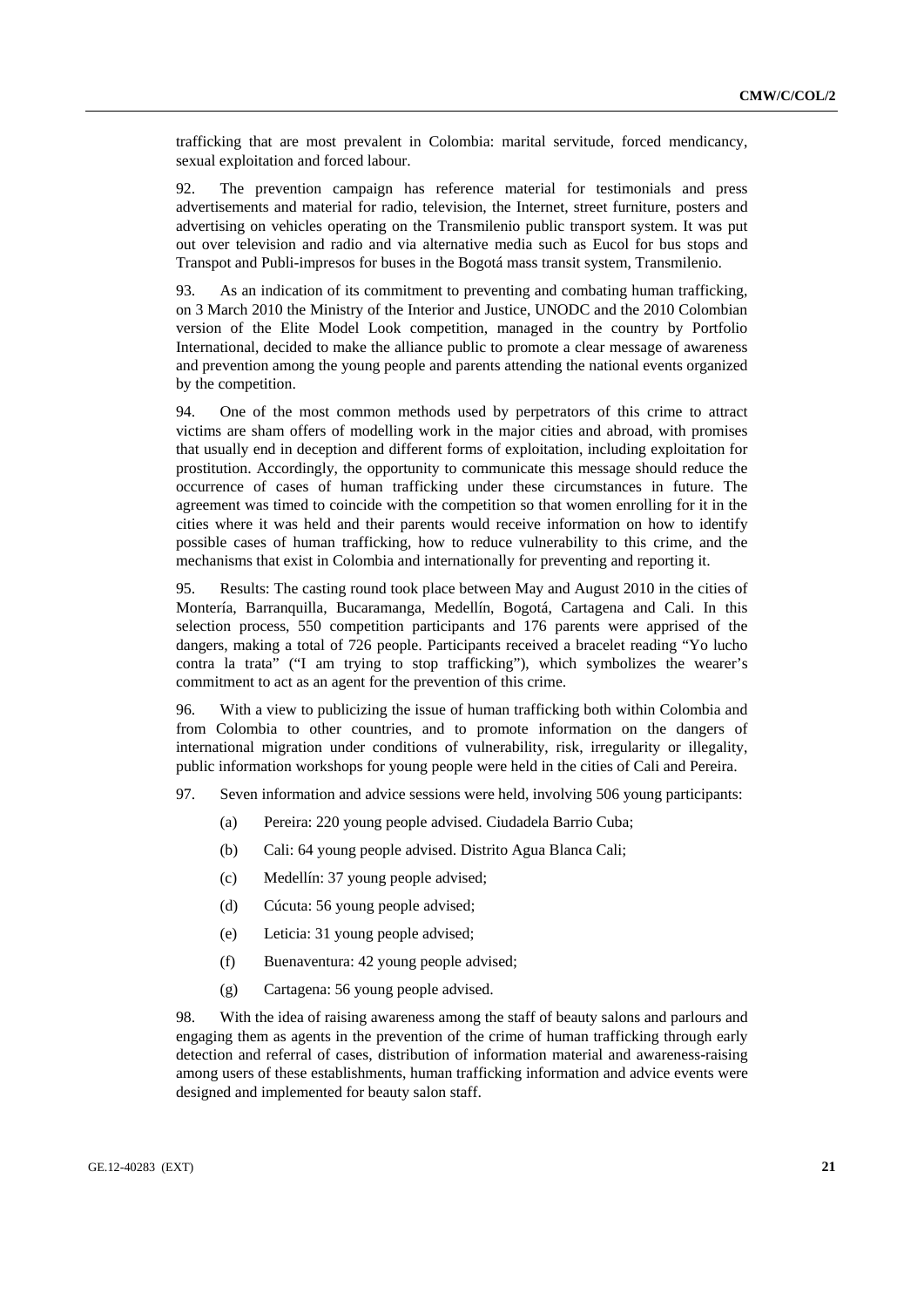99. Results: four information and advice events were held, attended by 3,100 staff from beauty salons and parlours:

 (a) Medellín: 1,200 people were provided with basic information and material for distribution on signs that can lead to early detection of cases;

Pereira: 600 people were provided with basic information and material for distribution on signs that can lead to early detection of cases:

 (c) Pasto: 600 people were provided with basic information and material for distribution on signs that can lead to early detection of cases;

 (d) Cali: 700 people were provided with basic information and material for distribution on signs that can lead to early detection of cases.

100. Organized crime networks around the world have taken advantage of the modelling and beauty circuits to initiate a chain of crime that begins with tempting offers of catwalk and photography work in large cities in Colombia and abroad and often ends with different forms of exploitation. The authorities have succeeded in identifying a number of cases of human trafficking associated with modelling, involving front agencies and promises of large sums of money as a strategy to persuade young women, and even their parents, to accept offers that lead to trafficking for the purposes of sexual exploitation and servitude, including marital servitude.

101. The video and song *¿Adónde vas María?* (*Where Are You Going, María?*) were launched to meet the need for a human trafficking prevention tool aimed at young people aged between 14 and 26 in particular.

### *Results*

102. The launch event for the video and song *¿Adónde vas María?* was held in Bogotá before an audience of 400.

103. According to the descriptive exploratory national study on trafficking in persons published in 2009 by the National University within the framework of a cooperation agreement signed between the Ministry of the Interior and Justice and the UNODC, population movements caused by public order problems increase the vulnerability of trafficking victims when these become involved with offers that end in forced labour or services, servitude, mendicancy and exploitation for prostitution. Thus, the neediness of girls and women when forced to move leads them to accept proposals of this kind that are linked to human trafficking.

104. Accordingly, workshops were designed to provide information and advice on the crime of human trafficking involving displaced women and mothers heading households. The objective of the programme was to cover the most sensitive areas, combating this crime by providing tools for its prevention, identification and reporting.

#### *Results*

105. A total of 10 information and awareness events were held, with advice being given to 425 displaced women and mothers heading households:

- (a) Santander: 40 women advised;
- (b) Bolívar: 50 women advised;
- (c) Risaralda: 35 women advised;
- (d) Valle del Cauca: 22 women advised;
- (e) Guaviare: 47 women advised;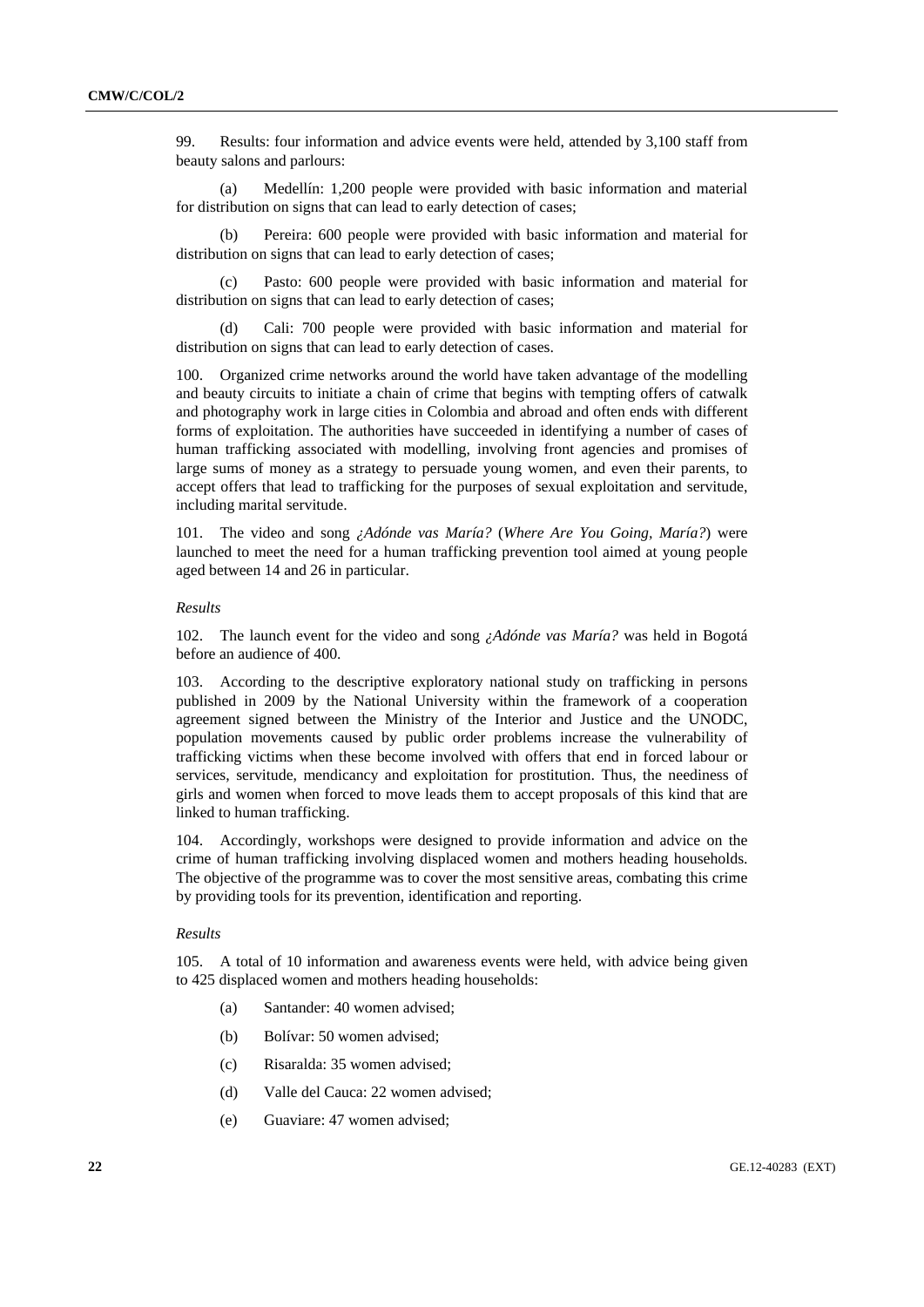- (f) Antioquia: 74 women advised;
- (g) Norte de Santander: 39 women advised;
- (h) Amazonas: 45 women advised;
- (i) Buenaventura: 35 women advised;
- (j) Bolívar: 38 women advised.

#### **b. Assistance and protection area**

106. In accordance with the provisions of article 7 of Act 985 of 2005, the Colombian State is required to design immediate and medium-term programmes of assistance to aid the physical, psychological and social recovery of victims of human trafficking. With a view to providing appropriate assistance, work is under way on a draft Assistance Decree whose aim is to establish the responsibility of each State body for programmes, projects and services it is required to provide within its sphere of competence. This will ensure that the system of assistance provided for by the Act is appropriately and effectively implemented.

107. The Assistance and Protection Subcommittee, created by resolution A of 30 June 2005 of the Inter-institutional Committee to Combat Trafficking in Women and Children (now the Inter-institutional Committee to Combat Trafficking in Persons) and with a membership that includes the Ministry of Foreign Affairs, the Ministry of Social Protection, the ICBF, the Presidential Council for Women's Equity (ACPEM), the Office of the Ombudsman and the Office of the Attorney General, coordinated by the Ministry of the Interior and Justice and with technical assistance from the IOM and the UNODC, designed and implemented the Routes of Assistance programme for repatriated victims of human trafficking and the Route of Assistance for victims of trafficking within the country.

108. To deal with the special circumstances that arise at the regional level and in the context of public policy decentralization, there have been pilot exercises in constructing departmental routes of assistance for victims of human trafficking, establishing the procedure departments must follow when they have information about a victim, the responsibilities of each service given the institutional resources available at the departmental level, and measures to coordinate and follow up the services provided.

#### **c. International cooperation area**

109. In accordance with the global initiative against human trafficking to which the Colombian State is committed, the Ministry of the Interior and Justice has taken a number of opportunities to share its experience with authorities in other countries and Colombian and international organizations, while also seeking to learn from other successful experiences in the effort to combat this crime.

110. On 24 and 25 September 2009, a binational meeting was held between Colombia and Panama to share experiences in the effort against human trafficking. This meeting was attended by a delegation of national authorities responsible for the issue of human trafficking in Panama and by the members of the Inter-institutional Committee to Combat Trafficking in Persons of Colombia. The meeting covered subjects such as international legislation, the national legislation of Colombia and Panama, cases of human trafficking, routes, recommendations and some possible cooperation agreements.

111. Likewise, the Chile-Colombia Bilateral Meeting "Trafficking in persons: coordinated responses by the State and international cooperation" was held on 6 and 7 September 2010. The meeting was coordinated by the Ministry of the Interior and Justice and the Ministry of Foreign Affairs with the support of the UNODC and IOM. The workshop comprehensively addressed every aspect of legislation against human trafficking, covering everything from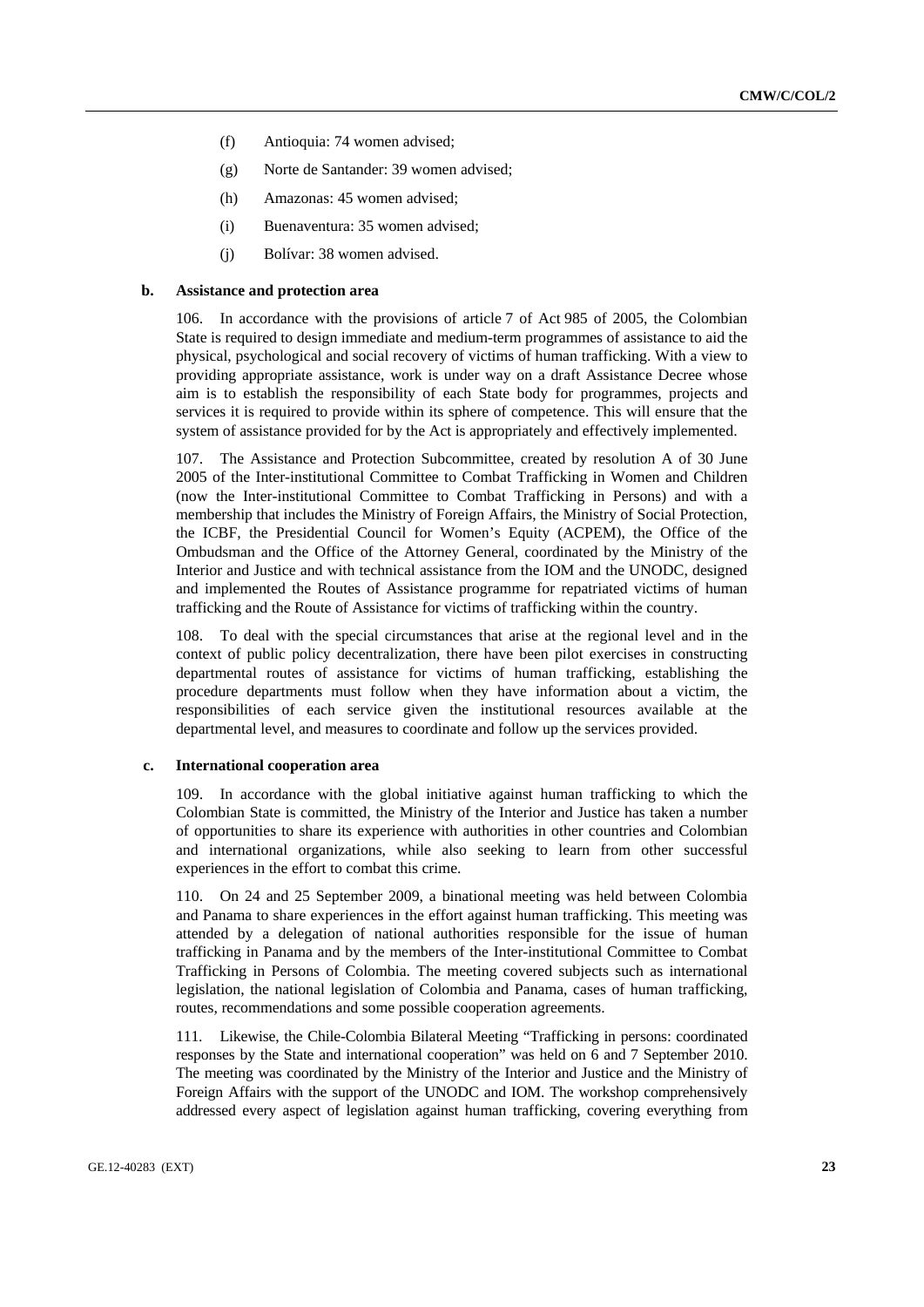prevention of the crime and protection and assistance for victims to the punishment of perpetrators, in the light of the progress and experience of each country.

112. As part of the Colombia-Honduras plan of action on organized crime and terrorism, a binational event entitled "Trafficking in persons: coordinated responses by the State and international cooperation" was held from 15 to 17 December 2010 in Tegucigalpa to share experiences.

### **d. Investigation and prosecution area**

113. Until a few years ago, one of the most serious impediments to meeting the needs of victims and prosecuting criminals for human trafficking was a lack of knowledge about the nature of the crime on the part of the police and judicial authorities. For this reason, the Ministry of the Interior and Justice has recognized the need to provide suitable training to officials involved in the effort against human trafficking as a key element in the investigation and prosecution area and in the victim protection and assistance area defined in the National Strategy.

114. The Inter-institutional Committee to Combat Trafficking in Persons recognizes the need to enhance the technical and operational capacity of the State institutions involved in pursuing and punishing this crime. Thus, priority is given in the National Strategy to strengthening the work of investigative and judicial police agencies and enhancing judicial procedures to deal efficiently and effectively with the different forms of human trafficking.

115. Accordingly, as part of a cooperation agreement signed with the UNODC, a specialized training process was designed for officials responsible for this work at the territorial level, involving active participation in departmental training courses designed to provide practical tools to enable them to identify and effectively prosecute the crime of human trafficking and help them act against it in the light of current Colombian and international law.

116. The workshops referred to are a specialized training facility for local officials whose sphere of competence includes prevention, assistance, investigation and prosecution of the crime of human trafficking at the regional offices of the Public Prosecution Service, the ICBF, the Administrative Department of Security (DAS), the National Police, the Office of the Ombudsman and the Office of the Attorney General, officials in the judiciary and officials in the local government concerned. During the reporting period, a training programme based on special protocols for prosecuting cases of human trafficking using the simulated trial technique was implemented. Using this methodology, 12 training events were held in the departments of Caldas, Bolívar, Magdalena, Nariño, Risaralda, Cundinamarca, Amazonas, Meta, Santander, Córdoba, Norte de Santander and Antioquia, with a total of 518 people receiving training and certification.

### **2. Decentralization of human trafficking policy**

117. In application of article 14, paragraph 2, of Act 985 of 2005, which establishes that "the Committee will provide for the creation of departmental and/or municipal regional committees to combat trafficking in persons", and considering that in Colombia there are departments and municipalities whose geographical, social and economic characteristics make them especially troubled, or which feature alternatively as victims' places of origin, transit or destination, or all three, there is a need to adapt the areas of action laid down in the National Strategy to the geographical and social peculiarities of each region.

118. Accordingly, departmental or municipal regional committees were created with the support of international cooperation agencies. These are chaired by the local governors or mayors and perform a role of inter-institutional linkage and coordination with the object of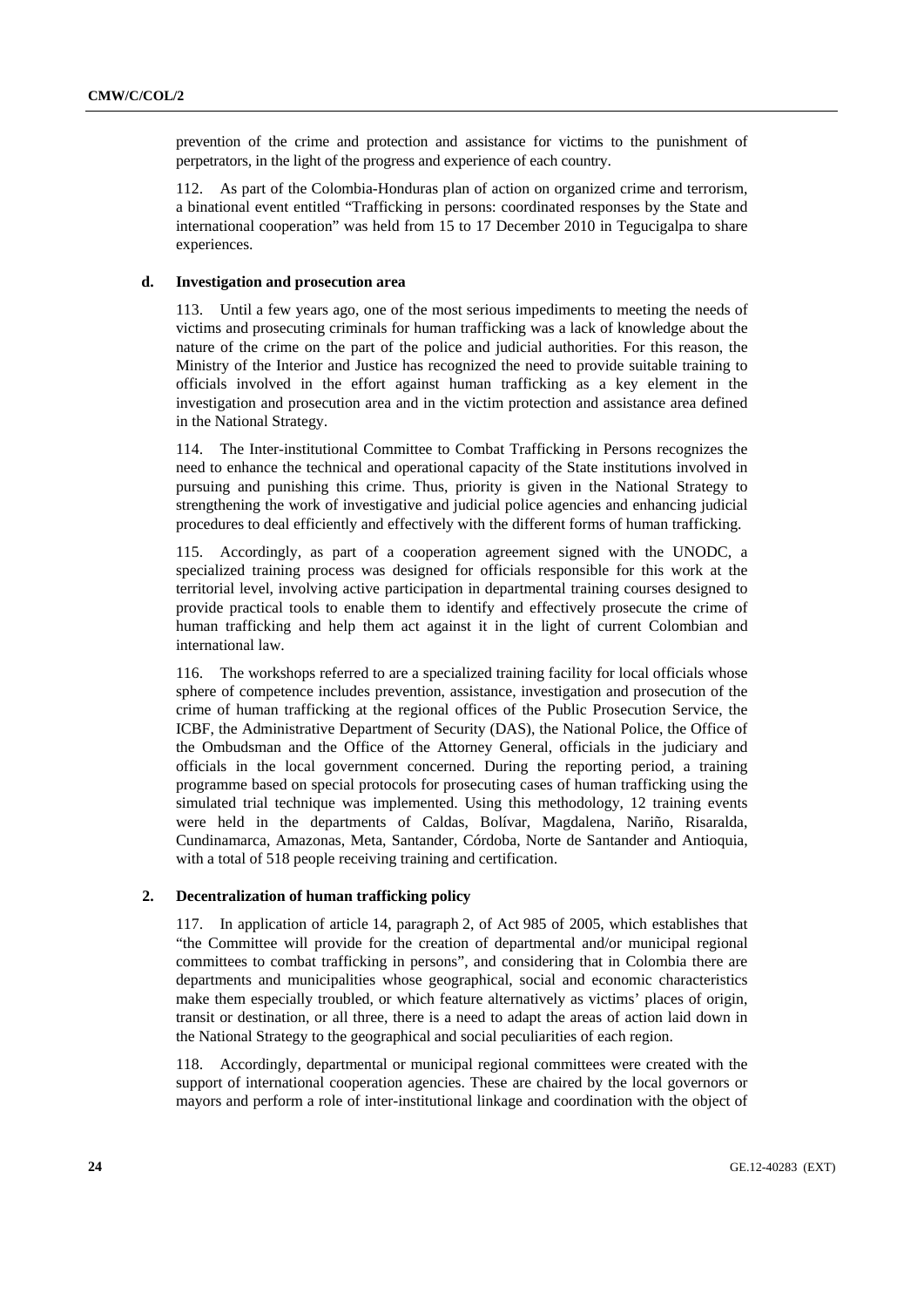<span id="page-24-0"></span>creating local ties so that the effort against this crime is strengthened by a local approach and local action.

119. In addition, the decentralization process that has been pursued in Colombia for some years is intended not only to make the administrative function of the State more effective but also, and just as importantly, to recognize the ability of a local community to take decisions about local affairs that affect it and to which it is closest.

120. The Ministry of the Interior and Justice has provided guidance to regional authorities on the creation of departmental committees to combat trafficking in persons. Thus, 32 committees have now been created in the 32 departments of which Colombia is composed. (See annex 3 for the decrees creating the committees).

# **H. Steps taken to ensure that migrant children who are detained, including for violations of provisions relating to migration, are held separately from other adults and whether specific procedures are in place to determine the age of juvenile migrants; data on the number of migrant children detained**

121. On this point, it is important to note that Colombia does not engage in arbitrary imprisonment or detention of aliens (women, men or children), $<sup>11</sup>$  $<sup>11</sup>$  $<sup>11</sup>$  since all actions taken are</sup> properly regulated and any violations result in criminal, administrative and disciplinary sanctions for the officials responsible.

122. Where juvenile justice is concerned, the Children and Adolescents Code (Act 1098 of 2006) fully incorporates the recommendations of the Committee on the Rights of the Child, meaning the requirement for adolescents to be kept apart from adults, regardless of nationality, during proceedings and when committed to custody. This being so, article 162 provides that adolescents committed to custody, wherever this is appropriate, must be held at specialized establishments run under Family Welfare System programmes and be kept apart from adults at all times.

123. The System of Adolescent Criminal Liability (SRPA) complies with these principles. In this respect, Colombia has accepted:

 (a) The United Nations Standard Minimum Rules for the Administration of Juvenile Justice (Beijing Rules) (General Assembly Resolution 40/33, annex);

 (b) The United Nations Rules for the Protection of Juveniles Deprived of Their Liberty (Resolution 45/113, annex);

The United Nations Guidelines for the Prevention of Juvenile Delinquency (Riyadh Guidelines) (Resolution 45/112, annex).

124. Concerning the way the ages of children and adolescents who break the criminal law are determined, article 149 of the Children and Adolescents Code provides that when there is any doubt about an adolescent's age, and while the competent expert authority is determining this, the presumption must be that he or she is under 18. Whenever there is any doubt, the lower age is assumed.

125. In compliance with the recommendations made by the Inter-American System of Human Rights regarding the need to have a system of detention for migration offences that

<sup>11</sup> In all administrative and judicial proceedings, the Administrative Department of Security (DAS), as the national migration authority, seeks to protect juveniles by placing them in the charge of the Juvenile Police or the Colombian Institute of Family Welfare, in accordance with the provisions of Act 1098 of 2006 (Children and Adolescents Code). At no time are detention measures taken.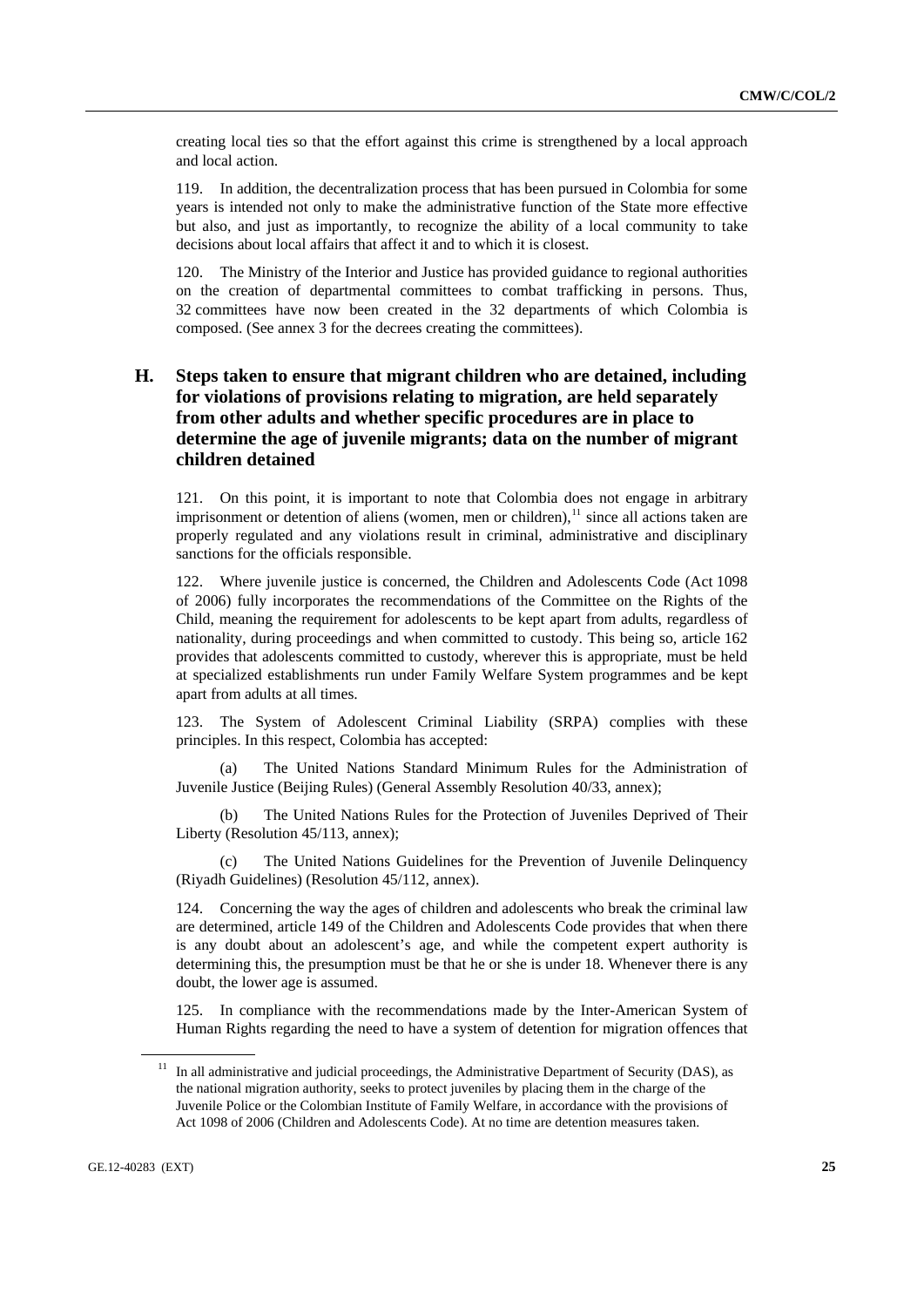is administrative in nature and keeps those detained for migration violations strictly segregated from those detained on criminal charges, the first thing to note is that in Colombia the Alien Affairs Branch of the migration authority, the Administrative Department of Security (DAS), carries out the administrative procedure with guarantees of due process and oversight.

126. Secondly, migration law provides for administrative detention as a mechanism for implementing deportation or expulsion measures to which a foreign citizen is subject. This arrangement is regulated by the migration provisions contained in Decree 4000 of 30 November 2004 and is used for exceptional cases. Thus, article 109 provides: "Aliens may be taken by the migration authority at any time to the facilities of the Administrative Department of Security, when it is necessary to check their identity and/or residence status in Colombia or when administrative proceedings have been instituted against them and they are required for these."

127. Any alien who has become subject to deportation or expulsion may be held in preventive detention for up to 36 hours and/or be subjected to monitoring or custody by the migration authorities until the measure is implemented.

128. On this subject, it should be explained that migrant workers and/or aliens against whom a deportation order is being enforced are in all cases provided with a safe conduct pass to leave the country that is valid for 30 days, and they can comply with the order at any time during this period. The same procedure applies in most cases where expulsion is ordered.

129. In respect of the power referred to, it should be noted that the administration regulates the latitude allowed in terms of the time period and conditions: a maximum of 36 hours' detention, and only in cases where aliens are to be deported or expelled from the country. In other words, a prior administrative procedure is required to check migration status, leading to application of the deportation or expulsion measure, and it is therefore not feasible in Colombia to detain migrant workers who do not have a deportation or expulsion order outstanding against them. Thus, Colombia is a leader in preferential treatment for migrant workers and their families as regards the freedom of action and guarantees available to the State and enjoyed by the alien.

130. Similarly, the checks carried out by the State are duly regulated by the legislation referred to. It should be explained that administrative actions over any breach of migration law do not involve detention; and the identification procedure is followed with all the rigour of due process as a procedural guarantee, in accordance with the provisions of article 29 of the Constitution, which states: "No one may be tried except in conformity with the laws that predate the act of which the person is accused, before a competent judge or court and in accordance with all the procedure appropriate to each case. In criminal matters, permissive or favourable laws, even if they postdate the act, shall be applied in preference to restrictive or unfavourable laws. Everyone is presumed innocent until declared guilty in a court of law. Anyone who is accused is entitled to the right of defence and to the assistance of counsel of their own choosing or assigned by the court during the investigation and trial; to a fair and public hearing without undue delay; to submit evidence and to challenge evidence brought against them; to challenge a conviction; and not to be tried twice for the same act. Evidence obtained in violation of due process is automatically null and void."

131. Likewise, with Decree 4000 of 2004 regulating the rights and duties of foreign citizens in Colombia, and Decree 01 of 1984, the Administrative Litigation Code, regulating administrative actions, it can be seen that any migration-related administrative proceedings against a migrant worker alleged to be in breach of the law must always begin with notification, personal if possible, of the formal initiation of a migration status check, the establishment of a working mission and opening of the administrative proceedings, which must be duly notified, and in which a vital part of the evidence is deemed to be the alien's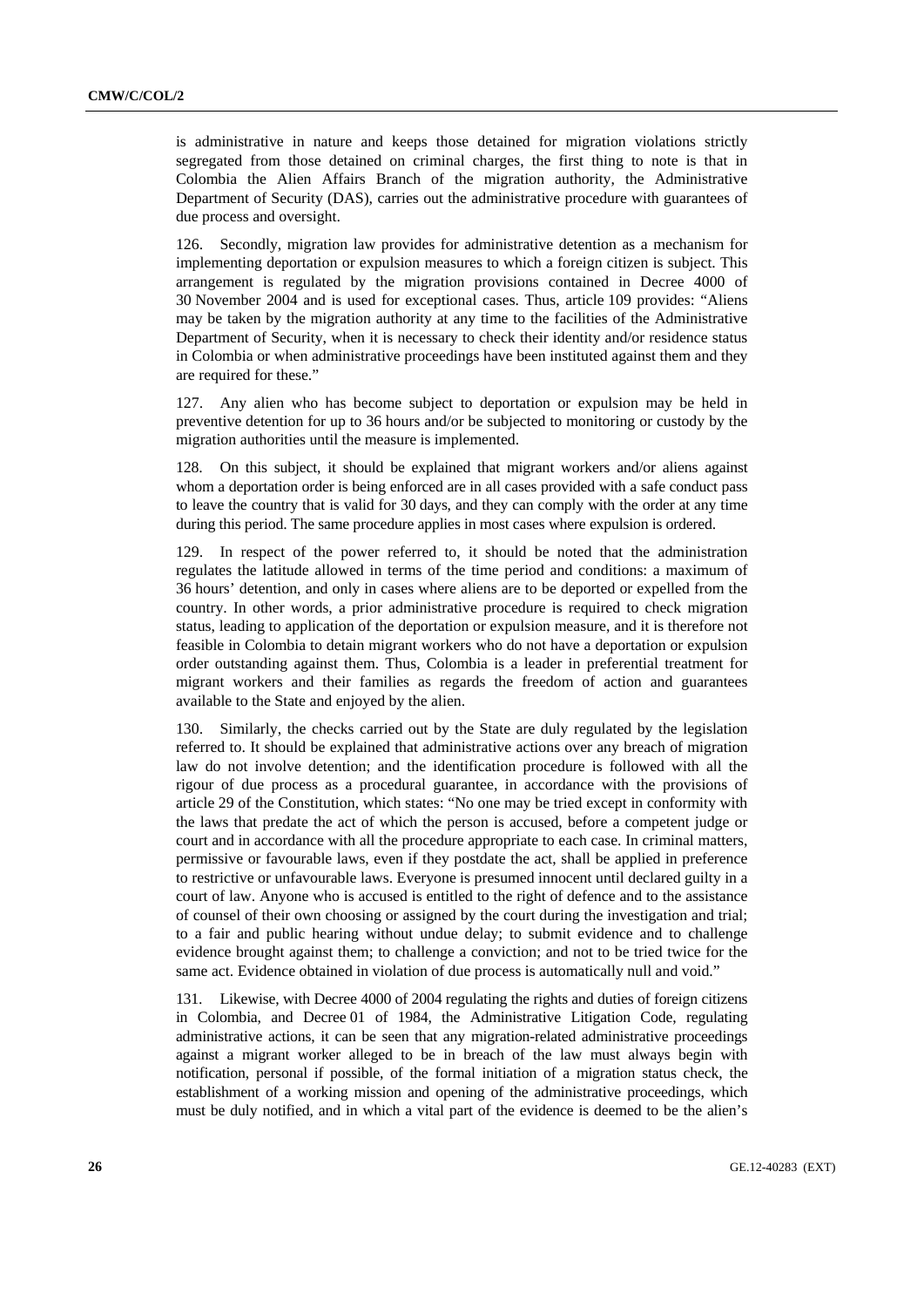own unforced and voluntary testimony, this being the time when the right to mount a defence and challenge evidence comes into play, enabling the administration to give the alien a hearing and admit any documents the alien considers to have a bearing on the proceedings.

132. At this point in the procedure, the nature of the migrant worker and/or alien plays a vital role, since Colombia, as represented by the migration authority, provides the option of having a translator present to assist during the proceedings if informed that the alien has difficulties with the language or communication. A translator may be located in collaboration with consulates or communities from the country concerned, or if none can be found through official channels then it may be a person accompanying the alien. Consequently, migrant workers who become subject to a migration-related administrative status check and proceedings will never be left without the means of communication, and can make calls and seek advice as they see fit.

133. The migration authority's decision is taken after analysis of the facts of the case and legal arguments compiled and presented by both the administration and the individual whom the proceedings concern.

134. In compliance with article 28 of the Constitution, and considering the judicial police functions undertaken by officials at the Alien Affairs Branch of the Administrative Department of Security (DAS), the Department guarantees the constitutional precept stating "all persons are free, and this freedom may not be restricted except in accordance with a written order from the competent legal authority".

135. Aliens subjected to preventive detention, like Colombian nationals, must be brought before a competent judge within 36 hours for a ruling. This is in accordance with the right of habeas corpus, a legal institution whose purpose is to guarantee the personal freedom of the individual, with a view to preventing arbitrary arrest and detention. It is based on the obligation to bring anyone detained, within a fixed time, before a judge, who may order the individual's immediate release if unable to find any adequate reason for the detention.

136. According to the second progress report of the rapporteur on migrant workers and members of their families in 2001, there are a number of international statutes of a general character that protect migrant workers or other unauthorized migrants who are being held in detention. According to the International Covenant on Civil and Political Rights: "All persons deprived of their liberty shall be treated with humanity and with respect for the inherent dignity of the human person." Similarly, under the Convention against Torture and Other Cruel, Inhuman or Degrading Treatment or Punishment, detained persons may not be subjected to torture or cruel and degrading treatment; likewise, the Universal Declaration of Human Rights, the American Declaration of the Rights and Duties of Man and the American Convention on Human Rights also proscribe any violation of the fundamental rights of persons in detention.

137. Whether aliens have entered Colombian territory through authorized migration control posts or at unsupervised points, they must be guaranteed the same treatment as regards the strictness of the measures taken to determine the causes and conditions that might give rise to detention in the course of migration control procedures.

138. In consequence of the above, any action whose effect is to deprive people of their freedom, be they Colombian or foreign, must be executed under the orders of a competent authority and in accordance with the judicial police powers conferred upon the Administrative Department of Security (DAS) by law.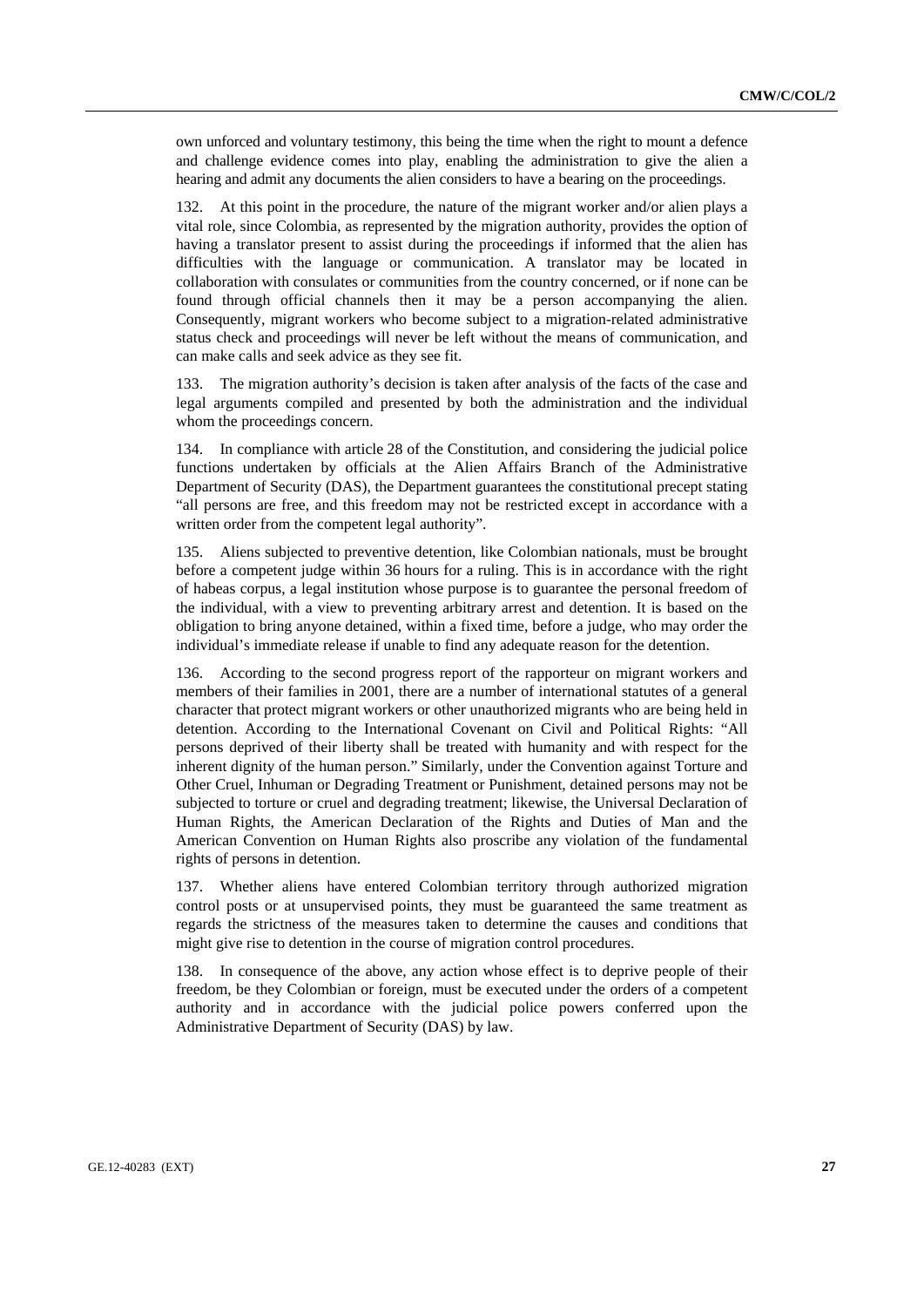# **I. Special programmes to address the special interests of migrant children, including unaccompanied and separated children**

139. Regarding the situation of unaccompanied children and adolescents, the first procedure when minors enter Colombia is carried out by DAS, which establishes whether they are travelling without adult accompaniment and whether or not they have family or someone else to take responsibility for them in Colombia. In cases where children or adolescents enter the country completely unaccompanied and have no family in Colombia, DAS notifies the situation to the ICBF, which has to begin the process of reinstating minors in their rights.

140. This procedure forms part of the technical process of rights reinstatement, approved by Resolution 0911 of 2007, and is carried out by the Family Ombudsman. The first step in the process is to ascertain the rights of the child or adolescent concerned and take measures to reinstate them, depending on the issues affecting the individual. These measures do not always include placing the minor in a protective institution, as this depends on a variety of factors (age, issues, special circumstances). The child or adolescent is then restored to his or her family in the country of origin. It is important to note that when this is done, the ICBF carries out an assessment of the family and its suitability as a care provider, and in some cases repatriation is carried out so that official institutions in the home country can take charge of the child or adolescent. It should likewise be made clear that repatriation is understood as a rights reinstatement measure, and the child's best interests are always paramount when this measure is taken.

141. In Colombia, there are no restrictions on the entry of parents or offspring, be they Colombian or foreign citizens, for the purpose of family reunification. In accordance with DAS provisions, entry applications from parents and children are dealt with in a positive, humane spirit with a view to the best interests of the child or adolescent, and with promptness and respect for personal dignity and human rights.

142. Because Colombia recognizes the right to family reunification for children and adolescents who live in the country but do not have Colombian nationality or official authorization to remain, minors are allowed to enter or leave the country to visit their parents, while parents who are in Colombia are allowed to leave to visit their children.

143. Thus, the country recognizes the right to family reunification for children and adolescents who live in the country but do not have Colombian nationality or official authorization to remain, and for those who are outside the country while their parents reside there. It is important to note that the views of the children and adolescents themselves must always be taken into account when decisions relating to family reunification are taken, always provided they are old and mature enough to participate in decision-making. Thus, applicants and their families are protected against the unfavourable consequences of making an application to enter or leave the country with a view to family reunification.

144. Lastly, it should be mentioned that children and adolescents, whether Colombian or foreign citizens, are never expelled or deported from Colombia.

145. Annex 4 includes information on the number of children and adolescents from migrant families who benefited from the different ICBF programmes between January 2009 and March 2011. This information is held in the Unified Register of Beneficiaries (RUB) of the Institute.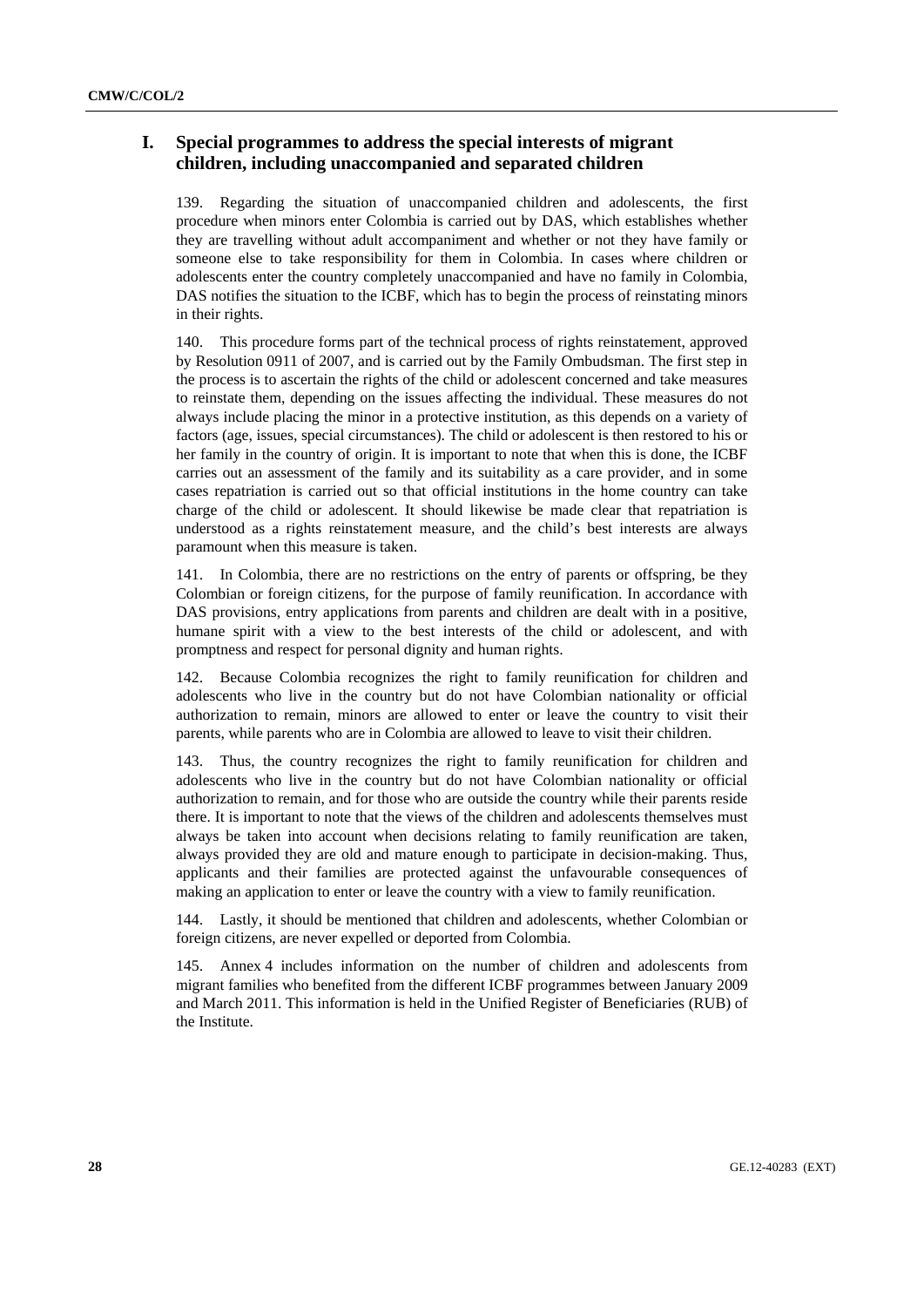# **J. Legislation and practice providing for mechanisms to monitor the situation of migrant women, including those employed as domestic workers, and safeguards and guarantees to protect them from exploitation and violence**

146. The situation of all aliens in Colombia is closely monitored through the mechanisms operated on the ground by the competent authorities. However, the Colombian State has no specific mechanisms, as only 0.05 per cent of the population are foreign migrant workers.

# **K. Procedures assisting victims of trafficking, especially women and children**

147. For a response to this point, please see the information given in section G *supra*.

# **L. Measures taken to provide assistance given by the State party to its migrants abroad**

148. The Colombia Unites Us programme of the Department of Migration and Consular Affairs and Service to Citizens is an initiative that has been implemented by the Ministry of Foreign Affairs of Colombia since 2004 with the goal of connecting and assisting Colombians abroad. This programme has spearheaded the design and implementation of the comprehensive migration policy, institutionalized by National Council on Economic and Social Policy (CONPES) document 3603 on comprehensive migration policy, which contains initiatives in the following areas for the benefit of Colombians abroad: Civic and community involvement, Social security, Migrating for work, Productive allocation of remittances, Return, Characterization of Colombians abroad, Access to education programmes and Promotion of culture, among others.

149. The functions of the Colombia Unites Us programme are laid down in Ministry of Foreign Affairs Resolution 4255 of 2010. This resolution establishes the following functions for the programme, among others:

To formulate, coordinate implementation of, and follow up and evaluate the migration policy of the Colombian State;

(b) To strengthen the instruments used to connect Colombians abroad;

 (c) To assist the country's consulates in strengthening the Colombian community abroad by setting up and operating working groups and committees of Colombians abroad;

 (d) To establish channels of communication with Colombians abroad on issues affecting the country;

 (e) To support mechanisms promoting orderly, regulated migration, including in particular the signing and follow-up of agreements regulating labour migration flows;

To cooperate with the relevant public- and/or private-sector bodies on the design of services adapted to meet the needs of Colombians abroad and their families in Colombia;

 (g) To coordinate the design, implementation and follow-up of programmes to facilitate the return of Colombians from abroad;

 (h) To create, nurture and manage international know-how and technology transfer channels for the benefit of members of the Colombian community abroad and their families in Colombia;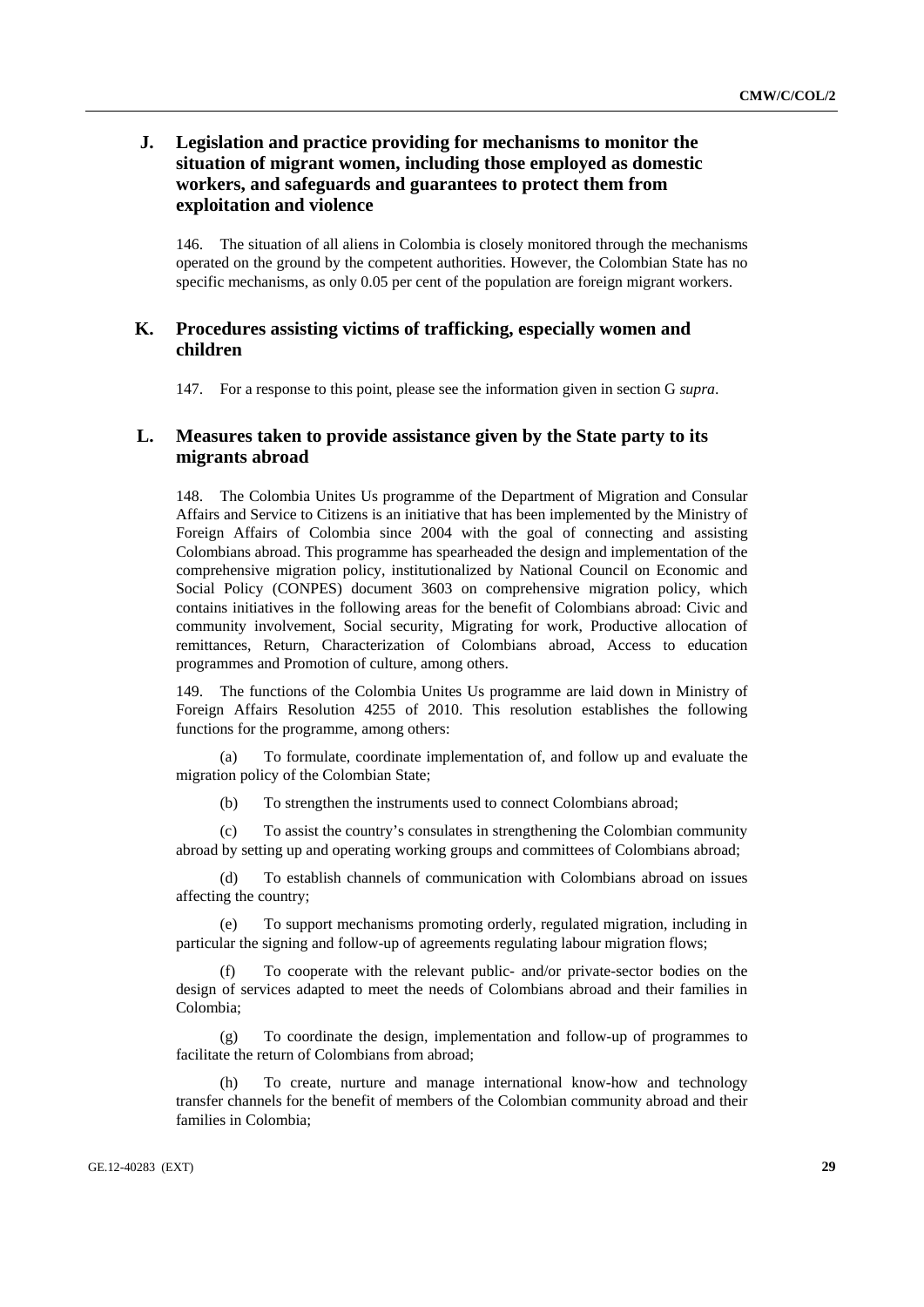(i) To design strategies and programmes for identifying and characterizing Colombian international migration;

 (j) To support the formulation of policies to make it easier to send resources to the country and channel these into saving and investment;

 (k) To support the design of public policies, strategies and programmes to be operated by regional governments for the benefit of members of the Colombian population abroad and their families in Colombia.

150. The Colombia Unites Us programme is implemented through the following areas of action:

 (a) The Community Abroad Plan: The purpose of the Community Abroad Plan is to strengthen the Colombian community abroad, encouraging partnerships and working teams that consolidate ties of trust between Colombian migrants. It also allows the work done by the Colombia Unites Us programme to be publicized among the migrant community and its needs known;

 (b) Adaptation of services to Colombians abroad and their families in Colombia. The objective is to implement initiatives for Colombians abroad and their families in Colombia in the areas of social security, education and the channelling of remittances into saving and investment. The specific programmes that have been implemented, with the support of different public- and private-sector bodies at both the national and regional levels, are:

 (i) Promotion of Regulated and Orderly Migration. This aims at the application of strategies for enhancing and promoting complete respect for migrants' rights and preventing clandestine migration, human trafficking and exploitation of the labour of Colombians abroad;

 (ii) The Positive Return Plan (PRP). The purpose of this is to provide the tools needed for migrant Colombians returning to the country to play a productive role in the economy by recognizing the experience, skills and capabilities that they have acquired abroad and that can contribute to the country's development;

 (iii) The Colombian International Migration Observatory (OMIC). The purpose of the OMIC is to centralize, make available and analyse information and research on the issue of migration, Colombian migration dynamics and the impact of these on both the origin and the destination countries;

 (iv) The Redes Colombia portal. The purpose of this cross-cutting technological networking platform, which covers all five areas of action of the Colombia Unites Us programme, is to establish channels of communication between Colombians abroad and between these and their home country. It is intended to develop networked social processes, increase social capital and strengthen existing social organizations.

#### **1. The Community Abroad Plan**

151. The specific goals of the Community Abroad Plan are:

(a) To ascertain the needs of the Colombian community abroad;

 (b) To publicize the actions of the Colombia Unites Us programme among the Colombian community abroad;

(c) To identify, analyse and contact organizations of Colombians abroad;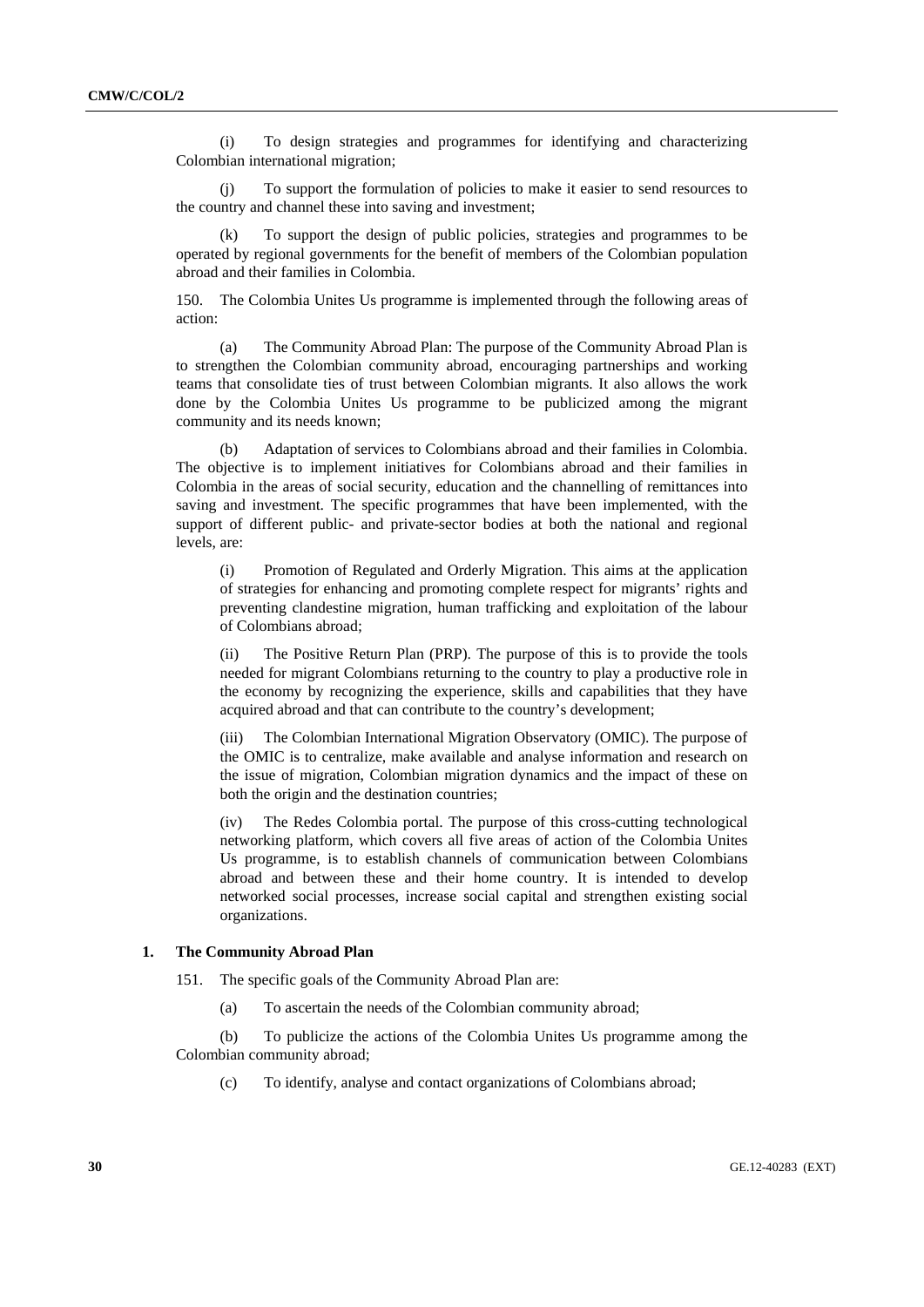(d) To operate working groups to implement coordinated activities for the benefit of the community;

(e) To strengthen the links between associations and consulates;

 (f) To undertake actions that connect members of the Colombian community with one another and their home country.

152. The Plan includes the following activities.

#### **a. Meetings with the Colombian community abroad**

153. The Colombia Unites Us programme, with the support of consulates, holds information meetings with Colombians abroad in order to publicize the services adapted by the Colombian Government for their benefit. Another purpose of these meetings is to learn the needs of Colombians abroad. Details of planned meetings can be found at [www.redescolombia.org/colombianosune](http://www.redescolombia.org/colombianosune).

#### **b. Promoters of the Colombia Unites Us programme**

154. The purpose of these is to provide support to consulates in areas where there is a large presence of Colombians, assisting them in their efforts to strengthen ties with the community. The aim is for promoters to replicate, support and enhance the work of the Colombia Unites Us programme, especially its strategies for strengthening social capital and civic involvement, in accordance with the methodology laid down by the programme for this purpose.

155. The methodology developed by the Colombia Unites Us programme consists in supporting the creation of working groups from the Colombian community in accordance with the needs and interests identified. These working groups are inclusive and participatory and are formed by issuing an open invitation to the Colombian community abroad, with all organizations and groups being welcome to participate.

156. The values and principles common to all working groups are:

- (a) Working groups are non-profit-making;
- (b) Working groups do not have political interests or objectives;

 (c) Working groups are autonomous and independent, the consulate and the Colombia Unites Us programme being only facilitators of the process; and

 (d) The work of the working groups must be based on the principle of reciprocity, meaning that the expectations of their members, based on common interests, should be reciprocally met.

157. Once the working groups have been formed, and with a view to ensuring their sustainability and ongoing development, the organizational capabilities of individual members and the group need to be enhanced, a process in which Colombia Unites Us will provide support. Improvements will be sought in the following areas:

- (a) Confidence-building;
- (b) Project development;

 (c) Personal skills: teamwork, leadership, conflict resolution, running of meetings;

- (d) Commitment to the project;
- (e) Development of critical capabilities and commitment;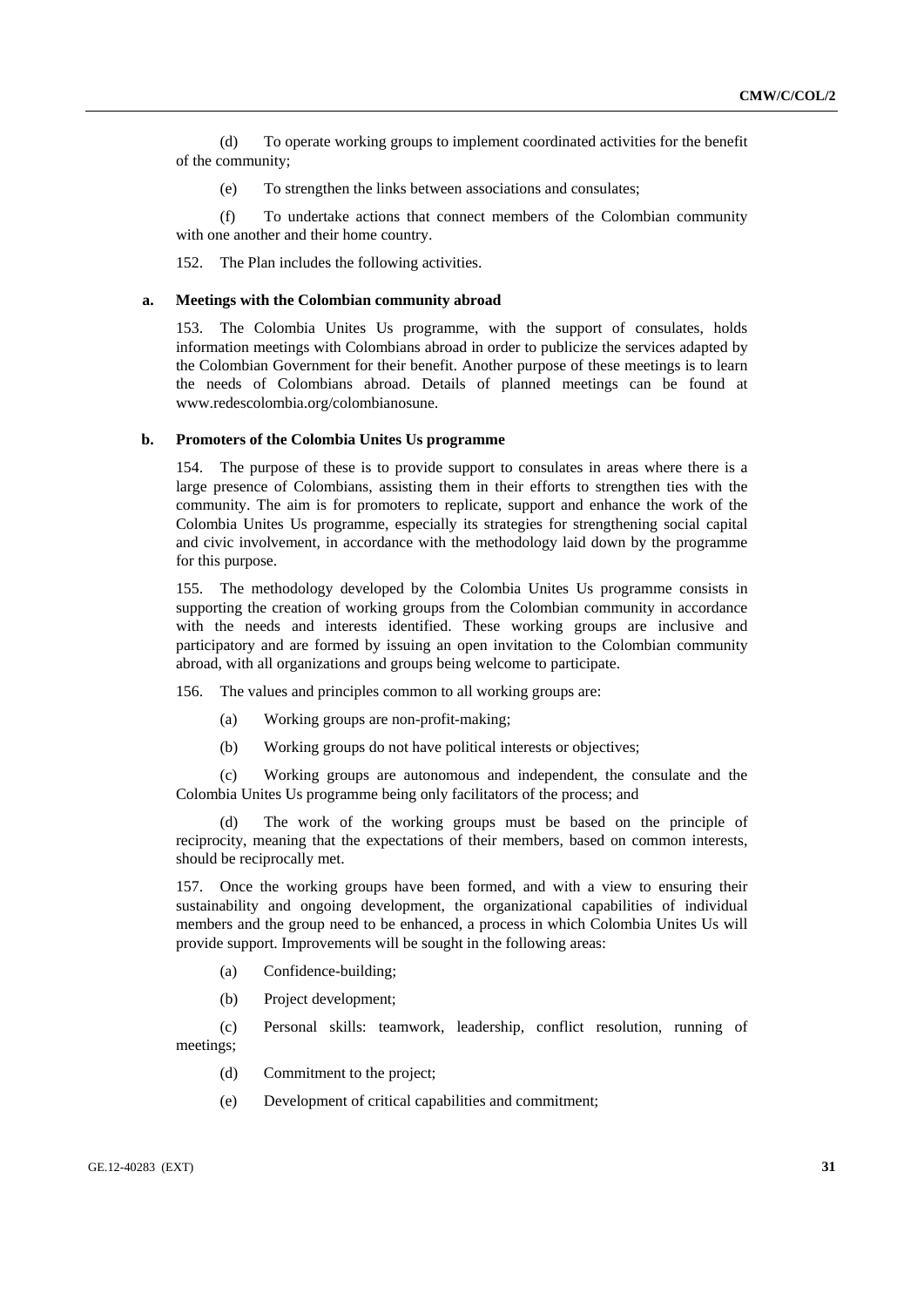- (f) Management capacity;
- (g) Process definition;
- (h) Definition of functions or roles.

#### **c. Strengthening links with Colombians abroad**

158. The purpose of this is to link up organizations of Colombians abroad. To date, the Colombia Unites Us programme has identified 813 organizations of Colombians abroad. These are of every kind, encompassing cultural, political, sporting and business organizations. Another aim is to strengthen ties between Colombians abroad and the home country by means of different measures aimed at second and third generations of migrants. Migrant Week, consisting of events for migrants and their families in Colombia, is held every November as part of this effort.

#### **d. Publicization of Colombia Unites Us among the Colombian community abroad**

159. The purpose of this is to maintain fluid communication with Colombians abroad by means of periodic bulletins, communiqués containing information of interest and constant interaction through the Colombia Unites Us network, to which Colombians have signed up from all over the world. The idea behind this effort is for Colombians abroad to be kept informed about the services adapted for their benefit, the actions of consulates and the work done by organizations of Colombians abroad.

### **2. Adaptation of services for Colombians abroad and their families in Colombia**

160. The following are the services that have been adapted to the needs of the Colombian population abroad in the areas of pensions, health care, education, saving and housing purchases:

### **a. SENA virtual courses**

161. Colombians anywhere in the world can receive training in different subject areas through the web page of the National Vocational Training Service (SENA): [www.senavirtual.edu.co](http://www.senavirtual.edu.co/). Virtual training facilities include:

- (a) 220 free courses lasting between 40 and 200 hours;
- (b) 1,200 tutors available to supervise training; and
- (c) Certification by e-mail when the course is passed.

162. SENA offers courses in the following areas:

- (a) Art, culture, leisure and sport;
- (b) Natural and applied sciences;
- (c) Social and educational sciences and government services; and
- (d) Information technology, finance, administration, health care, etc.

### **b. The Open and Distance University**

163. The Open and Distance University (UNAD) provides accessible education at the primary, secondary and technological, undergraduate and postgraduate levels, available for all Colombians via the Internet from anywhere in the world. Depending on the course, faceto-face or blended learning methods may be used. Its web page is: [www.unad.edu.co.](http://www.unad.edu.co/)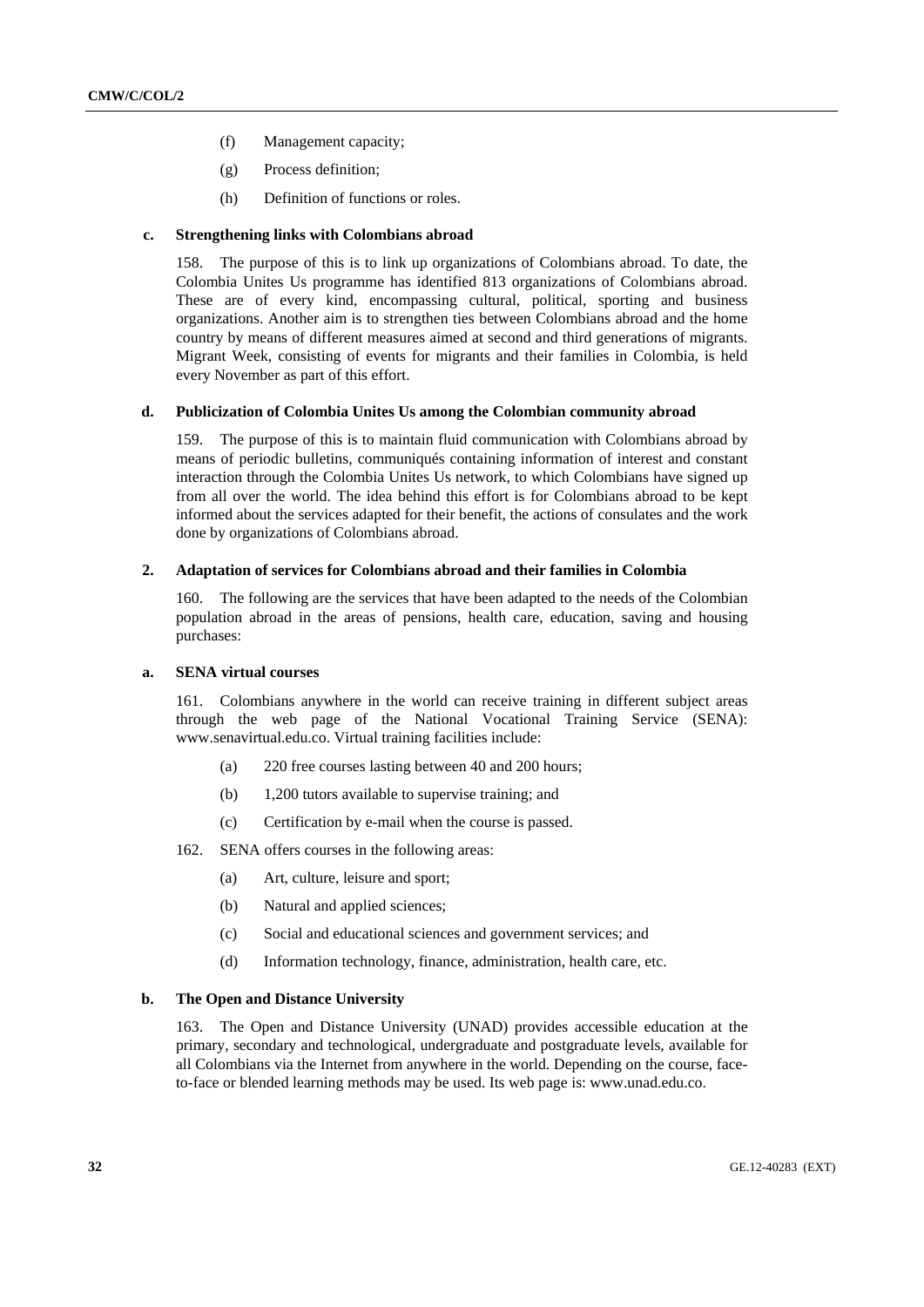164. In addition, UNAD Florida offers masters and degree courses, not only to Colombians but more generally to Spanish-speaking migrants wishing to begin their studies on a specific course or continue them using the system of homologation of academic credits. The university's courses are conducted in Spanish with bilingual support from the academic staff of the institution.

### **c. EAN University**

165. Under an agreement between the Ministry of Foreign Affairs and EAN University, Colombians resident abroad and returning Colombians may receive a 20 per cent discount on the enrolment fee for the first level of e-learning courses provided directly by EAN at the undergraduate, postgraduate and continuing education levels.

#### **d. Validation of qualifications and homologation of studies abroad**

166. Validation means recognition by the Colombian Government of a higher education qualification granted by an institution of higher education abroad or by an institution legally authorized by the competent authority in the country concerned to issue higher education qualifications. The qualifications validation procedure is detailed in Resolution 5547 of 1 December 2005.

### **e. The Social Security for Colombians Abroad programme of the Social Security Institute (annex 5).**

167. The pension scheme can be joined by telephone, using the freephone line 18662953833 from the United States or the telephone number 3437344 from any country in the world, or by e-mail to [colombianosexterior@iss.gov.co,](mailto:colombianosexterior@iss.gov.co) where the applicant will be able to register his or her membership data and base income for contribution purposes as a self-employed worker.

### **f. Binational Health Week**

168. Binational Health Week is a health-care, prevention and education initiative aimed at the most vulnerable Latin American populations living in the United States and Canada. It is led by the University of California Health Initiative of the Americas. The following countries currently participate in the initiative: Guatemala, El Salvador, Honduras, Colombia, Ecuador, Peru and Mexico.

169. The goals of Binational Health Week are to:

Achieve borderless health care for the Latin American population living and working in the United States;

 (b) Meet the health needs of people of Colombian and Latin American origin in the United States;

 (c) Treat migrants' health as a bilateral responsibility shared between the origin and destination countries;

Step up health-care provision, prevention and promotion campaigns among the Latin American population in the United States;

 (e) Coordinate existing resources to increase health-care access and coverage for Colombians in the United States.

170. Binational Health Week is held every year in October. Colombia participates through its consulates in the United States and Canada, and Colombians can also apply for assistance to any of the consulates of the countries participating in the initiative.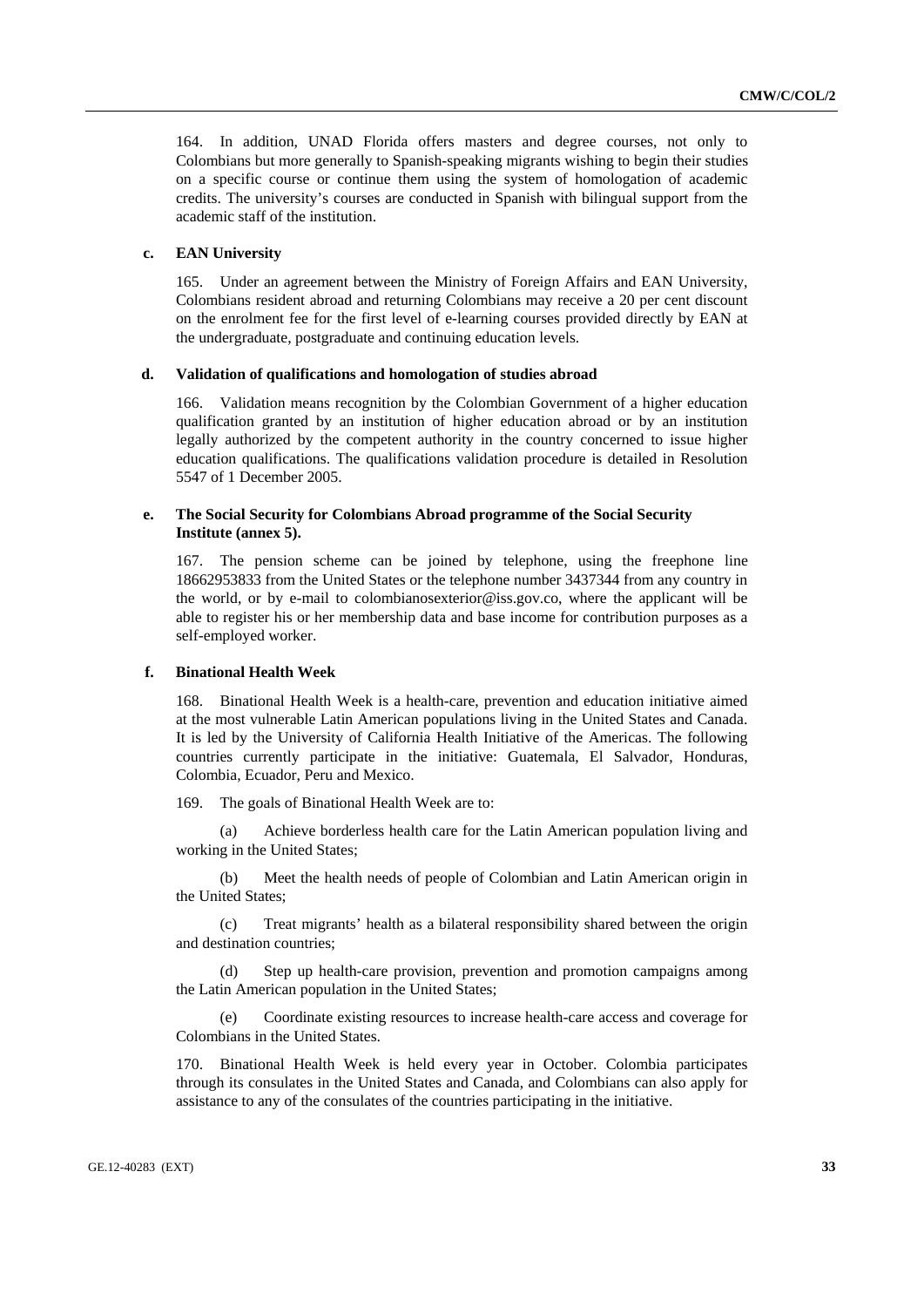### **g. Purchasing housing from abroad**

171. There are three methods for purchasing housing from abroad. The first is through property fairs in the United States, Spain and the United Kingdom ([www.feriascamacol.com](http://www.feriascamacol.com/) and [www.feriainvierteencasa.com](http://www.feriainvierteencasa.com/)). The second is to have a relative in Colombia act as the contact for purchasing the property. Thirdly, an estate agency may perform this role.

### **h. Special scheme for saving to invest in housing**

The sums allocated by a worker to long-term saving in what are called "construction" stimulus saving" (AFC) accounts will not be included in the base income used to calculate tax withheld at source and will be deemed not to form part of the individual's income or occasional earnings, up to a limit of 30 per cent of his or her occupational or taxable income for the year. There may be only one account holder for each account. This allows a worker who pays tax at source to use the tax thus saved to buy housing. In other words, instead of paying it over to the Government, the worker can use it to make the downpayment on a home or meet monthly mortgage instalments.

173. In the case of wage earners, the sums allocated by the worker to his or her AFC account will be credited directly by the employer to the financial institution concerned, and when the employer calculates the amount of the tax to be withheld at source it will deduct the whole of the sum to be thus credited from the monthly base income on which tax is payable, subject to the maximum of 30 per cent of the worker's earnings.

174. By paying into an AFC account, therefore, workers can reduce the income amount declared for tax purposes, increasing their net income. In summary, this benefit consists in the worker setting a monthly saving amount, which is deducted and paid directly by the employer to the bank (the value deposited includes the retention). The account holder then has the option of using these funds to buy housing at any time.

175. The steps for using an AFC are for the worker:

(a) To open the account in a bank of his or her choice;

 (b) To set a monthly saving amount and ask the employer to deduct it from his or her pay and credit it to the AFC account;

 (c) To arrange for the bank to make payment to the seller when he or she comes to buy a home.

#### **i. Voluntary saving with the National Saving Fund**

176. Colombians living abroad may sign a voluntary saving contract with the National Saving Fund (FNA), provided a family member is affiliated to the Fund in Colombia. Some benefits that are obtained with a voluntary saving account are: the opportunity to take up home loans offered by the FNA; the opportunity to save to meet a saving target when this is a condition of the loan; certification to apply for the housing subsidy; certification for tax benefits. Furthermore, no administration fees are charged for voluntary saving accounts.

#### **3. Promotion of regulated and orderly migration**

177. This area of action involves the following activities:

 (a) Information campaigns to give people choosing to migrate the knowledge they require to do it in a safe and informed way;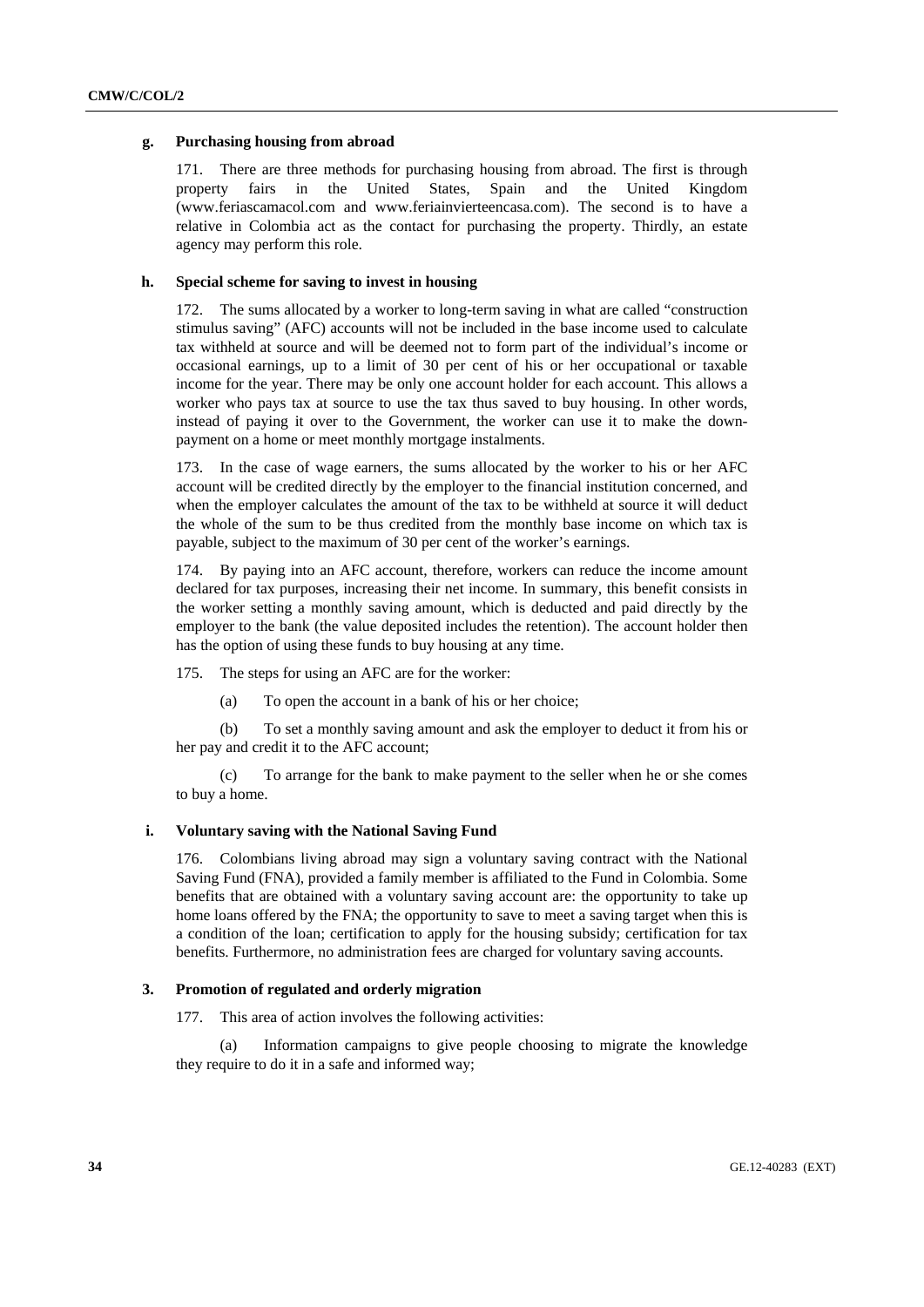(b) Work with mayors' and governors' offices in the areas that are the largest sources of migrants to forestall the adverse effects of migration and enhance the effects of migration on development in the regions;

Assistance and follow-up in the labour migration programmes implemented by Colombia, and work to prepare for the signing of new labour migration agreements;

(d) Support for migrant regularization processes in recipient countries.

#### **4. The Positive Return Plan**

178. The Positive Return Plan (PRP) was devised by the Ministry of Foreign Affairs to provide comprehensive assistance to returning Colombian migrants. The Plan ensures interinstitutional coordination of the different bodies involved at the national, departmental and municipal levels, in both the public and the private sectors, whose programmes and plans serve the needs of this population in one way or another.

179. It should be noted that the PRP does not cover the journey back to Colombia from wherever the Colombian citizens concerned have been living, but begins to operate only once they are back in the country.

180. The principles underpinning the PRP are:

 (a) Comprehensive attention: the creation of procedures for assisting and working with returning migrants, attending to their physical and psychological health, assisting their integration into the family, social and work environment and using the human capital acquired abroad to generate new ventures, taking account of the different dimensions of the human beings involved;

 (b) Coordinated work: coordination of the work done at the national, departmental/municipal and international levels by creating partnerships with organizations at all these levels;

 (c) Orderly migration carried out under humane conditions so that it benefits both the migrants and society at large;

Gender transversality, with a view to promoting equity between women and men in every plan, project and programme on the basis of recognition for their differentiated needs;

 (e) Recognition of fundamental individual and collective rights in the migration process.

### **5. The Colombian International Migration Observatory**

181. The Colombian International Migration Observatory (OMIC) was created by Ministry of Foreign Affairs Resolution 0339 of February 2010. Its fundamental purpose is to facilitate the generation of analyses of the migration issue so that effective State action can be taken and improved public policies implemented for the benefit of Colombians abroad and aliens in Colombia.

#### **Objectives**

182. The general objective is to analyse information and research on the issue of migration, Colombian migration dynamics and the impact of these on both the origin and the destination countries.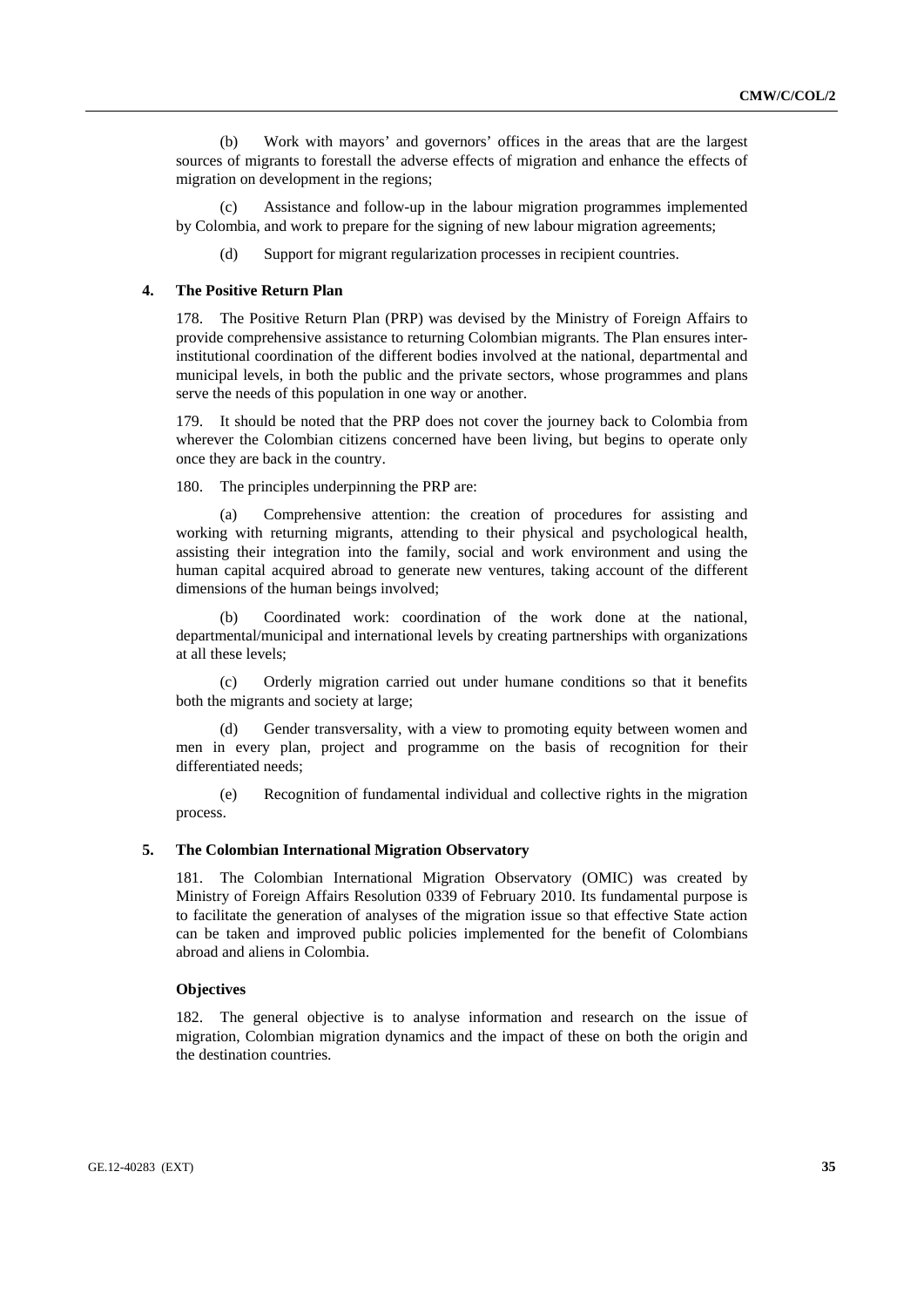183. The specific objectives are to:

Analyse information and research on the issue of migration. Colombian migration dynamics and the impact of these on both the origin and the destination countries;

(b) Analyse data on the Colombian migration situation;

 (c) Compile analytical documents on the subject of migration as inputs for decision-makers and policymakers;

 (d) Prepare and distribute migration research project products and/or publications;

 (e) Join and participate in regional, national and international forums of an academic nature dealing with migration issues;

 (f) Conduct and/or collaborate with other bodies and groups on the implementation of migration-related information and training activities;

 (g) Collaborate on the implementation of awareness-raising measures relating to migration and its effects and targeted at different social groups;

 (h) Provide technical and academic support to the diplomatic and consular missions of Colombia in dealing with migration-related requirements laid down by multilateral organizations and the ramifications of these.

184. The OMIC operates through five main committees, which issue periodic bulletins:

(a) Migration and development;

 (b) Special dimensions of migration (people- and migrant-trafficking, asylumseekers and refugees, prisoners);

 (c) Population trends (characterizations of Colombian communities abroad: gender, culture, civic participation, youth, children, etc.);

- (d) Migration for work;
- (e) Return.

185. The studies and documents produced by the OMIC can be consulted by registering at the web page: [www.redescolombia.org/colombianosune.](http://www.redescolombia.org/colombianosune)

### **6. The RedEsColombia portal**

186. The RedEsColombia portal [\(www.redescolombia.org\)](http://www.redescolombia.org/) is a project that uses the latest generation of Internet applications (known as social software or Web 2.0) to create a network of networks among Colombians and Colombian organizations, wherever in the world they are. This allows the Colombian *diaspora* to keep in touch with their home country, giving rise to all kinds of possibilities that benefit not just participants, but the "progress" of Colombia.

#### **The mission of RedEsColombia**

187. The mission of RedEsColombia is to stimulate the creation of links between Colombians and people who have an interest in Colombia and thereby generate a system of social networks on the portal, contributing to enhanced social capital among Colombians and to the country's development.

188. Networks are being created in the following subject areas:

(a) Knowledge;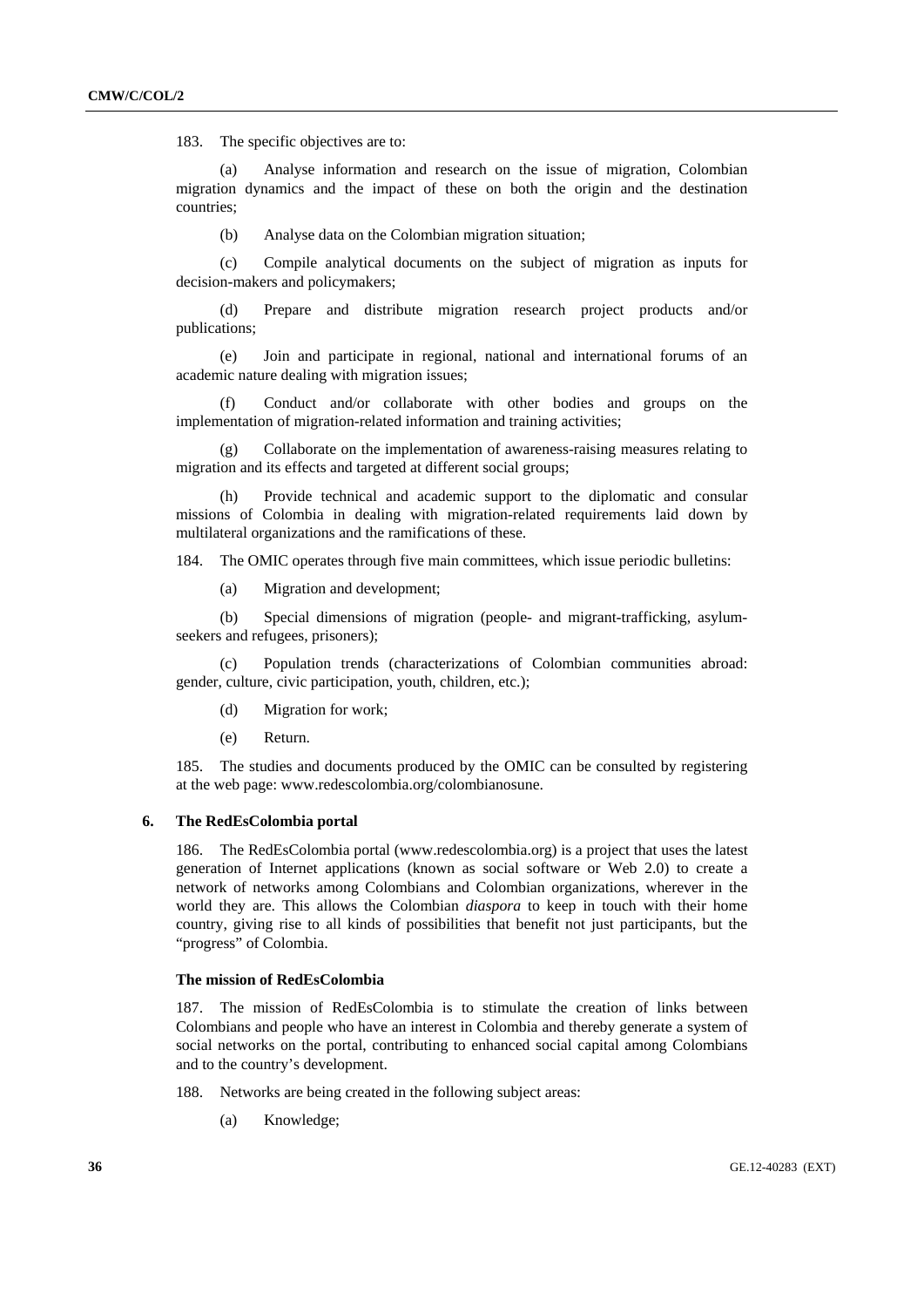(b) Culture;

(c) Trade;

(d) Community.

189. RedEsColombia has seven characteristics that set it apart from similar Internet sites:

(a) It is a working tool;

 (b) It creates synergies between the public sector, the private sector and civil society;

 (c) It is the only "network of networks" for Colombian individuals and organizations around the world;

(d) Its ultimate aim is to generate positive impacts for development in Colombia;

 (e) It fosters the creation of a great multiplicity of thematic and citizens' networks;

 (f) It provides a wide range of information, services and resources of interest to Colombian migrants;

 (g) It offers the most varied directory of Colombian groups, firms and organizations on the Web;

(h) It creates links between users on the basis of interests and locations;

 (i) It provides information about events involving Colombians everywhere in the world.

#### **The public targeted by RedEsColombia**

190. Although RedEsColombia aims to link together the community in general, it has a special interest in registering Colombian scientists, researchers, students, artists, arts managers, community leaders, businesses and organizations abroad, including: firms, NGOs, foundations, associations, institutions and trade groupings.

191. Some of the portal's characteristics are:

 (a) It was constructed using the latest information and communication technologies available;

 (b) It is equipped with the most advanced social software for the construction of communities and networks on the Internet;

 (c) The project is supported by the Government, together with the IOM, for the use of all Colombians, whether living abroad or in Colombia itself, to encourage them to link up with one another;

 (d) It is an innovative project that is intended to set an example for other countries and provide a model to be replicated, especially in Latin America;

It provides basic tools, like other platforms designed to create networks of personal contacts, but also innovative tools enabling groups and individuals to share, exchange, learn about and create projects, information, knowledge and, in general, experiences of interest to them and other users.

192. The functionalities and benefits RedEsColombia provides to its users include:

- (a) Setting up and/or joining networks;
- (b) Locating Colombian individuals and communities all over the world;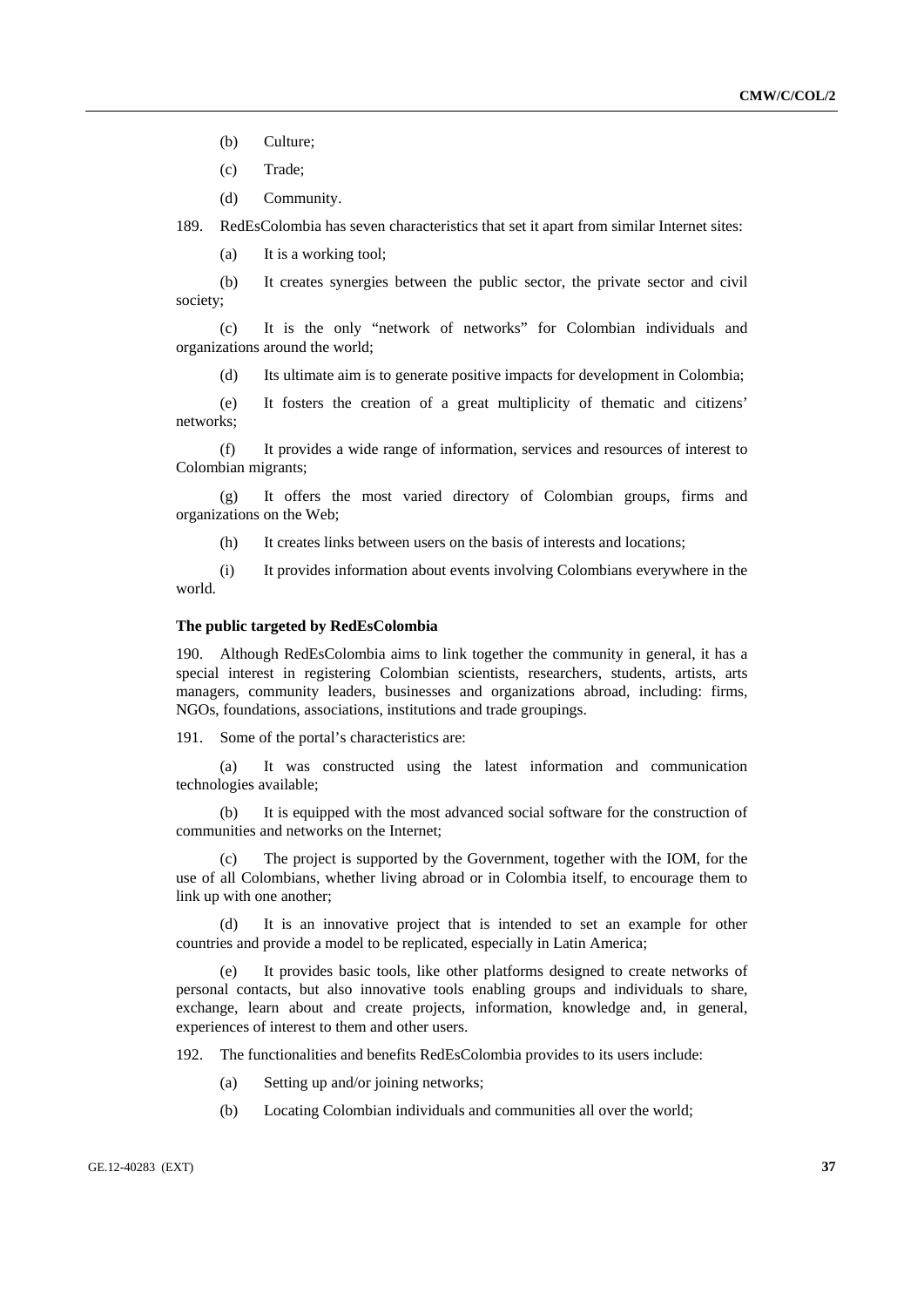- (c) Building their own contacts lists;
- (d) Developing group projects;
- (e) Publishing their personal blog;
- (f) Starting discussion forums;
- (g) Sharing and consulting documents;
- (h) Publishing news and classified advertisements;
- (i) Scheduling events;
- (j) Creating photo galleries;
- (k) Receiving information bulletins.

193. Colombians abroad can register at [www.redescolombia.org](http://www.redescolombia.org/) and contact Colombian individuals and organizations in Colombia and around the world. The RedEsColombia statistical report (August 2010 to July 2011) can be found in annex 6.

# **M. Measures taken to facilitate migrants' reintegration in case of return to the State party**

194. With a view to complying with article 67 of the Convention, the Ministry of Foreign Affairs sets out to help people returning from abroad to reintegrate into Colombian society via the Positive Return Plan (PRP). The purpose of this strategy is to assist all migrant Colombians who wish to return to the country by providing them with positive options for their return and recognizing the experience, skills and knowledge they have acquired abroad, attending to their needs and creating economic and social opportunities for them that contribute to the country's development.

195. The PRP is implemented in accordance with recommendation number 2 of CONPES document 3603 of 24 August 2009, which contains the instruction: "Prepare and coordinate implementation of the Return Plan for Colombians who are outside the country." The Plan was approved on 3 June 2010 by the National Intersectoral Migration Commission (CNIM).

196. The PRP has four basic areas of action, of which the first is fully operative: immediate assistance in Colombia for migrants returning in a situation of vulnerability, who are provided with legal orientation and guidance, advice and practical assistance to facilitate their entry into the labour market.

197. The other three areas of action are currently in the process of implementation, as they require resources that are still being procured. These areas of action are: (a) Labour market participation with the help of an Occupational Capability Certificate issued by SENA, following occupational classification, and training in productive work; (b) Entrepreneurship and business, the goal of which is to support entrepreneurship among migrants who have business ventures they wish to pursue, either on their own or through associations of returning migrants; and (c) Return of highly skilled human capital, the aim of which is to secure the participation of highly educated Colombians in special projects in business, industry and academia. These areas of assistance are operated by referral and opportunities centres for Colombians returning from abroad (CRORE), staffed by migration professionals specializing in each of the specific areas.

198. The return of Colombian citizens has been driven by factors of an economic nature, as they have found themselves unable to obtain work in countries such as the United States and Spain. It is important to realize, then, that for most of these people informal jobs have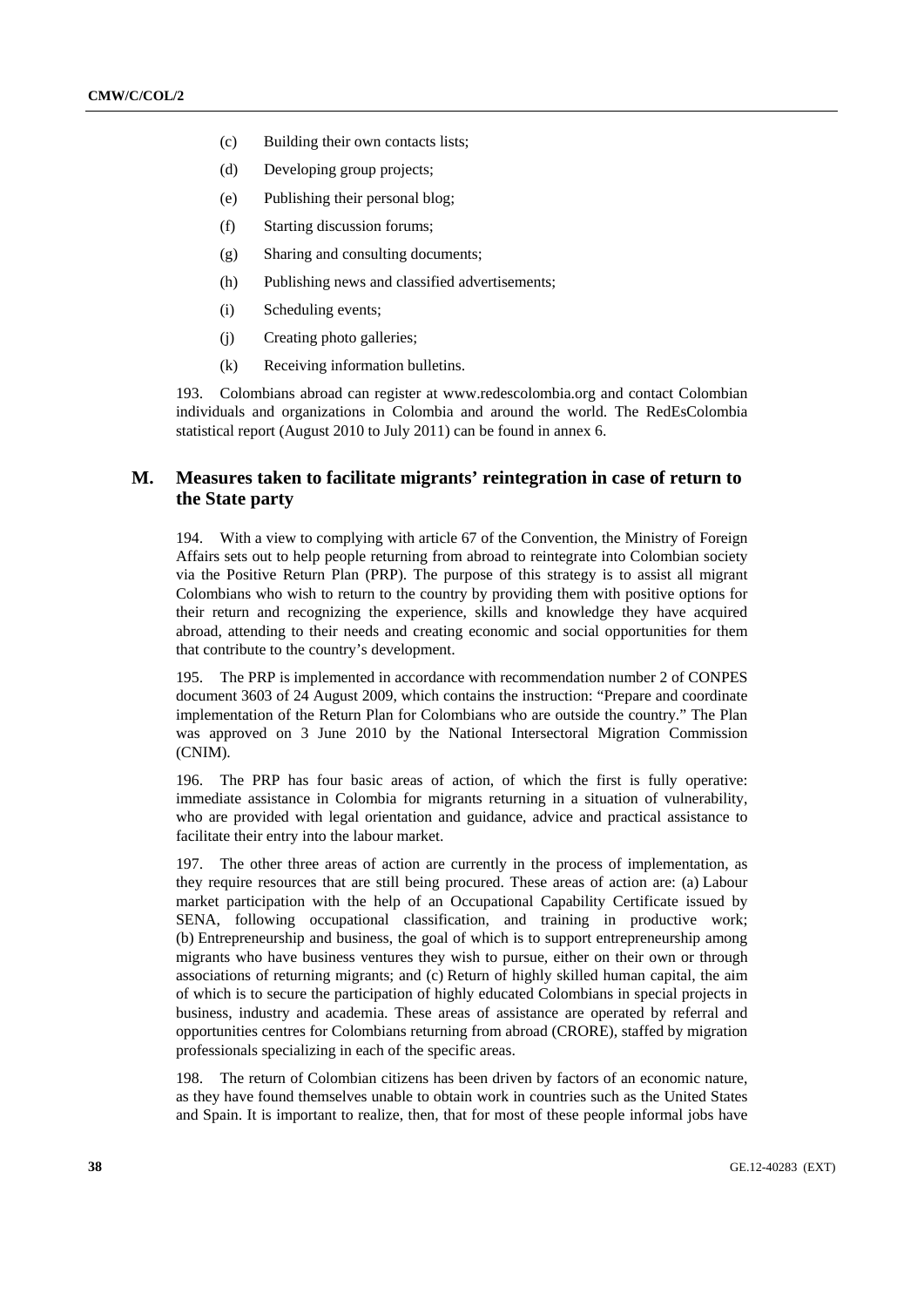been the main source of income both to provide for their own subsistence and to send remittances back to their families in their home countries.

| Year | Amount |             |
|------|--------|-------------|
| 2000 |        | 1578.0      |
| 2001 |        | 2 0 2 1 .4  |
| 2002 |        | 2453.7      |
| 2003 |        | 3 060.1     |
| 2004 |        | 3 1 6 9 . 9 |
| 2005 |        | 3 3 1 3 .7  |
| 2006 |        | 3 8 8 9.6   |
| 2004 |        | 4 4 9 2.6   |
| 2008 |        | 4 8 4 2.4   |
| 2009 |        | 4 1 4 5 .0  |
| 2010 |        | 4 0 23.5    |

| Worker remittance inflows into Colombia |  |  |
|-----------------------------------------|--|--|
|-----------------------------------------|--|--|

*Source*: Colombia Unites Us, Ministry of Foreign Affairs, 2011.

199. The results of the PRP up to February 2010 are as follows:

### **Centres for returners**

200. Four referral and opportunities centres for Colombians returning from abroad (CRORE) have been set up in Bogotá and in the Departments of Risaralda, Valle del Cauca and Norte de Santander.

201. The total number of people assisted by the CRORE to date has been as follows:

 (a) 1,075 returning migrants were assisted in Bogotá between 7 June 2009 and 31 January 2011;

 (b) 843 returning migrants were assisted in the Risaralda Region between October 2009 and January 2011;

 (c) About 1,200 returning migrants were assisted in the Valle del Cauca Region between March 2010 and January 2011;

 (d) 32 returning migrants were assisted in the Norte de Santander Region between November 2010 and January 2011.

202. Implementation of the PRP began in Bogotá in June 2009 with the signing of the Framework Agreement on International Cooperation between the Ministry of Foreign Affairs of Colombia, the General Secretary of the Bogotá mayor's office and the IOM. With the signing of the Convention, the Welcome Home (*Bienvenido A Casa*) programme was created, the main objective of this being for "the parties to join forces to consolidate the CRORE-Welcome Home project, whose purpose is to provide immediate social and legal guidance and attention to the Colombian migrant population returning to the country in conditions of vulnerability, with a view to promoting economic and social integration in their communities of origin".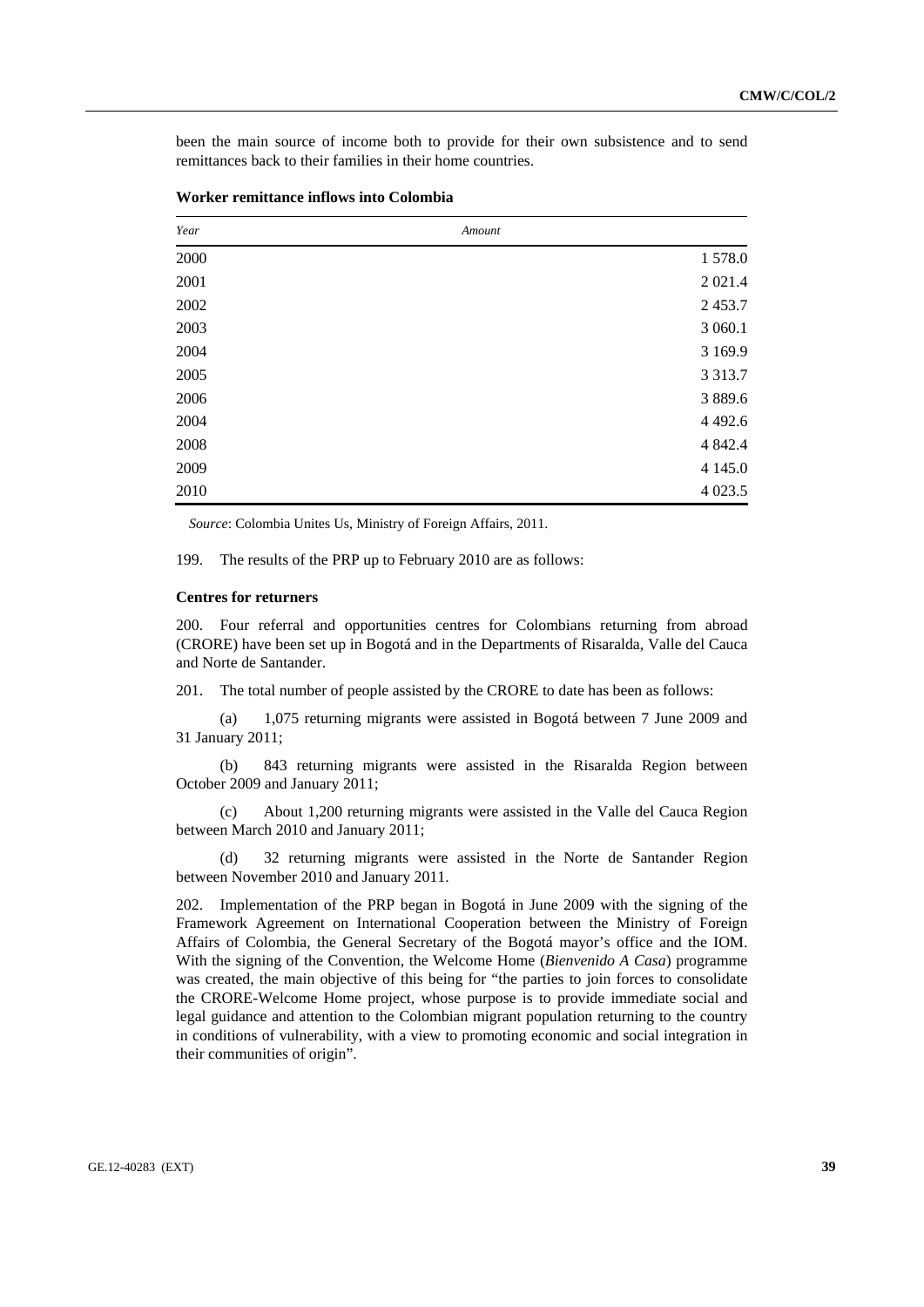#### **Emergency humanitarian assistance in Bogotá during the third quarter of 2010**

203. Different activities were undertaken by the Emergency Humanitarian Assistance Section during the third quarter of 2010 with a view to providing immediate assistance and attention to vulnerable Colombian migrants returning to Bogotá from abroad.

204. For this period, the focus of emergency humanitarian assistance was on meeting the needs of Colombians forced to return from the United States, Jamaica, China, Argentina and Spain. Special assistance was provided to a Colombian citizen living in Bogotá who had family difficulties, and who was provided with food and lodging for two days (see table below).

 **Emergency humanitarian assistance in the third quarter of 2010, by country returned from** 

| Country              | Number returned |
|----------------------|-----------------|
| <b>United States</b> | $\overline{4}$  |
| Jamaica              | 1               |
| Argentina            | 1               |
| China                | 1               |
| Spain                | 1               |
| <b>Total</b>         | 8               |

*Source*: Emergency Humanitarian Assistance Section, Welcome Home programme.

205. In 2010, emergency humanitarian assistance was provided by the Welcome Home programme in a total of 51 cases, of which 53 per cent came from the United States, 18 per cent from Venezuela, 10 per cent from Panama, 6 per cent from Spain and smaller percentages from countries such as Ecuador and Indonesia, with 4 per cent, and Jamaica, Argentina and China, with 2 per cent (see chart below).



Figure 1 **Total cases of emergency humanitarian assistance, by country returned from** 

*Source*: Emergency Humanitarian Assistance Section, Welcome Home programme.

206. The actions implemented by the Emergency Humanitarian Assistance Section focused on:

 (a) Identification of Colombian nationals, particularly those deported from the United States. In some cases, as the table detailing emergency humanitarian assistance by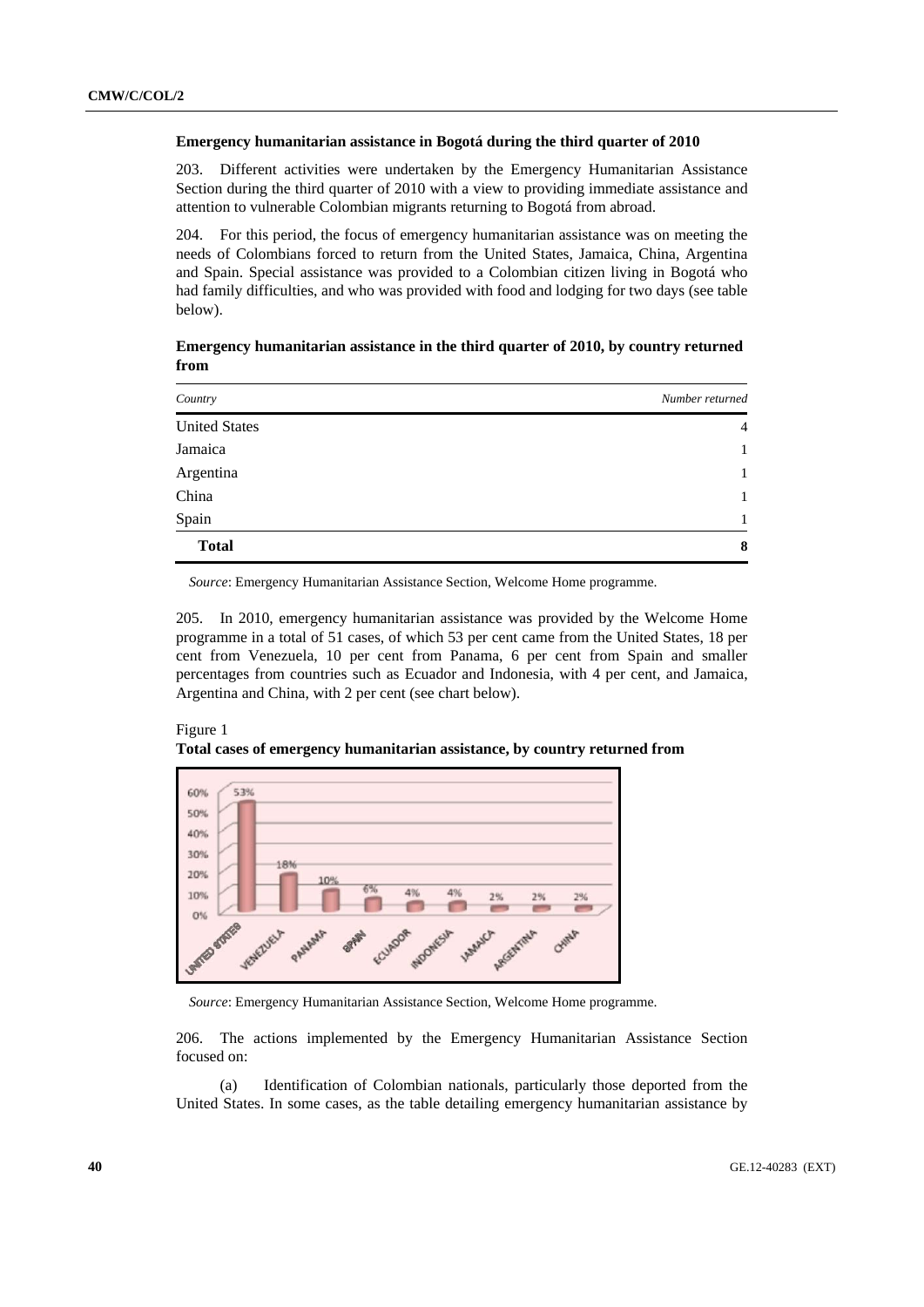country returned from shows, people were assisted with transport to their destination and the provision of food and toiletry kits;

 (b) In the case of undocumented returnees, support from the Legal Section has made it possible to expedite identity documents quickly and efficiently at the civil registry (*Registraduría*, the organization that provides identity documents in Colombia) in the Chapinero district;

 (c) Tickets were arranged for overland travel to the cities of Medellín, Santiago de Cali and Buenaventura with different transport companies. Valle del Cauca continues to be the department of destination most frequently requested;

 (d) Help with family reunification for returnees who had moved with the idea of improving their economic situation and lost touch with their family network. The Centre established contact with family members so the returnees could be met at their destinations.

207. A total of 48 food kits were handed out, while 31 beneficiaries used the lodging service, averaging two nights apiece. A total of 31 people were provided with transportation to their destination by land routes, and four people were transported by air. Basic hygiene needs were met by the provision of a total of 17 toiletry kits. A total of four people required assistance to deal with a psychosocial crisis brought on by difficulties arising from their forced return; one beneficiary was helped to obtain his identity document, with the cooperation of the Chapinero civil registry. Thanks to the arrangements made by the Section, a total of three people benefited from support in their cities of final destination, being assisted by other programmes such as SOS Paisas, run by the Medellín mayor's office and the Hospital de San Andrés y Providencia (see chart below).

### Figure 3



# **Total services involving the emergency humanitarian assistance section**

*Source*: Emergency Humanitarian Assistance Section, Welcome Home programme.

### **Legal assistance**

208. During the last quarter of 2010, the largest number of requests for advice from the Legal Section was in the area of migration and aliens law, with nine enquiries made by beneficiaries who had returned or intended to return, seeking information on the procedure for obtaining temporary visas for a spouse or permanent companion and for qualified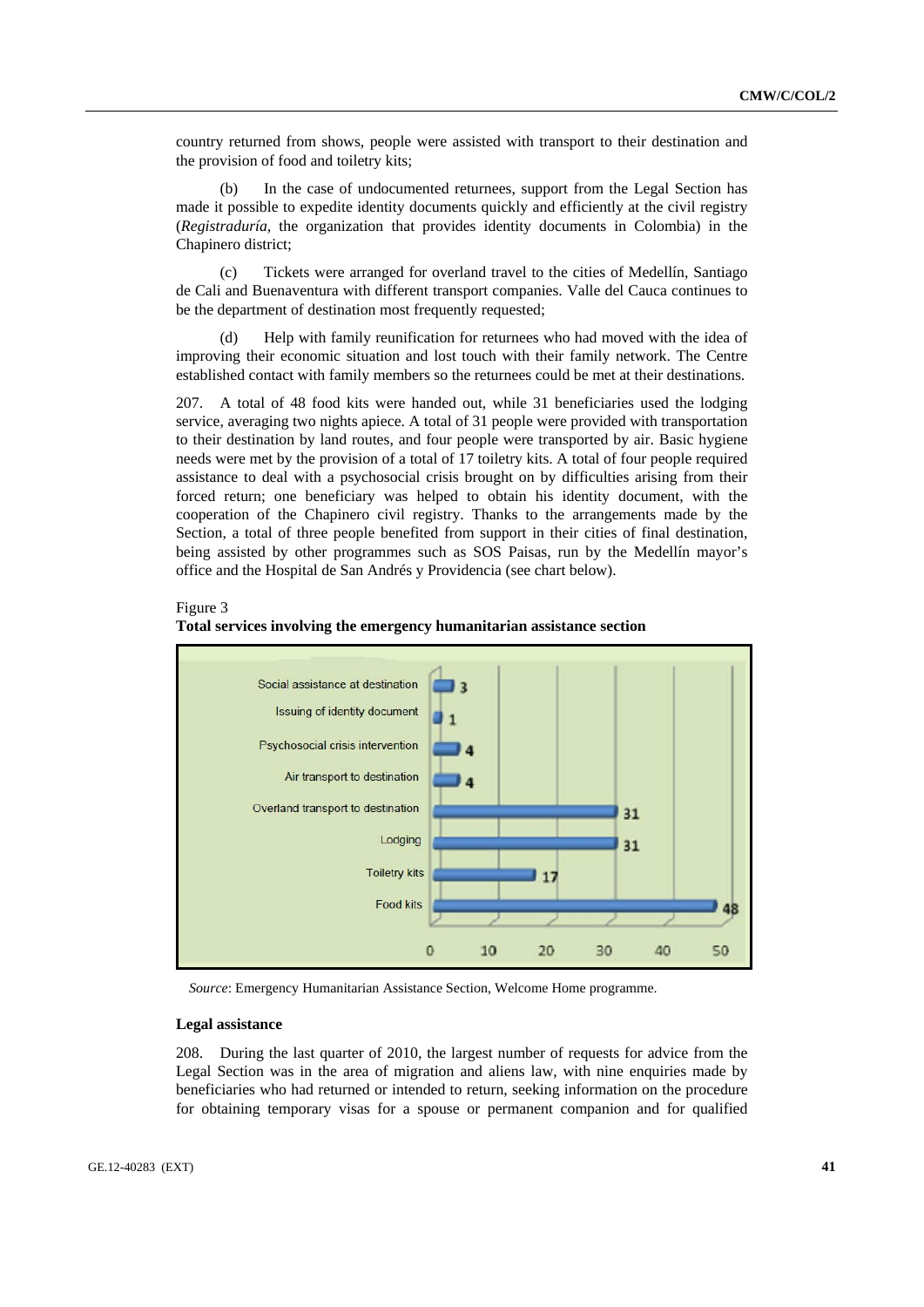residency. In second place, with five enquiries, was the area of labour and social security law, and the advice given centred on the application of social security agreements signed by Colombia with other States, especially Spain (see table below).

| Area                           | October | November | December | <b>Total</b> |
|--------------------------------|---------|----------|----------|--------------|
| Migration and aliens law       | 4       | 4        |          | 9            |
| Labour and social security law | 2       | 3        |          | 5            |
| Customs and tax law            |         | 0        |          | 2            |
| Civil law                      |         | O        |          | $\Omega$     |
| Family law                     |         | 0        |          |              |
| Other matters                  | 2       |          | 6        | 13           |
| <b>Total</b>                   | 10      | 12       |          | 30           |

# Table 2 **Cases dealt with by the Legal Section each month and in the whole quarter**

*Source*: Legal Section, CRORE Welcome Home programme.

209. The following chart shows that the largest number of cases in which advice and assistance have been provided by the Legal Section has continued to be in the area of migration law, with 24 per cent, followed by labour and social security law, with a total of 20 per cent. The advice given in the remaining cases, ranked from most to least requested, has concerned customs law (17 per cent), other matters (15 per cent), family law (13 per cent) and civil law (11 per cent).

# Figure 4 **Total cases dealt with by the Legal Section**



*Source*: Legal Section, CRORE Welcome Home programme.

### **Economic assistance**

210. The work done by the Economic Section in the period from October to December 2010 will be analysed from the perspective of three complementary approaches, the purpose of which is to enable genuine economic reintegration to take place. They are designated as follows: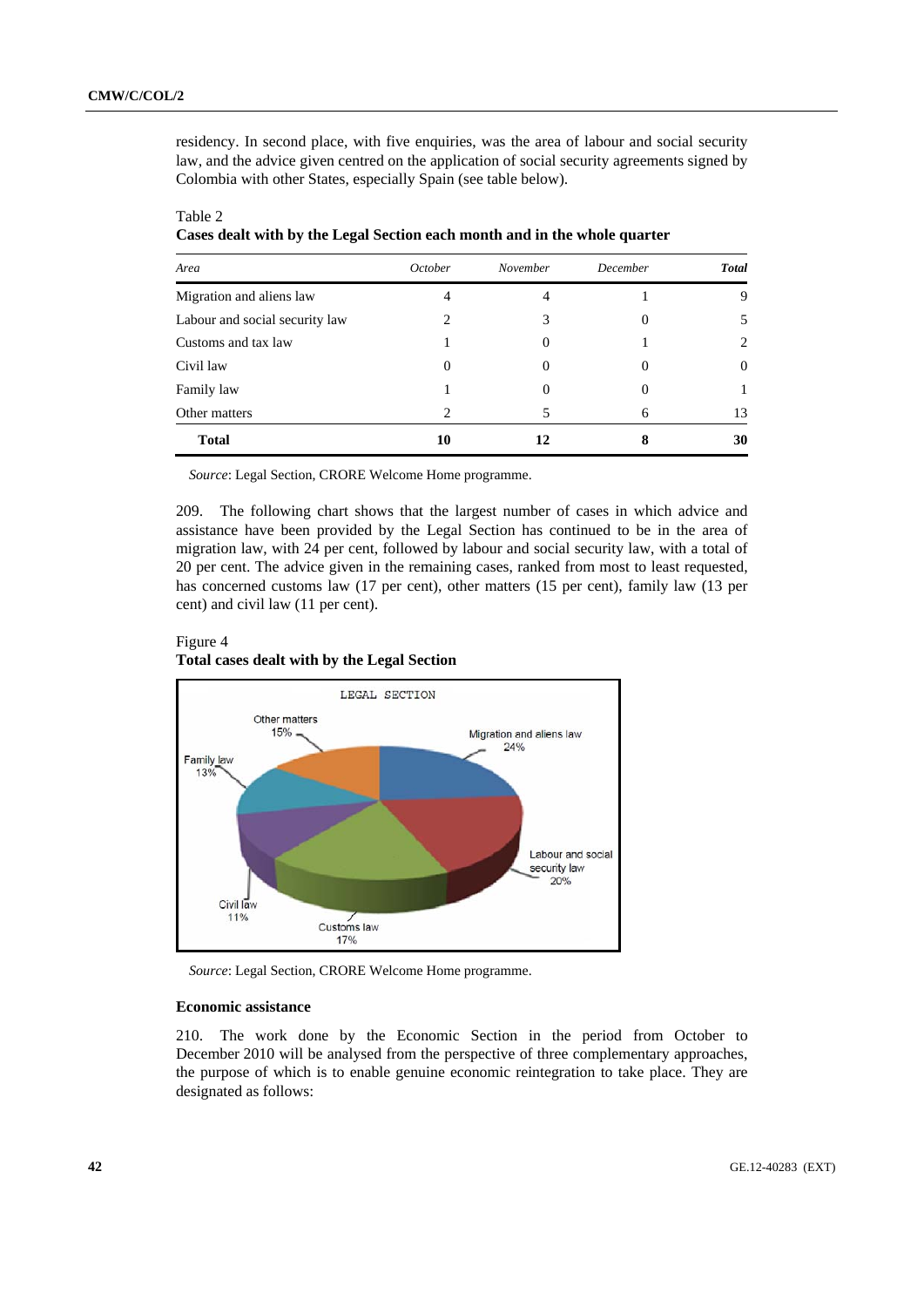(a) Profiling and initial guidance for returning Colombians: this phase begins when the user enters the Welcome Home programme for the first time, and the aim is to establish the specific orientation or main tendency evinced by returning Colombians from an economic and administrative standpoint;

 (b) Employability model: this is oriented towards returning Colombians who wish to concentrate their economic reintegration efforts on finding work to meet their basic needs;

 (c) Business venture model: this is oriented towards returning Colombians whose approach is entrepreneurial, with a business idea or business plan.

211. It is important to note that the three components outlined above are not mutually exclusive, so that returning Colombians have the opportunity to move between these approaches for the whole time they are in the Welcome Home programme while at the same time benefiting from ongoing guidance by the Economic Section, while those who are working can adjust their business idea or plan with a view to achieving economic independence.

# **N. Multilateral or bilateral agreements relating to migration the State party has entered into, including regional agreements**

212. The purpose of these agreements is to regulate migration flows in an orderly, coordinated way, the idea being that Colombian workers arriving in countries with which agreements have been signed are protected by the employment rights and guarantees provided for in the legislation of the receiving State.

213. With a view to providing social and employment protection to the migrant population of Colombians abroad and aliens in Colombia, labour migration agreements have been signed with Spain and social security (pensions) agreements under which periods of contribution are recognized with Spain, Uruguay, Chile and Argentina, while negotiations are currently under way with Brazil, Canada and Ecuador.

214. The Ibero-American Social Security Convention was approved by Act 65 of 1982. The draft agreement on application of the Convention was approved in 2009 and is currently awaiting ratification by the Colombian Congress.

215. Within the framework of the Andean Community of Nations, the Andean Council of Ministers of Foreign Affairs has passed decisions approving a number of social and employment instruments relating to labour migration, social security and health and safety at work, allowing Andean workers with a contract of employment to settle anywhere in the Community, guaranteeing their employment and social security rights and health and safety conditions at work, and recognizing the principle of equal treatment and opportunities throughout the Community.

216. These decisions represent a major step forward in the construction of Andean citizenship and the Andean labour market.

217. The Andean Social Security Instrument (Decision 583) is designed to ensure proper social security protection for migrant workers throughout the Andean Community. Approval of the regulations is at the technical discussion stage.

218. The Andean Instrument on Safety and Health at Work (Decision 584) lays down standards for actions that need to be taken in workplaces to reduce or prevent harm to workers' health. The implementing regulations were approved by Resolution 957 of the General Secretariat of the Andean Community.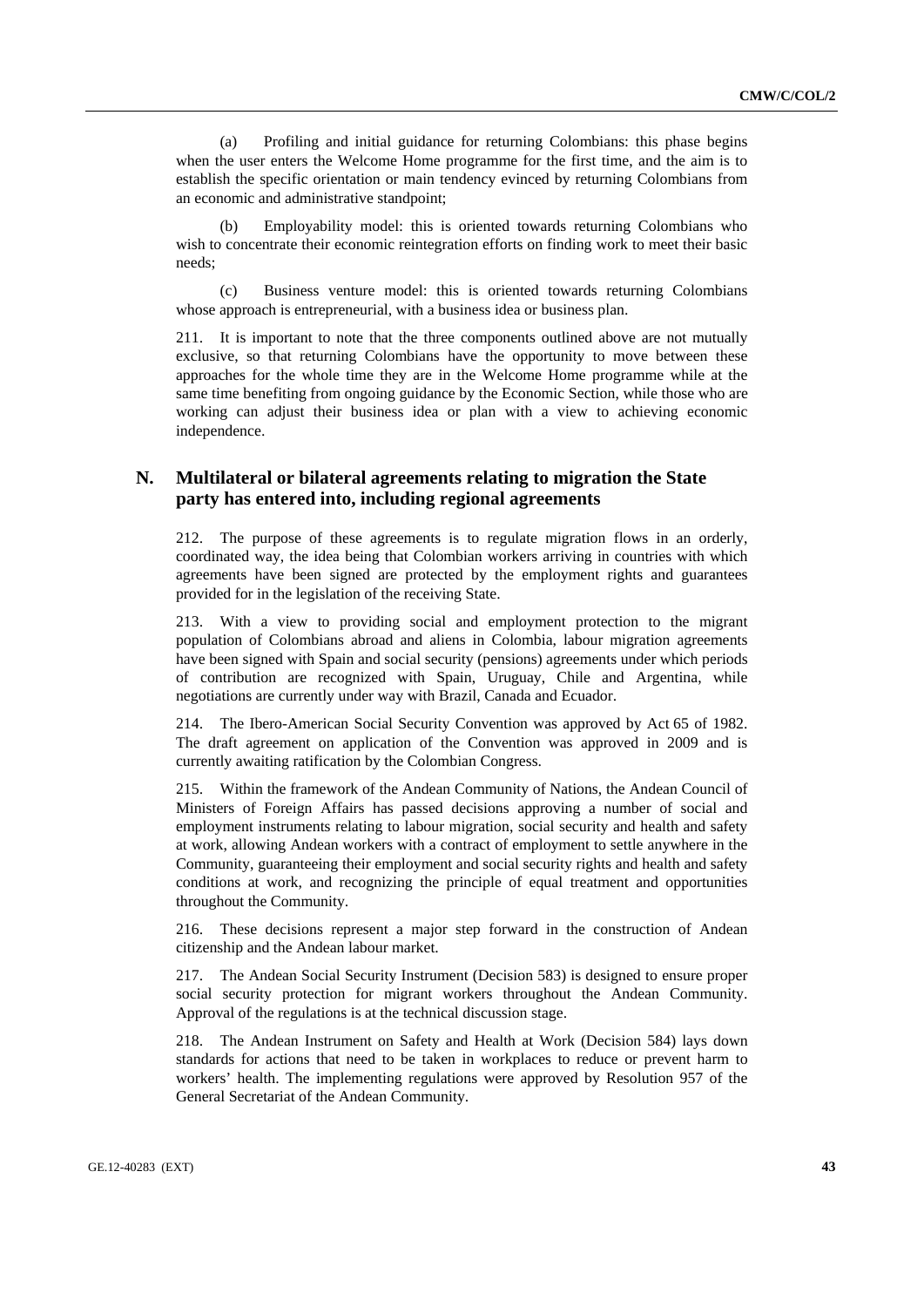219. The Andean Labour Migration Instrument (Decision 545) makes provision not only for the progressive and gradual liberalization of movement and residence for Andean nationals in the subregion for the purposes of work under a contract of employment but also for equal treatment and opportunities, respect for their human rights, and social and occupational guarantees. The domestic legislation required for the Decision to be applied by the Colombian State is currently in preparation (draft decree).

220. With regard to investment projects, likewise, inter-institutional and international technical cooperation and assistance will be fostered by means of institutional improvements, strategic partnerships and mechanisms for negotiating migration agreements/conventions dealing with labour, social security and the application of Andean Community rules, with a view to improving the management of migration and enforcing and guaranteeing migrants' rights.

221. The Andean Cooperation Mechanism on Consular Assistance and Protection and Migratory Matters: Colombia, in the exercise of its functions as Secretariat pro tempore of the Andean Community, has taken steps within the Andean Community to secure adoption by the region's countries of Decision 548 on this subject.

222. Implementation of this Decision in the Andean Community would serve to protect the interests of nationals of any of the Andean Community member countries who for different reasons are outside their home country and do not have any consular representation nearby, allowing consular assistance to be provided by any other Community country, irrespective of the Andean citizen's nationality. By way of example, a Colombian could be assisted at a Peruvian consulate and a Peruvian at a Colombian consulate.

223. Steps have also been taken to reactivate the Andean Committee of Migration Authorities, a mechanism allowing the migration authorities of the region's four countries to work more closely together.

224. Colombia has also expressed its support for the South American Human Development Plan for Migration of the South American Conference on Migration.

# **O. Efforts made, also in cooperation with other States, in order to prevent migrants' loss of life at the land and maritime border areas**

225. The Colombian State has no records on this point.

# **P. Measures to prevent clandestine movements and employment of migrants in an irregular situation**

226. In a spirit of compliance with articles 68 and 69 of the Convention being evaluated here, foreign citizens are free to seek employment in Colombia and to take it up on condition that they hold a visa allowing them to carry out that work or activity.

227. The Colombian State carries out migration control in this area by conducting on-thespot checks on natural and legal persons with a view to ascertaining whether the recruitment, employment, admission and transportation of foreign staff has been carried out legally.

228. Migration laws provide for financial penalties to be imposed upon any natural or legal person hiring, taking on or giving employment to an alien without having fulfilled the migration requirements laid down by migration laws, and upon aliens receiving remuneration and carrying out an activity without complying with these same requirements.

229. These penalties range from half to seven times the current minimum statutory monthly wage (SMLMV) in both cases, so that once any infringement on either the employer's or the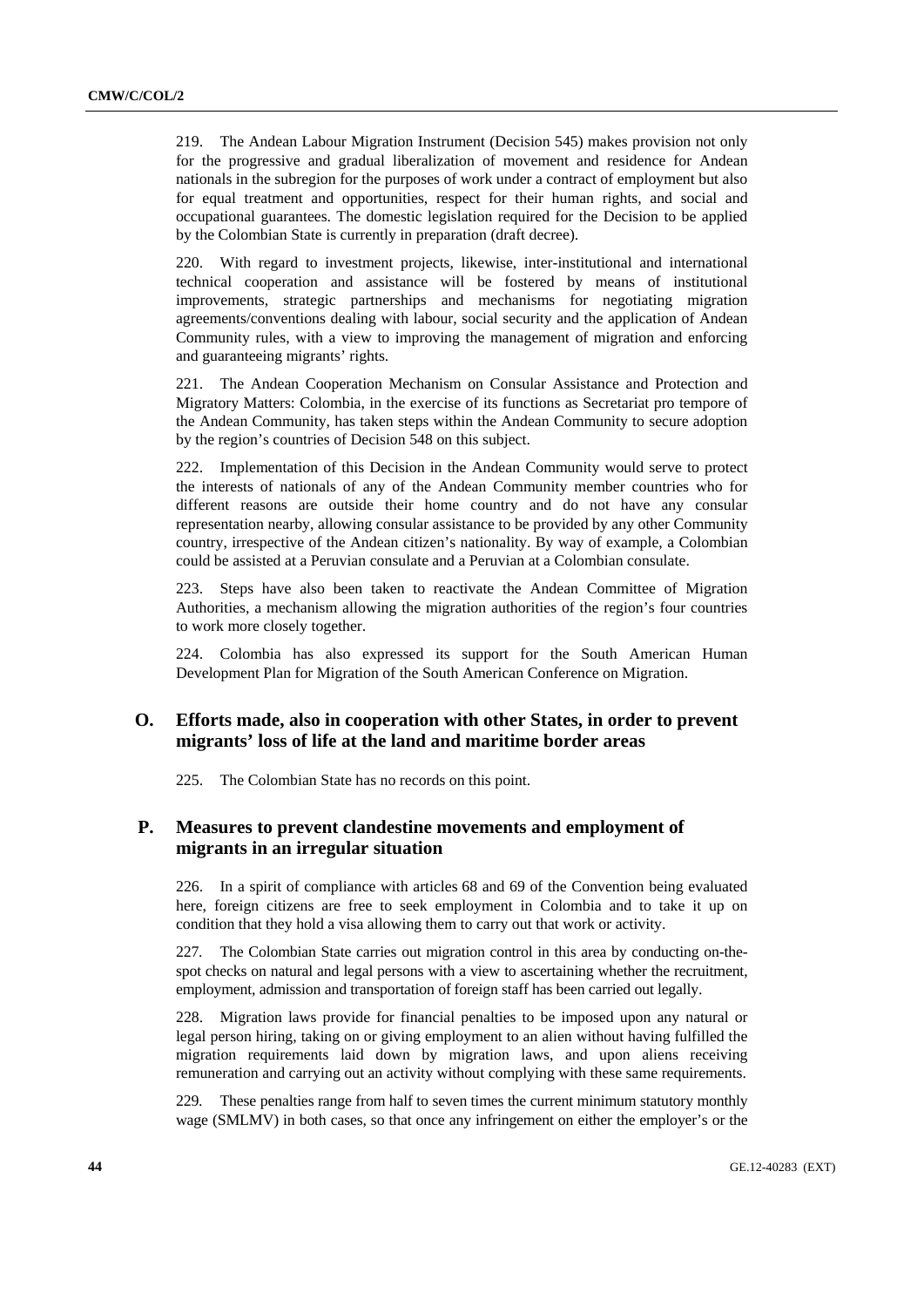employee's part has come to light, the protocols for administrative proceedings and due process described earlier will begin to be applied. An alien or migrant worker found to be in breach of migration law for working without having met the requirements laid down by law will initially be subject to a financial penalty for infringement of article 98 of Decree 4000 of 2004 when the grounds are as described below:

 (a) Failing to apply for prior authorization from the internal working group designated by the Minister of Foreign Affairs for changes of employer within 15 calendar days following the event;

- (b) Entering or leaving the country without complying with legal requirements;
- (c) Exercising a profession, occupation or trade other than the one authorized;
- (d) Carrying out remunerated activities without being so authorized;

 (e) Entering into commercial contracts with aliens without legal requirements being complied with;

(f) Carrying out activities that unduly affect the public space.

230. A migrant worker in an irregular situation, then, initially faces a monetary or financial penalty that is graduated depending on the severity of the infringement, whether it is a first or repeat offence, and how promptly the offender complies with the ruling.

231. In a very large number of cases, migrant workers fined in this way declare that they lack the resources to pay the financial penalty and ask for the migration measure of deportation to be applied.

232. Where deportation from Colombia is concerned, it should be mentioned that this is an administrative procedure that is applied with all requisite rigour, and those affected have the right to appeal against it through government channels (*vía gubernativa*) and are only actually removed from the country once any appeals have been heard and the decision is final. In addition, aliens or migrant workers may only be deported on the following grounds:

 (a) Entering or leaving the country without complying with the relevant regulations, provided that there are no special circumstances warranting a fine;

 (b) Failing to pay the financial penalty imposed by the Administrative Department of Security (DAS), or when more than two months have elapsed since the enforcement of the penalty without payment of any instalment;

 (c) Being an illegal resident in the meaning of Decree 4000 of 2004, provided that there are no special circumstances warranting a financial penalty;

 (d) Obtaining a visa by fraud or deceit, making a false statement when applying for a visa or when carrying out administrative procedures prescribed by the migration authorities, or submitting documents that mislead the Ministry of Foreign Affairs or the migration authority for the purposes of entry, departure, legalization, control and registration;

(e) Failing to change their visa or not applying for one when required to do so;

- (f) Engaging in an activity that is not authorized in their entry permit;
- (g) Meeting any of the grounds for non-admission or rejection;

 (h) Being the subject of continual complaints that cause them to be declared persona non grata in the interests of social harmony or public peace. Failing to leave the country within 30 calendar days following notification of the order cancelling the visa;

 (i) Failing to meet financial obligations to any natural or legal person by refusing to pay;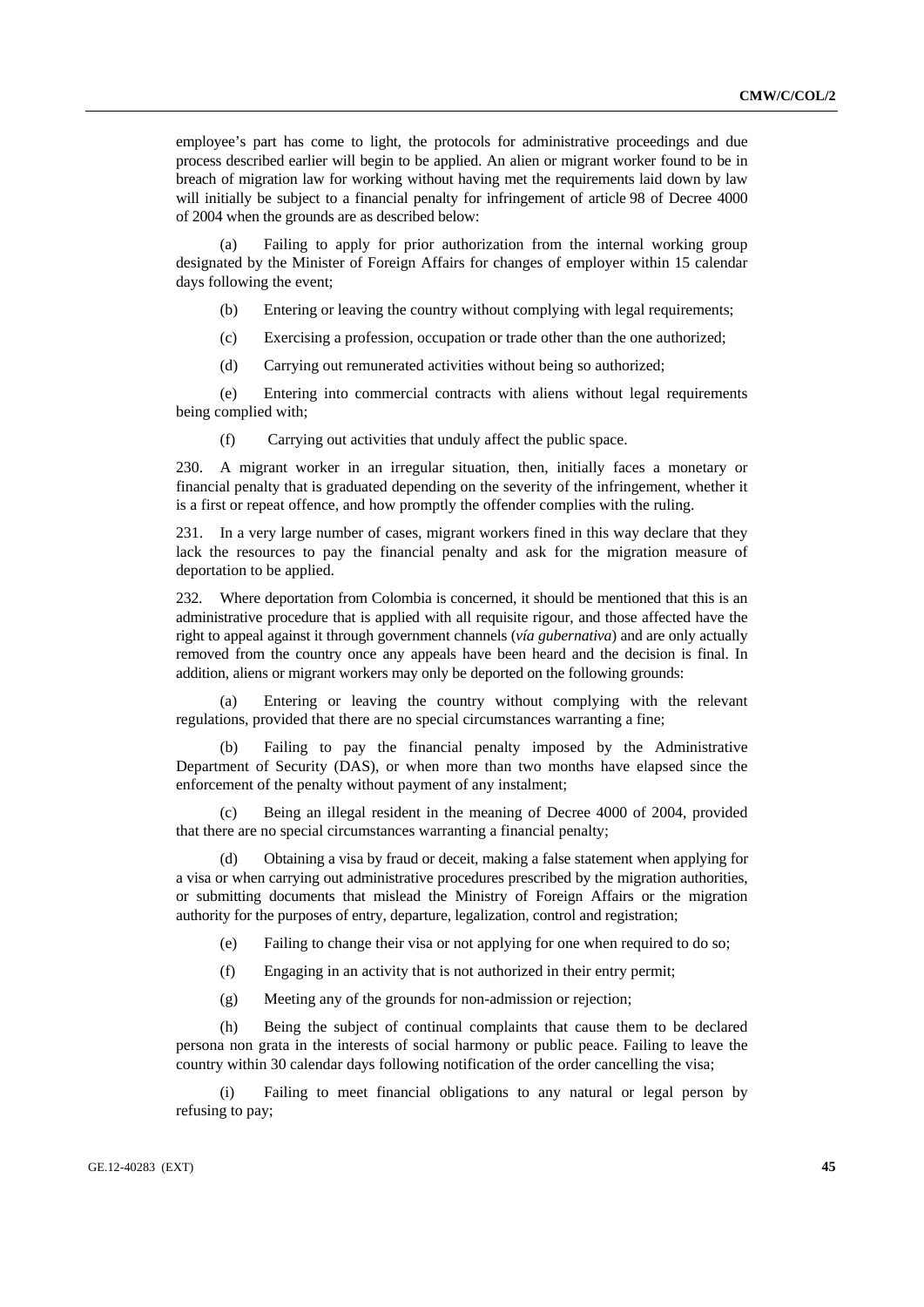(j) Being fined twice or more within the same calendar year by the same public body;

 (k) Having been fined by the migration authority for activities that unduly affect the public space, and then repeating this conduct.

233. Thus, clandestine migrant workers are not subject to expulsion by Colombia. Indeed, the rules are flexible enough to allow for special treatment based on the actual needs or requests of the alien.

234. Decree 4000 of 2004 establishes two classes of penalties for irregular migration situations, depending on the complexity of the infringement. In the first place, it applies a financial penalty, and in the second, deportation. Depending on the particular situation of the alien, it may be possible for them to regularize their situation so that they can obtain their visa on Colombian territory.

235. Pursuant to application of either of these two measures, the alien is issued with a safe conduct pass valid for 30 days so that he or she can comply with it without being subjected to detention.

236. On the basis of the powers conferred by article 189, paragraph 2, of the Constitution and Act 489 of 1998, and in accordance with article 124 of Decree 4000 of 2004, the national Government issued Decree 3970 of 14 October 2008 ordering the implementation of a process for regularizing aliens or migrant workers who had entered the country before 1 April 2008 and whose residence status was irregular, in addition to other terms and conditions. The purpose of this regularization was to obtain all possible information on migrant workers who were in an irregular residence situation.

237. From 14 November 2008 to 14 May 2009, all migrant workers and other aliens resident in Colombia on an irregular basis were able to apply to or enrol with the Alien Affairs Branch of the Administrative Department of Security (DAS) in Bogotá and with the different branch offices and operating posts up and down the country.

238. Six months after the time of enrolment, checks were carried out and results obtained from the study of the applicants' family, social, working and other environments. In all, 1,932 applications were received for regularization and the migration authority regularized a total of 1,715 migrant workers, turning down 207 applications for failing to meet requirements.



 **Regularization process, 2008–2009** 

*Source*: Data from the Verifications office of the Alien Affairs Branch, Administrative Department of Security (DAS).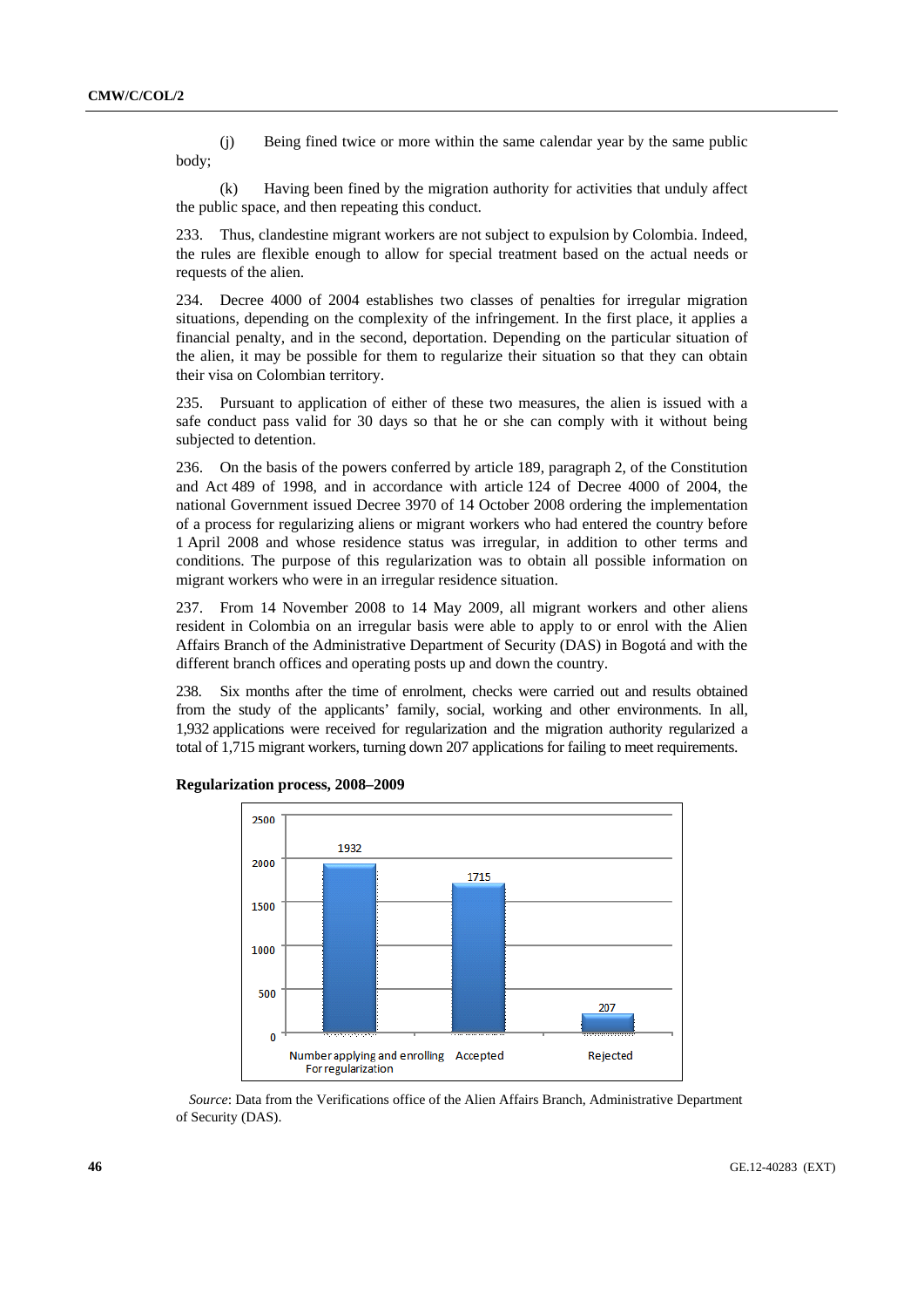239. The migrant workers accepted into this programme were issued a pass giving them temporary permission to remain in the country while their visa was being processed, free of charge and valid for 90 days, during which time they had to ensure they complied with the requirements for obtaining their visa from the Ministry of Foreign Affairs.

240. Those workers who were not accepted in the regularization process were given a safe conduct pass to leave the country, valid for 60 days.

241. Concerning the regularization process, it is important to note the lack of diligence and interest shown by some migrant workers who hindered their own application process by failing to comply properly with requirements such as the submission of documents requested from them in the course of the checking procedure, examples being the civil records of juveniles, marriage records, employment records, certificates issued by authorities, etc.

242. It is also important to stress the forbearance shown by the Colombian State in decreeing, in article 11, that fines should be waived for legal and/or natural persons entering into irregular employment relationships with migrant workers who came forward during the period allowed for the regularization process.

# **III. Specific provisions**

243. It is important to note that the general provisions for ensuring application of the Convention, which includes due compliance with articles 83 and 84 of the Convention, are set out in point 45 of the first report submitted for consideration by the Committee in January 2008.

# **A. General principles**

#### **Article 1 (paragraph 1) and article 7: non-discrimination**

244. Concerning the principle of non-discrimination, the Colombian State confirmed its compliance with these articles in paragraphs 46 to 48 of the first report submitted to the Committee.

# **B. Part III of the Convention: Human rights of all migrant workers and members of their families**

#### **1. Article 8: Right to leave any country including own and to return**

245. Concerning application of this article of the Convention, the Colombian State confirmed its compliance in paragraphs 49 and 50 of the first report submitted to the Committee.

246. Nonetheless, letter A of the present report gives detailed information on the subject.

### **2. Articles 9 and 10: Right to life; prohibition of torture; prohibition of inhuman or degrading treatment**

247. Concerning application of these articles of the Convention, the Colombian State confirmed its compliance in paragraph 51 of the first report submitted to the Committee.

248. In addition to this, it is permissible for the regulations of the migration policies of each State to include measures that provide for the limitation of some rights, although the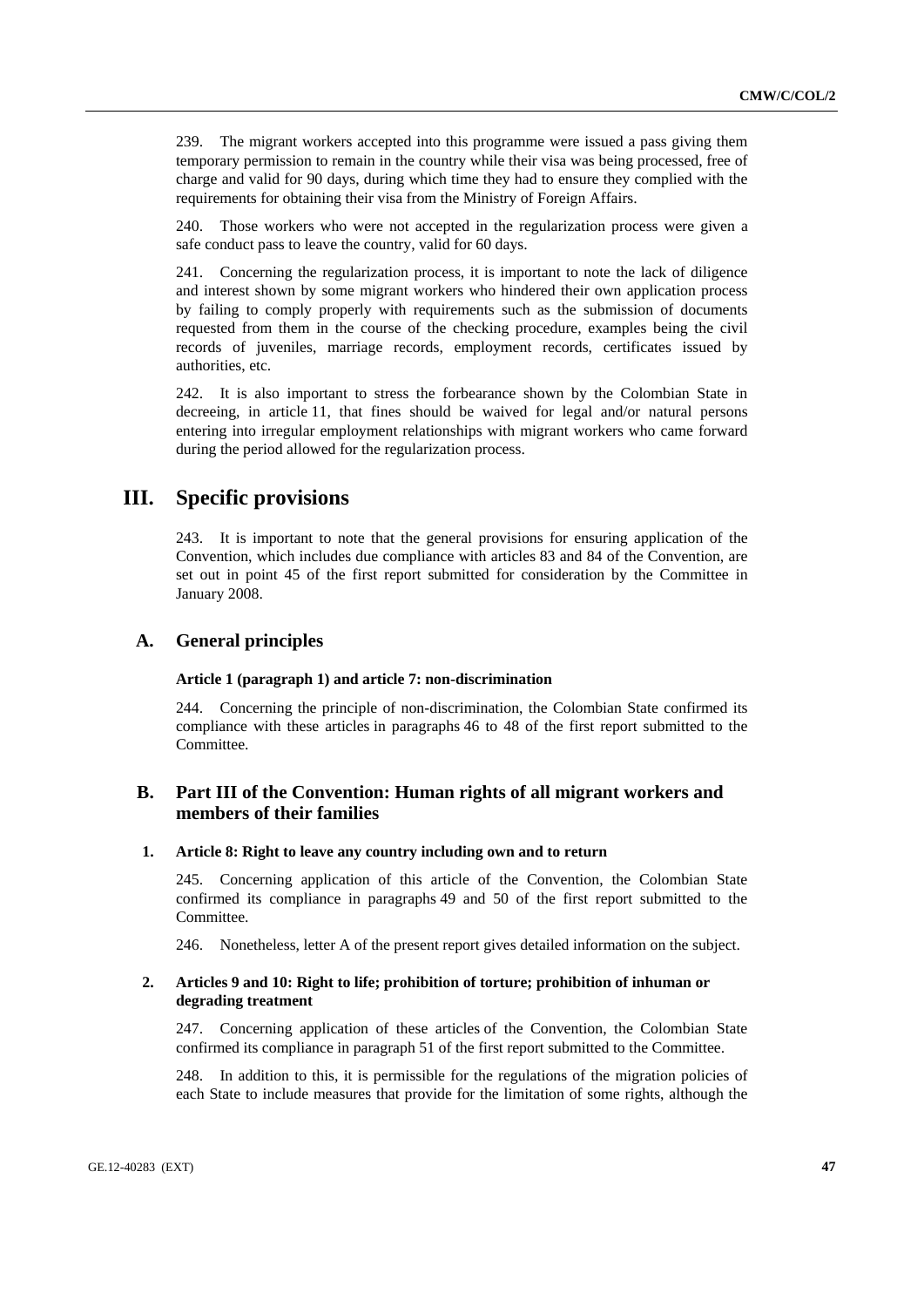fact of people being migrants does not mean they can be deprived of the protection provided to them by international human rights law.

### **3. Article 11: Prohibition of slavery and forced labour**

249. Concerning application of this article of the Convention, the Colombian State confirmed its compliance in paragraph 52 of the first report submitted to the Committee.

250. According to Advisory Opinion 18 of the Inter-American Court of Human Rights, the fact of a person having migrant status may in no way constitute a justification for depriving them of the enjoyment and exercise of their human rights, including employment rights. Migrants entering into an employment relationship thereby acquire rights as workers that must be recognized and guaranteed, irrespective of whether their status in the State of employment is regular or irregular. These rights are a consequence of the employment relationship.

251. Employment relationships arising between migrant workers and employers, be these in the public or private sector, may generate international liability for the State in different ways. One of these arises when States tolerate actions and practices by third parties that prejudice migrant workers, either because they are not granted the same rights as citizens or because they are granted the same rights but some kind of discrimination is applied.

252. The advisory opinion referred to establishes that migrant workers have certain rights which are of great importance and yet are often flouted, namely the prohibition of forced or compulsory labour, the prohibition and abolition of child labour, special provision for women workers, and the rights relating to: freedom of union membership and association, collective bargaining, a fair wage for work done, social security, legal and administrative guarantees, a reasonable working day and appropriate working conditions (safety and hygiene), rest and compensation.

253. One of the problems that constantly arise, according to both the Inter-American Court of Human Rights and the migration authority's own experience, is the failure to grant the employment rights mentioned earlier to undocumented migrants. For example, many employers recruit them to provide a particular service for a lower remuneration than they ought to receive, they are dismissed for joining unions, and they are threatened with deportation, among other situations. On some occasions, undocumented migrant workers cannot even apply to the courts to enforce their rights because of fear about their irregular situation. This should not happen; although undocumented migrant workers could be deported, they always have the right to be represented before the competent authority so that any employment rights they may have acquired as workers can be upheld.

254. This being so, Colombia has sought to provide employment protection for migrants, be they Colombian or foreign, by defining in its criminal legislation the offences of trafficking in migrants, which carries a prison term of between six and eight years, and trafficking in persons, with a prison term of between 13 and 23 years. The purpose of this is to have sufficiently coercive tools available to break up international organizations carrying out these criminal activities.

### **4. Articles 12, 13 and 26: Freedom of opinion and expression; freedom of thought, conscience and religion; right to join a trade union**

255. Concerning application of these articles of the Convention, the Colombian State confirmed its compliance in paragraph 53 of the first report submitted to the Committee.

256. The political right to create associations and unions is provided for by articles 38 and 39 of the Columbian Constitution: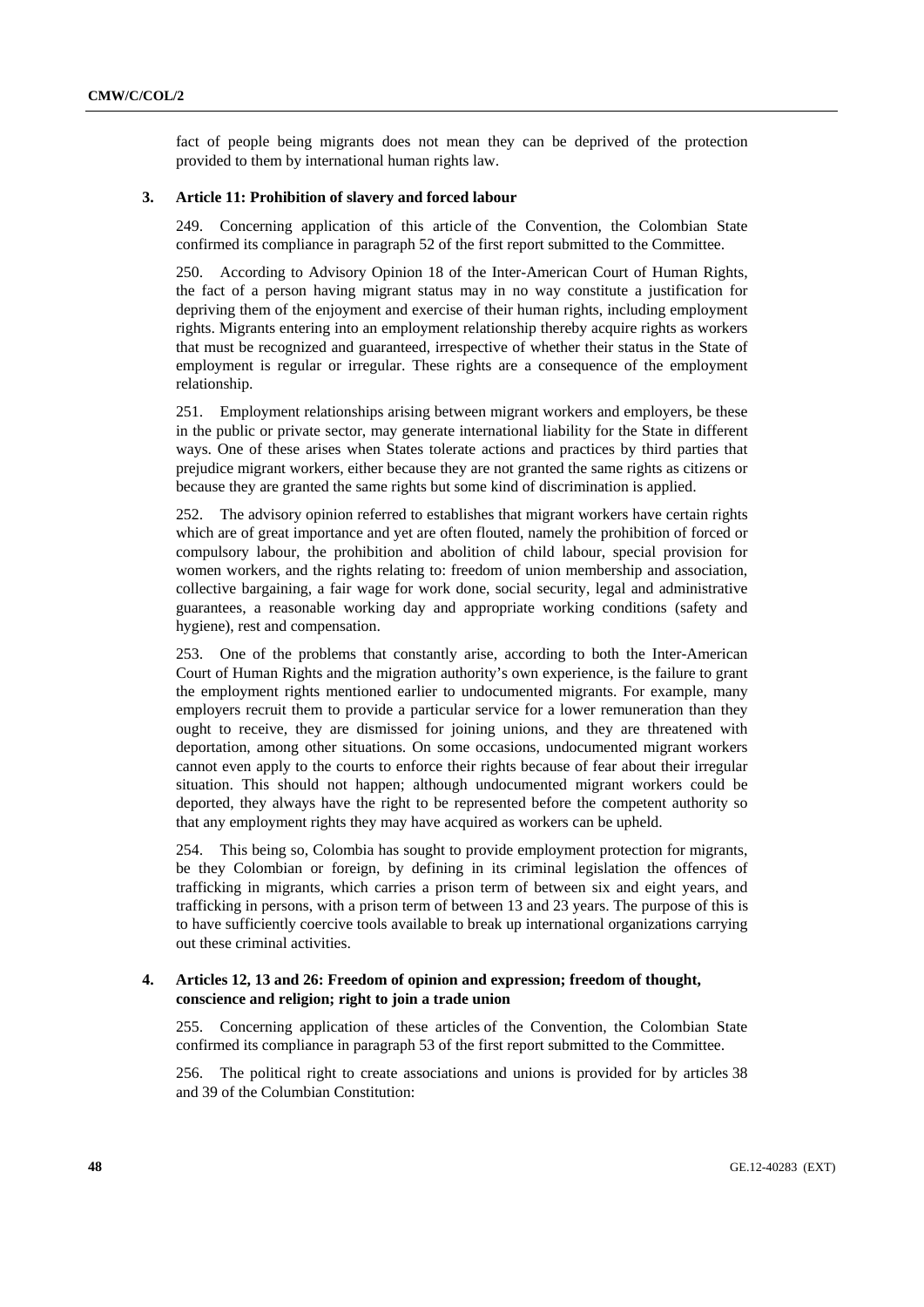"Article 38. The right to freedom of association for the pursuit of the activities undertaken by people in society is guaranteed.

Article 39. Workers and employers have the right to form trade unions or associations without interference from the State. Registration of their founding charter will automatically confer legal recognition. The internal structure and functioning of unions and social and trade organizations will be subject to the law and to democratic principles. Legal personhood may only be revoked or suspended by due legal process. Union representatives are recognized as having union privileges and all other guarantees necessary for the performance of their functions. Members of the police force do not have the right to join a union."

257. Consequently, and in accordance with the constitutional principle of equality and non-discrimination, migrant workers are entitled to freely join and establish associations and unions and, accordingly, to form part of their governing bodies.

258. Article 388 of the Substantive Labour Code, as amended by article 10 of Act 584 of 2000, lays down "Conditions for executive committee members":

"In addition to the conditions laid down in the articles of association, a precondition for membership of a union executive committee is membership of the union concerned; failure to meet this condition will invalidate the election.

In no event may a majority of executive committee members be foreign nationals."

### **5. Articles 14 and 15: Prohibition of arbitrary or unlawful interference with privacy, the home, correspondence and other communications; prohibition of arbitrary deprivation of property**

259. Concerning application of these articles of the Convention, the Colombian State confirmed its compliance in paragraph 54 of the first report submitted to the Committee.

### **6. Article 16 (paragraphs 1 to 4) and articles 17 and 24: Right to liberty and security of persons; safeguards against arbitrary arrest and detention; recognition as a person before the law**

260. Concerning application of these articles of the Convention, the Colombian State confirmed its compliance in paragraphs 55 to 60 of the first report submitted to the Committee.

261. In addition, article 100 of the Colombian Constitution provides:

"Aliens in Colombia shall enjoy the same civil rights as Colombian citizens. Nevertheless, for reasons of public order, the law may impose special conditions on or nullify the exercise of specific civil rights by aliens.

Similarly, aliens on the territory of the Republic shall enjoy the guarantees granted to citizens, except for such limitations as are established by the Constitution or by law.

Political rights are reserved for citizens, but the law may grant aliens resident in Colombia the right to vote in municipal or district elections and referendums."

262. Indeed, the progress made in Colombia as regards aliens' right to freedom has extended to the opportunity for aliens to take part in elections as regulated by Act 1070 of 31 July 2006, whose articles 1, 4, 5 and 6 state that:

 "Article 1. Aliens resident in Colombia may vote in municipal and district elections and referendums in the place where they last established their domicile.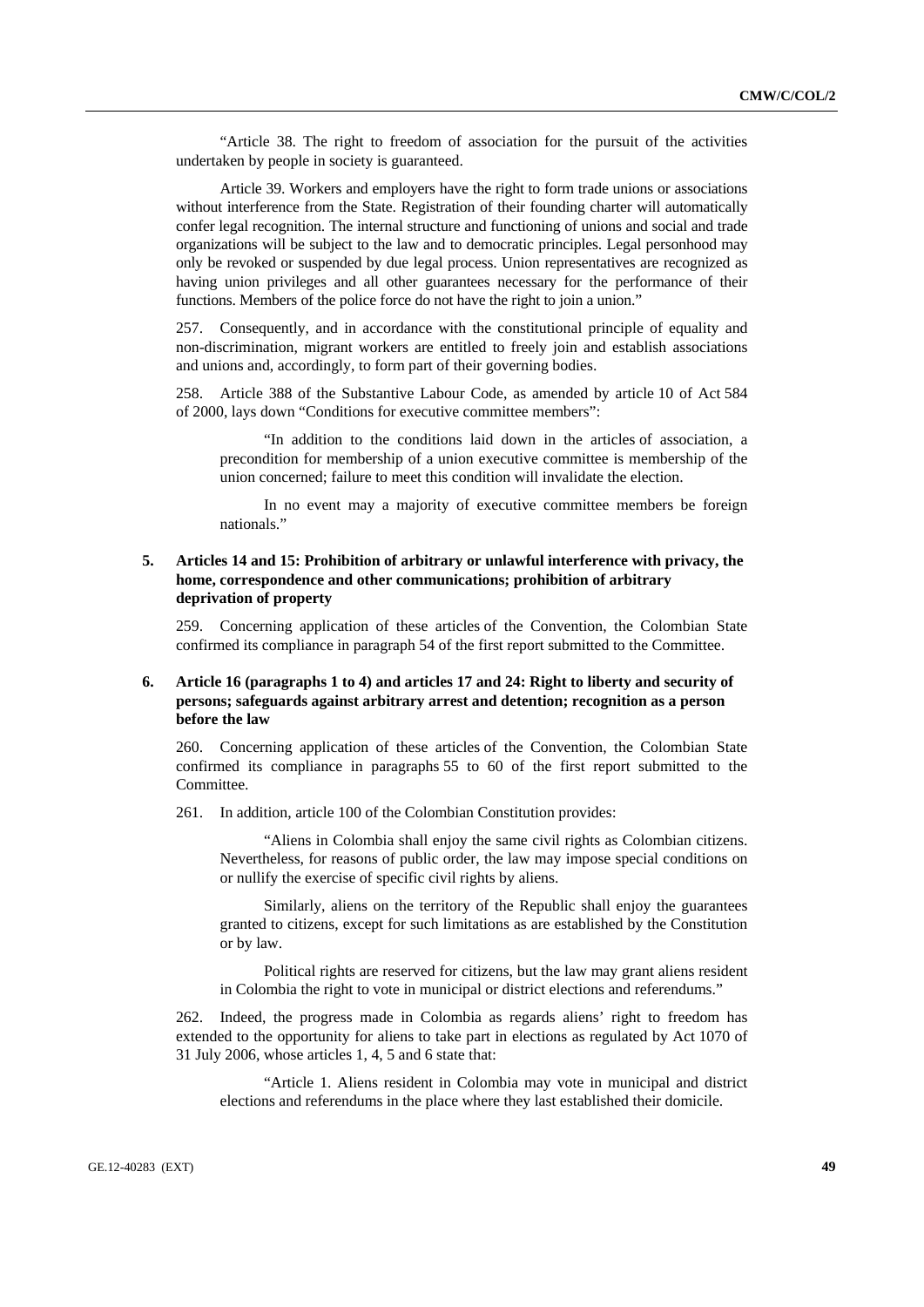[…]

Article 4. Aliens resident in Colombia must register with the National Civil Registry within the time periods prescribed by law for the registration of identity cards by Colombian nationals, by presenting their resident alien's identity card.

Paragraph 1. The National Civil Registry must register aliens resident in Colombia in separate lists, with a view to compiling unified national information and to preparing the respective electoral roll (…)

Article 5. Aliens resident in Colombia and aged eighteen (18) and over are entitled to vote in municipal and district elections and referendums if they meet the following requirements:

(a) Holding a residence visa in accordance with the relevant regulations;

 (b) Being able to show at least five (5) years' continuous and uninterrupted residence in Colombia;

(c) Holding a resident alien's identity card;

(d) Being registered on the appropriate electoral roll;

 (e) Not presenting any of the disqualifying conditions specified by the Constitution and laws.

Article 6. Aliens resident in Colombia will have the same encouragements as Colombian citizens to avail themselves of the rights the present Act affords."

263. This freedom of migrant workers is also reflected in their having the same rights as regards equality, employment, education, housing and residence as nationals. Colombia is thus a country whose doors are open to travellers of different nationalities for purposes that may include business, residence, asylum, employment, education and tourism, and despite the security warnings given to travellers by the media and some Governments, the internal situation in the country affords full freedom and security to live and travel.

264. Where arbitrary imprisonment or detention is concerned, it is important to recall that detailed information on this was provided in point II, letter H of the present report.

265. In addition, regarding application of article 16 of the Convention, the Human Rights Section of the National Police has notified the measures adopted by that institution, namely:

 (a) Statement of doctrine and institutional parameters to prevent illegal detention in police procedures, taking account of developing jurisprudence guaranteeing the exercise of the right to freedom as determined by the Constitutional Court in its rulings T-847 of 2000 and C-720 of 2007. These rulings have had a bearing on aspects such as:

(i) Temporary holding rooms;

 (ii) *Detención transitoria* (detention not exceeding 36 hours) and *conducción* (detention not exceeding 24 hours);

- (iii) Transportation of those arrested or detained;
- (iv) Arrest as a police resource and judicial procedure;
- (v) Police treatment of aliens;

 (b) Determination of "illegal detention and improper use of police facilities as temporary holding areas" as a risk factor, regarding which oversight activities are being carried out by the 83 human rights offices of the National Police, involving in particular visits to police facilities and training and awareness activities relating to the legal basis for detention as set out in the jurisprudential and doctrinal framework;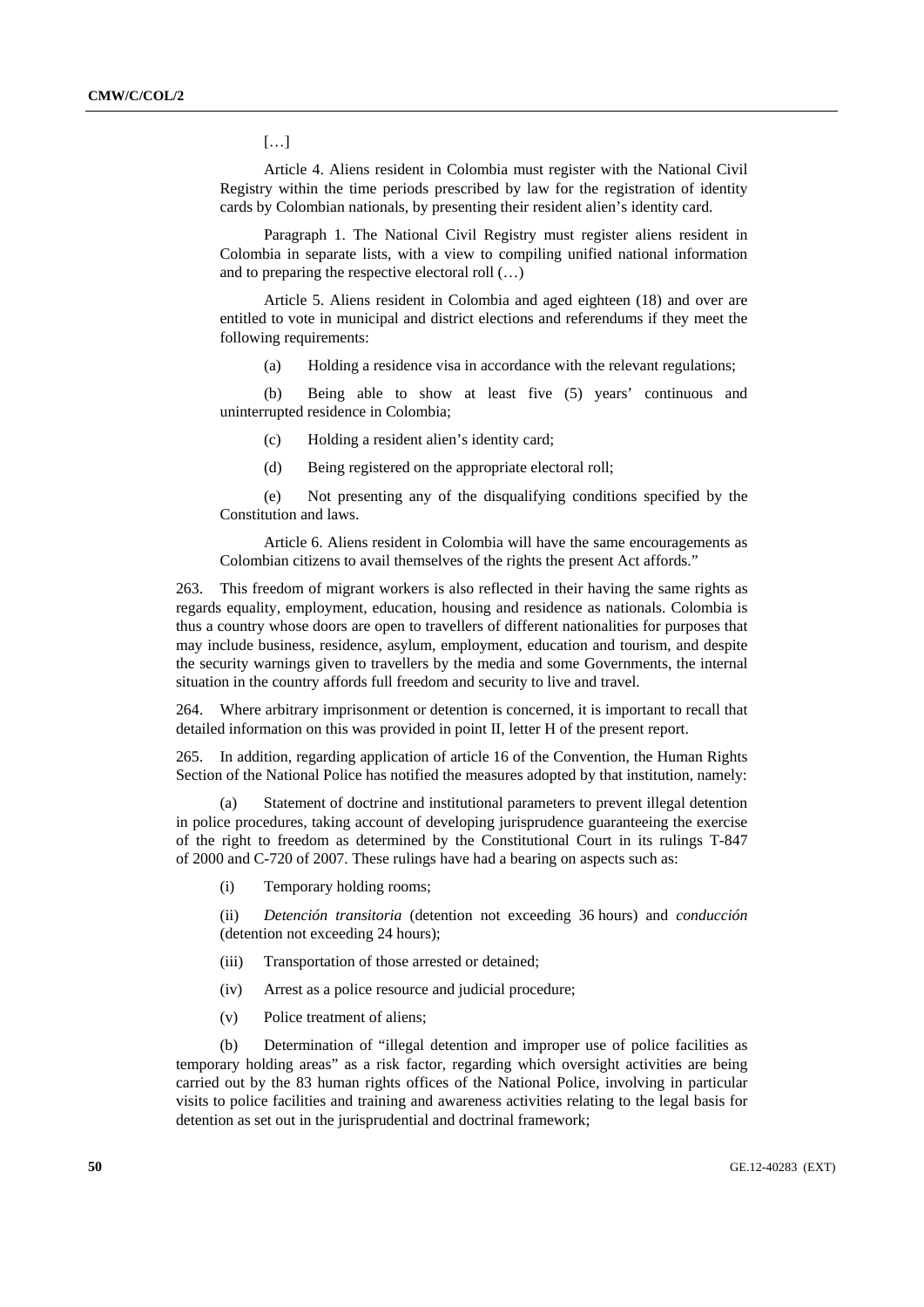(c) Ongoing dialogue with the Protection Coordinator of the International Committee of the Red Cross (ICRC) to evaluate and generate actions for improvement in respect of detention and the use of police facilities as holding centres, taking the reports submitted in the performance of his mission as the starting point. Three meetings on the subject were held with Dr. Guilhem Ravier over the course of 2010.

# **7. Article 16 (paragraphs 5 to 9), articles 18, 19 and 20: Right to procedural guarantees; prohibition of imprisonment, deprivation of authorization of residence and/or work permit and expulsion merely on the ground of failure to fulfil a contractual obligation**

266. Concerning application of these articles of the Convention, the Colombian State confirmed its compliance in paragraphs 61 and 62 of the first report submitted to the Committee.

267. Where the right to procedural guarantees and article 20 of the Convention are concerned, it is important to recall that detailed information on the subject was provided in chapter II, section H of the present report.

# **8. Articles 21, 22 and 23: Protection from confiscation and/or destruction of ID and other documents; protection against collective expulsion; right to recourse to consular or diplomatic protection**

268. Concerning application of these articles of the Convention, the Colombian State confirmed its compliance in paragraphs 63 and 64 of the first report submitted to the Committee.

269. On this subject, it is important to note that no authority in Colombia is empowered to retain, confiscate or destroy the identity documents of Colombian nationals or aliens.

270. The legal basis for this can be found in article 23 of Act 962 of 2005, which states:

"Article 23. Prohibition on retaining documents. (Amending article 18 of Decree 2150 de 1995, which will now read:

Article 18. Prohibition on retaining documents. No authority may retain any person's identity card, alien's identity card, passport, driving licence, criminal record certificate, military passbook or any other personal document. If a person is required to provide identification, they will meet this requirement by displaying the relevant document. Retention of such documents as a condition of entrance to any public or private premises is forbidden.)"

271. It should likewise be noted that Decree 2465 of 2010 included the passport in the category of identity documents, with article 1 stating:

"Article 1. Definition. The passport is the travel document identifying Colombians abroad. Consequently, any Colombian travelling outside the country must be furnished with a valid passport, without prejudice to the provisions of current international treaties and commitments."

272. Article 17 of the same decree provides:

"Article 17. If any alien holds a Colombian passport without being entitled to do so, the document will be retained, cancelled and handed over to the competent judicial authority; the same procedure will be followed when a case of identity theft is demonstrated, following the criminal complaint lodged by the interested party."

273. In summary, article 23 of Act 962 of 2005 applies to the retention of identity cards and other identity documents while article 17 of Decree 2465 of 2010 applies to Colombian passports held by aliens not entitled to them.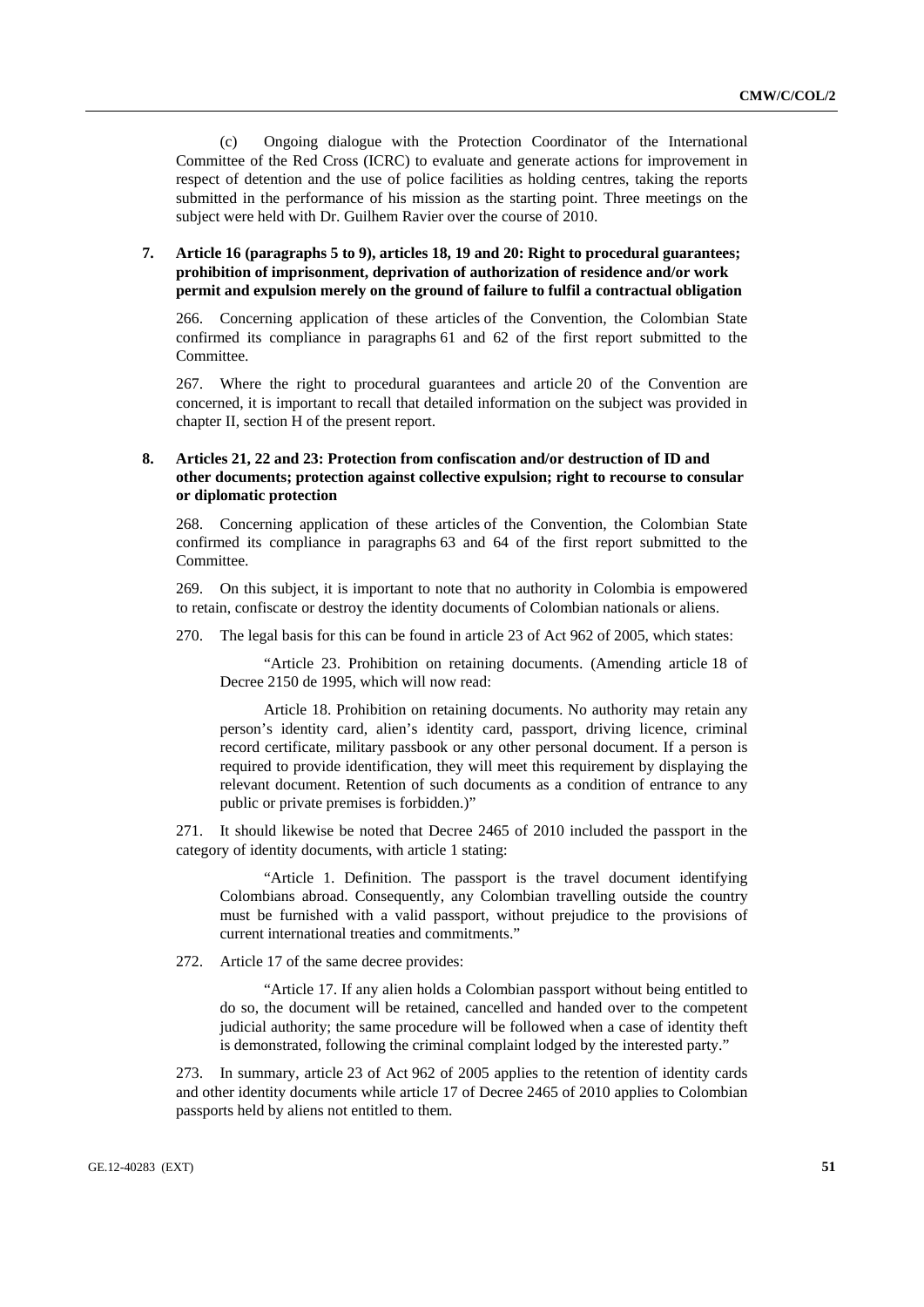274. Accordingly, the criminal laws establish the chain of custody over material evidence for documents found by an authority to be either forged or wrongfully possessed and to be instrumental in the commission of an offence, and their seizure as material evidence is carried out in accordance with the protocols laid down for this so that they can be handed over to the Public Prosecution Service. For any document to be confiscated, a confiscation order is drawn up and signed by the bearer of the document and the judicial police official retaining it.

275. Collective expulsion measures are not applied. Any migrant worker subjected to an expulsion order is able to apply to his or her consulate for legal or financial assistance.

## **9. Articles 25, 27 and 28: Principle of equality of treatment in respect of: remuneration and other conditions of work and terms of employment; social security; and right to receive urgent medical care**

276. Concerning application of these articles of the Convention, the Colombian State confirmed its compliance in paragraphs 65 to 70 of the first report submitted to the Committee.

277. Migrant workers and members of their families enjoy the same rights as Colombian nationals; this treatment is of the utmost importance in building a law-governed social State.

278. Accordingly, and given that the law is general, impartial and abstract in nature, Colombia, as a country that respects the principles contained in its Constitution and in international instruments to which it is party, protects on an equal basis all the rights and guarantees of all workers, without any discrimination, in accordance with the provisions of International Labour Organization conventions and recommendations on the rights of migrant workers, and especially the International Convention on the Protection of the Rights of All Migrant Workers and Members of Their Families. The relevant provisions relating to the right to work are contained in articles 25, 26 and 27 of the Constitution.

279. Articles 10 and 11 of the Substantive Labour Code establish the equality of workers and the right to work: "All workers are equal before the law, enjoy the same protection and guarantees and, consequently, any legal distinction between workers on the grounds of the intellectual or physical nature of work, its form or its remuneration is abolished, and everyone has the right to work and is free to choose a profession or occupation in accordance with the provisions of the Constitution and the law."

280. This being so, any person who enters into an employment relationship on Colombian territory must be enrolled by the employer, without any discrimination whatsoever, in the Comprehensive Social Security System (health, pensions and occupational hazards), which guarantees the right to any medical attention that may be required.

### **10. Articles 29, 30 and 31: Right of a child of a migrant worker to a name, registration of birth and nationality; access to education on the basis of equality of treatment; respect for the cultural identity of migrant workers and members of their families**

281. Concerning application of these articles of the Convention, the Colombian State confirmed its compliance in paragraphs 71 to 73 of the first report submitted to the Committee.

282. If we understand by "migrant worker" anyone who is going to carry out, is carrying out or has carried out a remunerated activity in a State of which they are not a citizen, within the meaning of the present Convention, it should be explained that the National Civil Registry does not have access to information that would enable it to characterize these workers and their families for the purpose of issuing identity documents. However, the Registry issues these documents to all citizens who are entitled to them, in accordance with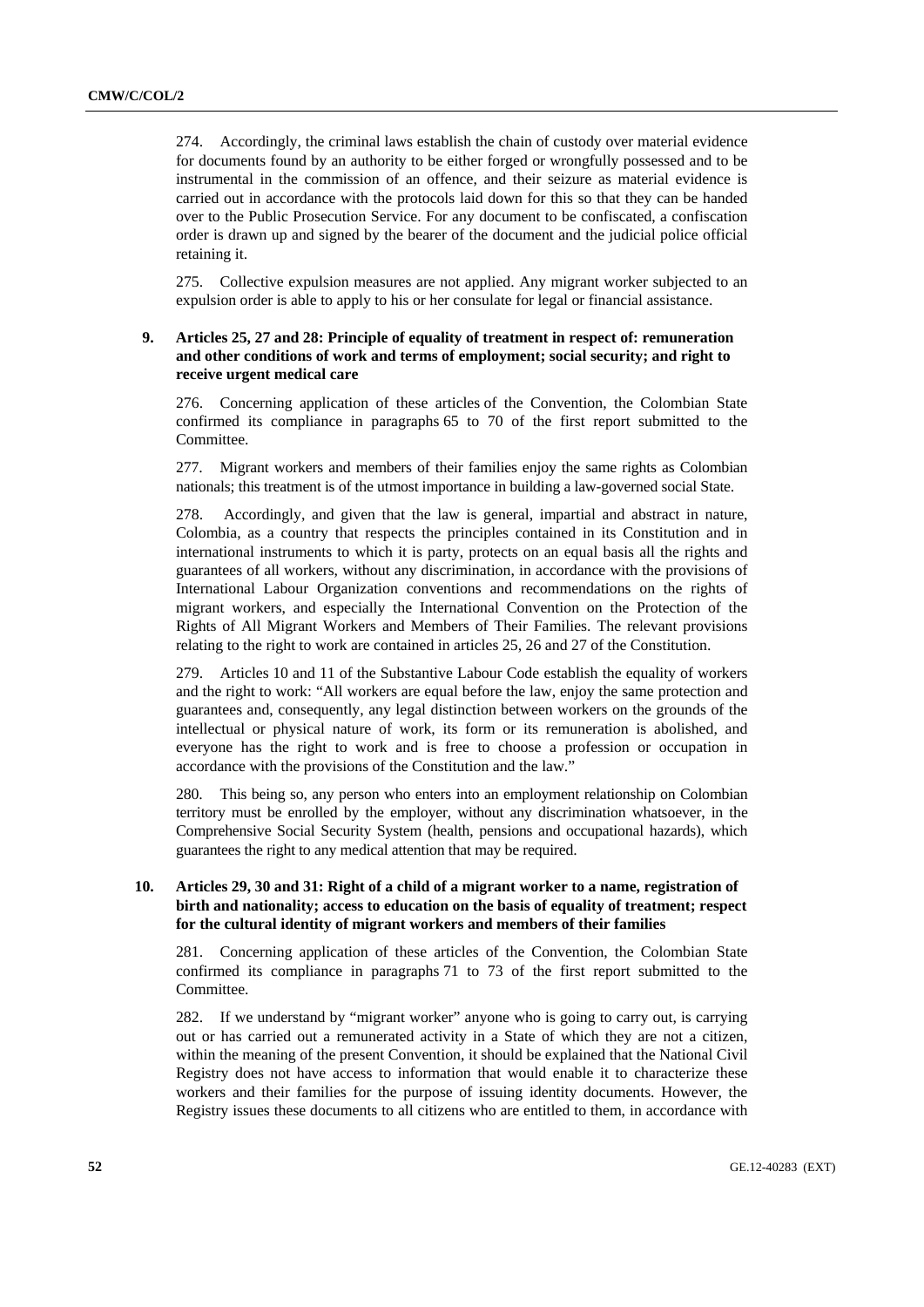the Constitution and the law, without distinction of any kind on grounds of sex, race, colour, language, religion or belief, political or other opinion, national, ethnic or social origin, nationality, age, economic status, property, civil status, birth or any other condition.

283. Thus, in compliance with the provisions of article 44 of Decree Law 1260 of 1970, all births taking place in Colombia are recorded in the civil register of births, as are the births abroad of children whose parents are Colombian, or one of whose parents is Colombian by birth or by adoption, and children born to aliens resident in the country, if one of the interested parties so requests.

284. Likewise, in accordance with article 109 of the same Decree Law 1260 of 1970, identity cards are issued to children and adolescents aged over 7 and under 18 provided that their birth has been so registered and, in cases where both parents are aliens, that the latter can show they were domiciled in Colombia at the time of the birth. Identity cards are renewed when their holders turn 14.

285. Lastly, in accordance with Legislative Act 1 of 1975, an identity card is issued to Colombian citizens once they have reached the age of 18, whether they are Colombian by birth or by adoption.

286. Against the background of the above, the present report contains information on identity cards (*cédulas de ciudadanía*), identity cards for under-eighteens (*tarjetas de identidad*) and the registration of births by Colombian consulates abroad, and information on identity cards issued to Colombian citizens by adoption.

287. The report on identity cards is based on the statistics consolidated in the Identification System and the figures given are for cards produced and sent out to the consulates at which the applications were made.

288. The statistics reported both for births registered at Colombian consulates between 2009 and 2010 and for identity cards processed by Columbian consulates between 2009 and 2010 are taken from the information consolidated in the databases of the National Civil Registry and in the manual information reported by the Identity Card Section regarding identity cards dispatched to each of the Colombian consulates around the world.

289. Considering the above, a descriptive and statistical description of each of these variables follows.

### **a. Identity cards (***cédulas de ciudadanía***)**

290. Production of the latest-generation identity card (yellow with holograms) began in November 2000. Pursuant to the technological modernization programme undertaken by the National Civil Registry and by virtue of the provisions of article 3 of Act 220 of 1995, as successively amended by Acts 486 of 1998, 757 of 2002 and 999 of 2005, identity cards in older formats (laminated white and plastic-treated brown) began to be renewed in 2003.

291. The identity card application procedure for Colombians abroad is carried out through consulates, which prepare the necessary material and send it to the National Civil Registry. Once the cards have been produced, the Registry sends them out to the consulates where they were applied for.

292. Between November 2000 and January 2011, the National Civil Registry produced and sent out to consulates 711,696 latest-generation identity cards for citizens who had made their applications abroad. There are currently 38,148 applications at the production stage, 15,360 at the reception and checking stage and 9,697 that have been received and are awaiting processing. The details per consulate and per year are given in the following table: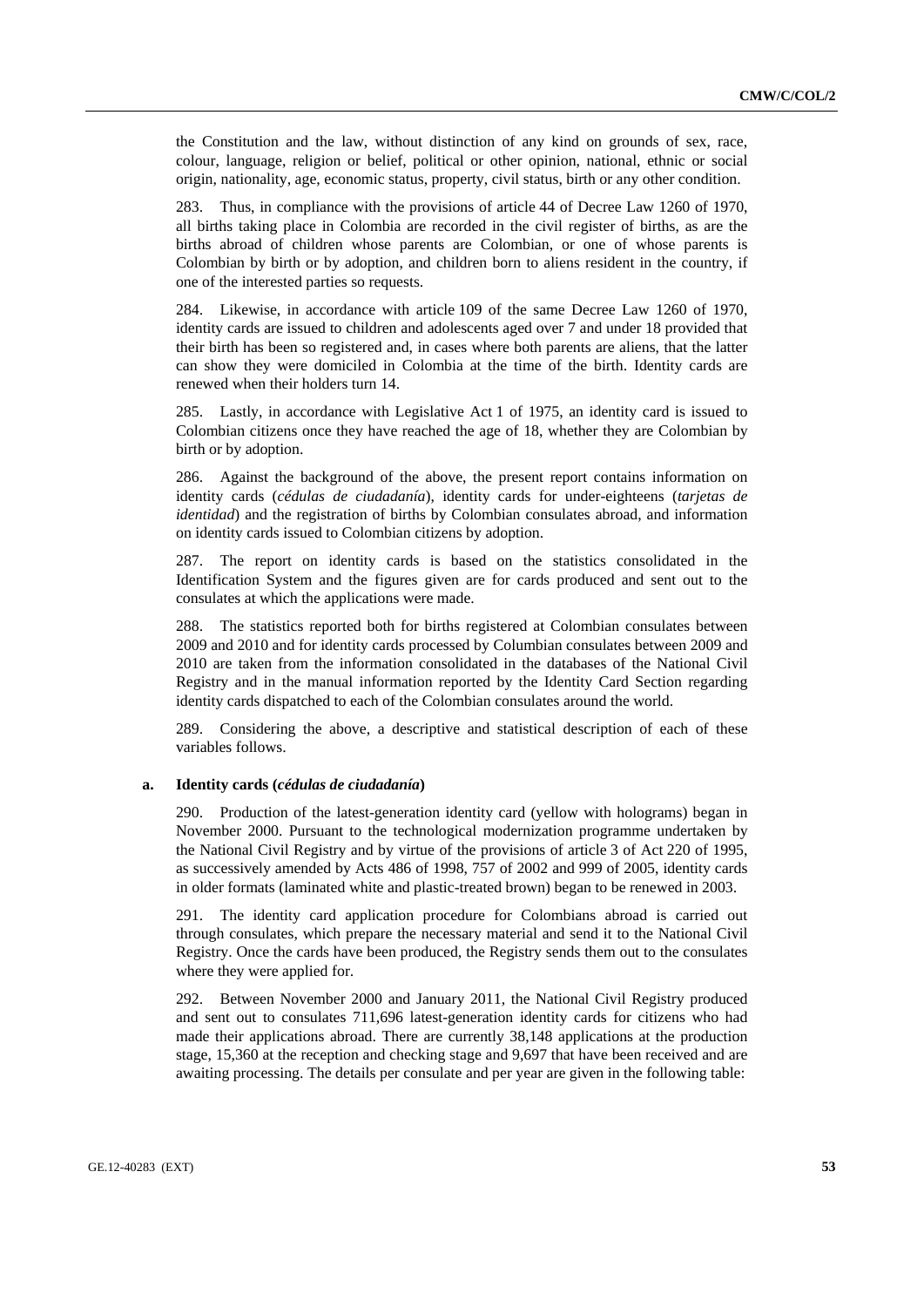### **Processing of documents at consulates**

| Processing of documents at consulates |         |  |
|---------------------------------------|---------|--|
| Situation as of 31 January 2011       |         |  |
| Produced and sent out                 | 711 696 |  |
| At production stage                   | 38 148  |  |
| At reception stage                    | 15 360  |  |
| Pending                               | 9697    |  |
| <b>Total</b>                          | 774 901 |  |

*Source*: Safran-Morpho – Ing. Herbert Moreno / Reception of Material Section / Identity Card Issuance Abroad Section.



### **State of processing of identity cards applied for at consulates**

*Source*: Safran-Morpho – Ing. Herbert Moreno / Identity Card Issuance Abroad Section.

293. By application type, the documents produced and sent out break down as follows:

 **Identity cards applied for at consulates, by application type** 

| First time    | 129 595 |
|---------------|---------|
| Renewal       | 266 128 |
| Duplicate     | 305 482 |
| Rectification | 10 491  |
| <b>Total</b>  | 711 696 |

*Source*: Safran-Morpho – Ing. Herbert Moreno / Identity Card Issuance Abroad Section.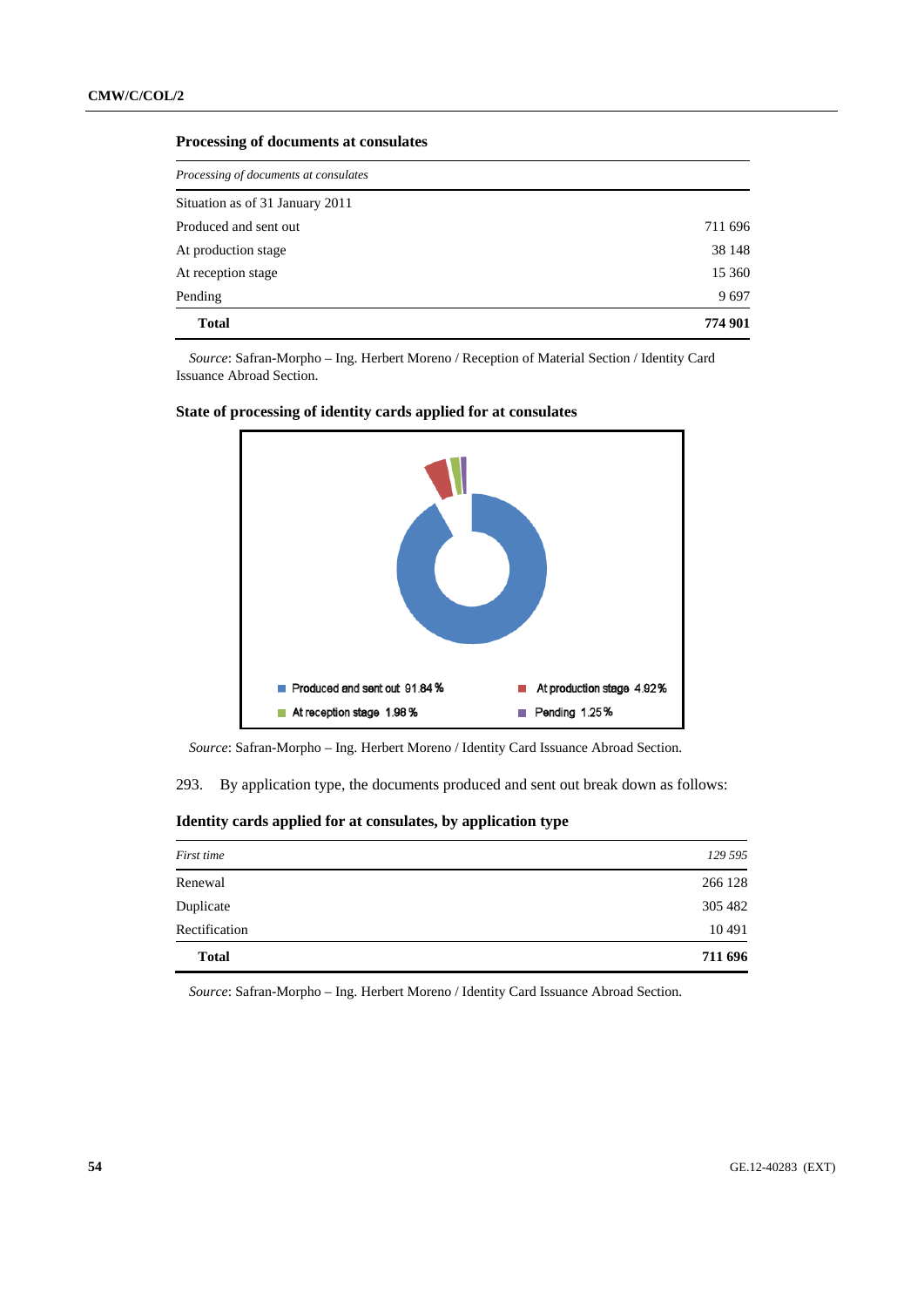

<span id="page-54-0"></span> **Identity cards applied for at consulates, by application type** 

*Source*: Safran-Morpho – Ing. Herbert Moreno / Identity Card Issuance Abroad Section.

294. Colombians by adoption are issued with identity cards on the basis of their naturalization card or authenticated copy of the resolution of registration by virtue of which the Colombian State, as represented by the Minister of Foreign Affairs, has authorized naturalization or registration of that person as Colombian by adoption, accompanied by certification of the oath of allegiance taken before the competent authority. Since 1999 the Ministry has issued identity cards to 648 citizens who have obtained Colombian nationality in this way. $12$ 

### **b. Identity cards for under-eighteens (***tarjetas de identidad***)**

295. The production process encompasses the issuance and delivery of identity cards for under-eighteens, both in the pink paper format for minors aged 7 to 13, which are issued immediately upon application, and likewise those in the latest format, with a twodimensional barcode and AFIS technology, which are for adolescent minors aged 14 to 17 and are centrally manufactured. Table 3 shows the number of such identity card applications handled in Colombian consulates in each of 2009 and 2010.

|                     | <i>Identity cards ages</i> $7-13$ |         |  |
|---------------------|-----------------------------------|---------|--|
|                     | 2009                              | 2010    |  |
| At processing stage | 10                                | 47      |  |
| Sent out            | 1 1 7 7                           | 2 1 2 9 |  |
| Rejected            | 12                                | 9       |  |
| <b>Total</b>        | 1 1 9 9                           | 2 1 8 5 |  |

 **Statistics on applications for identity cards for under-eighteens handled by Colombian consulates in 2009 and 2010** 

*Source*: Safran-Morpho – Ing. Nelson Barbosa / Identity Card Section – Dra. Ma. Victoria Tafur / 22 February 2011.

<sup>&</sup>lt;sup>12</sup> Source: Safran-Morpho - Ing. Herbert Moreno / Identity Card Issuance Abroad Section, 2011.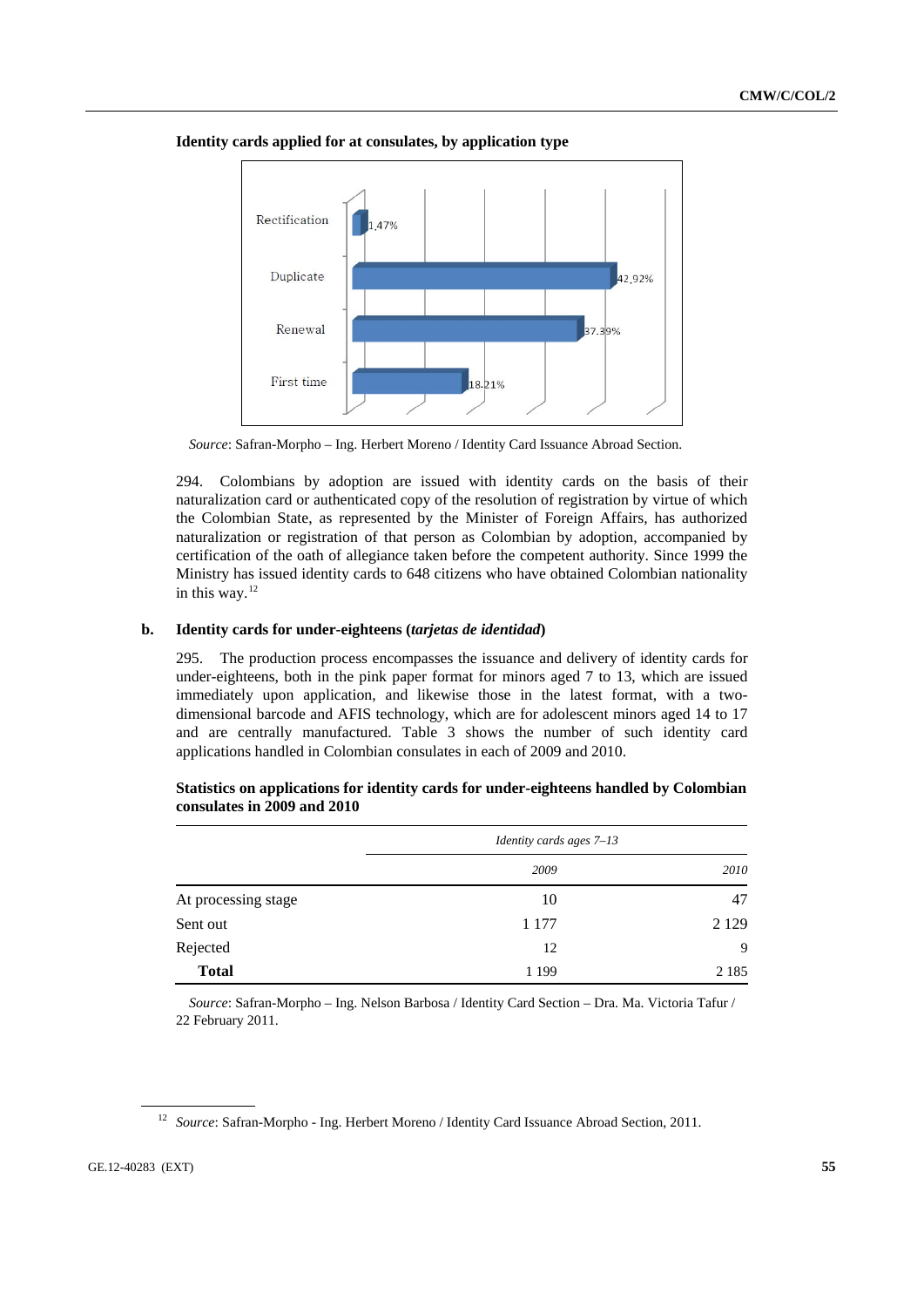### **Figure 1. ID cards ages 7–13 in 2009 Figure 2. ID cards ages 7–13 in 2010**



*Source*: Safran-Morpho – Ing. Nelson Barbosa / Identity Card Section – Dra. Ma. Victoria Tafur / 22 February 2011.

### **c. Civil registration of births**

296. Table 4 gives figures for the registration of births by Colombian consulates in 2009 and 2010 separately.

### **Statistics on births registered by Colombian consulates in 2009 and 2010**

| Year           | 2009    | 2010  |
|----------------|---------|-------|
| Born abroad    | 342     | 206   |
| Foreign father | 1 5 2 9 | 1 141 |
| Foreign mother | 911     | 582   |

*Source*: Safran-Morpho – Ing. Nelson Barbosa / Identity Card Section - Dra. Ma. Victoria Tafur / 22 February 2011.

### **Births registered, 2009–2010**



*Source*: Safran-Morpho - Ing. Nelson Barbosa / Identity Card Section - Dra. María Victoria Tafur / 22 February 2011.

297. Statistics on documents produced and sent out to consulates by country from 2000 to January 2011 are attached (annex 7).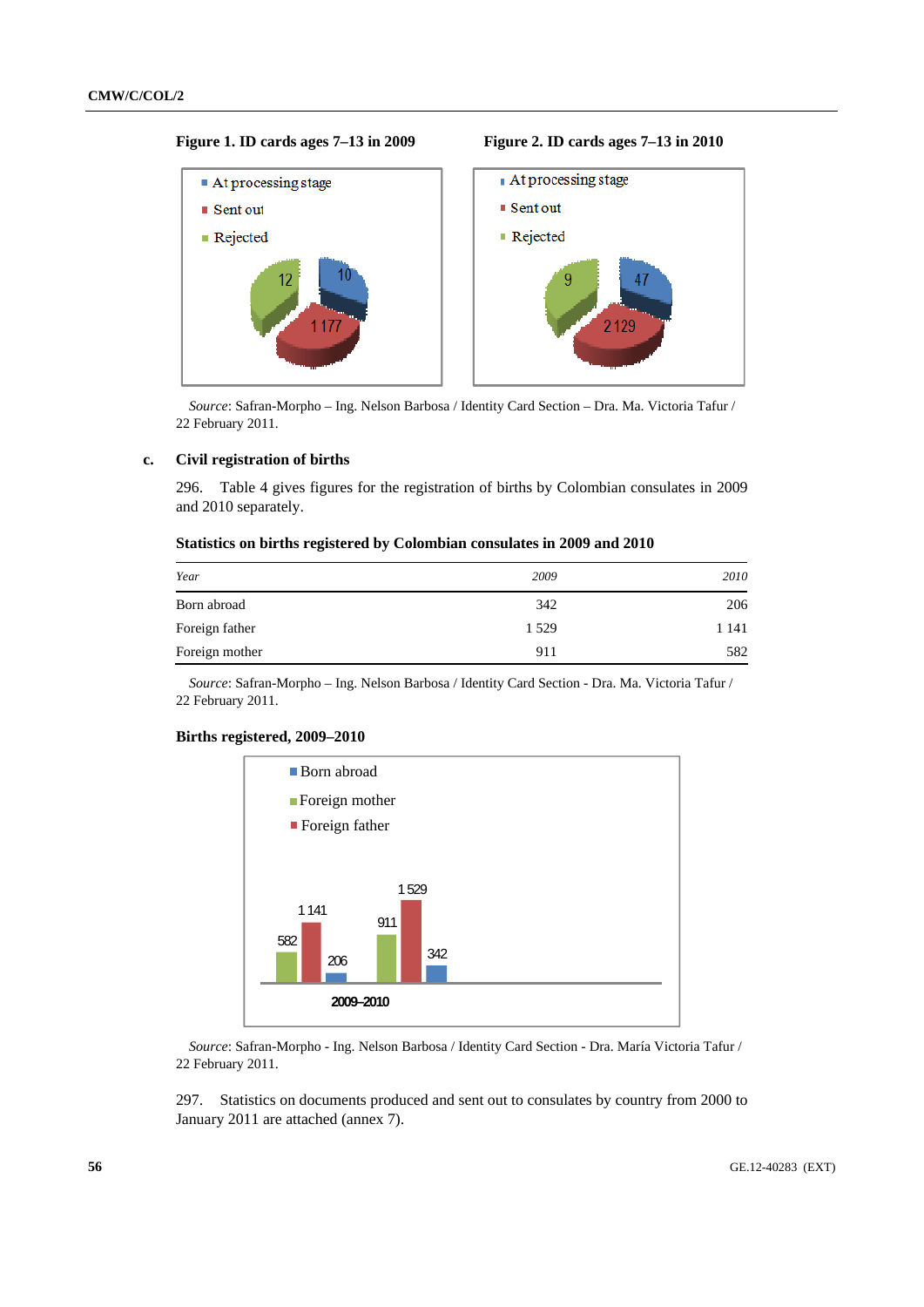298. In addition to the above, the Committee should note that, in relation to article 30 of the Convention, education for migrants is not a subject to which particular reference is made in the legislation of the Ministry of Social Protection (MPS). However, all education access standards and strategies are designed to meet the needs of all children and young people in the education system without discrimination of any kind.

One of the actions provided for in the sectoral plan "Quality education, the road to prosperity" for the 2010–2014 period is the narrowing of divides in preschool, basic and secondary education access and stay-on rates. The idea is that all students should be able to exercise their right to education irrespective of their background and their social, economic and cultural situation.

300. In accordance with the above, all children and young people in Colombia, including the children of migrant workers, can benefit from access to education on a basis of equal treatment with nationals.

301. Article 28 of the Children and Adolescents Code (Act 1098 of 2006) states:

"Children and adolescents have the right to good-quality education. The State shall be required to provide this for one year at preschool level and nine at the basic education level. Education shall be provided free of charge in State institutions in accordance with the terms set out in the Constitution. Anyone refusing to accept a child in a public education establishment shall be subject to a fine of up to 20 times the minimum wage."

302. Furthermore, a bilateral agreement has been signed with Ecuador, a neighbouring country accounting for large numbers of migrants. This agreement was approved by Act 1203 of 4 July 2008, implementing the Permanent Statute of Migration between Colombia and Ecuador, signed in Bogotá on 24 August 2000. For the purposes of compliance with the Convention, this Statute states in the relevant articles:

"Article 12. Migrants shall have, in general, the same civil rights, guarantees and obligations as nationals.

Article 13. The competent national authorities shall periodically identify the main settlements of migrants who own real estate and/or work in agriculture, cattle raising, construction or the like, with a view to helping them regularize their residency status.

Article 14. National adult and youth literacy programmes shall include migrants.

Article 15. The authorities responsible for migration, aliens, etc., shall provide all necessary facilities for irregular migrants to legalize their situation in the receiving country, enabling them to obtain the appropriate visa there upon presentation of the requisite application and documentation.

Article 16. Visas issued under the terms of this Convention will also cover the migrant's spouse or a permanent companion recognized under the domestic legislation of the receiving country, children under 18, and lineal ascendants."

### **11. Articles 32 and 33: Right to transfer their earnings, savings and personal belongings; right to be informed on the rights arising from the Convention and dissemination of information**

303. Concerning application of these articles of the Convention, the Colombian State confirmed its compliance in paragraphs 74 to 77 of the first report submitted to the Committee.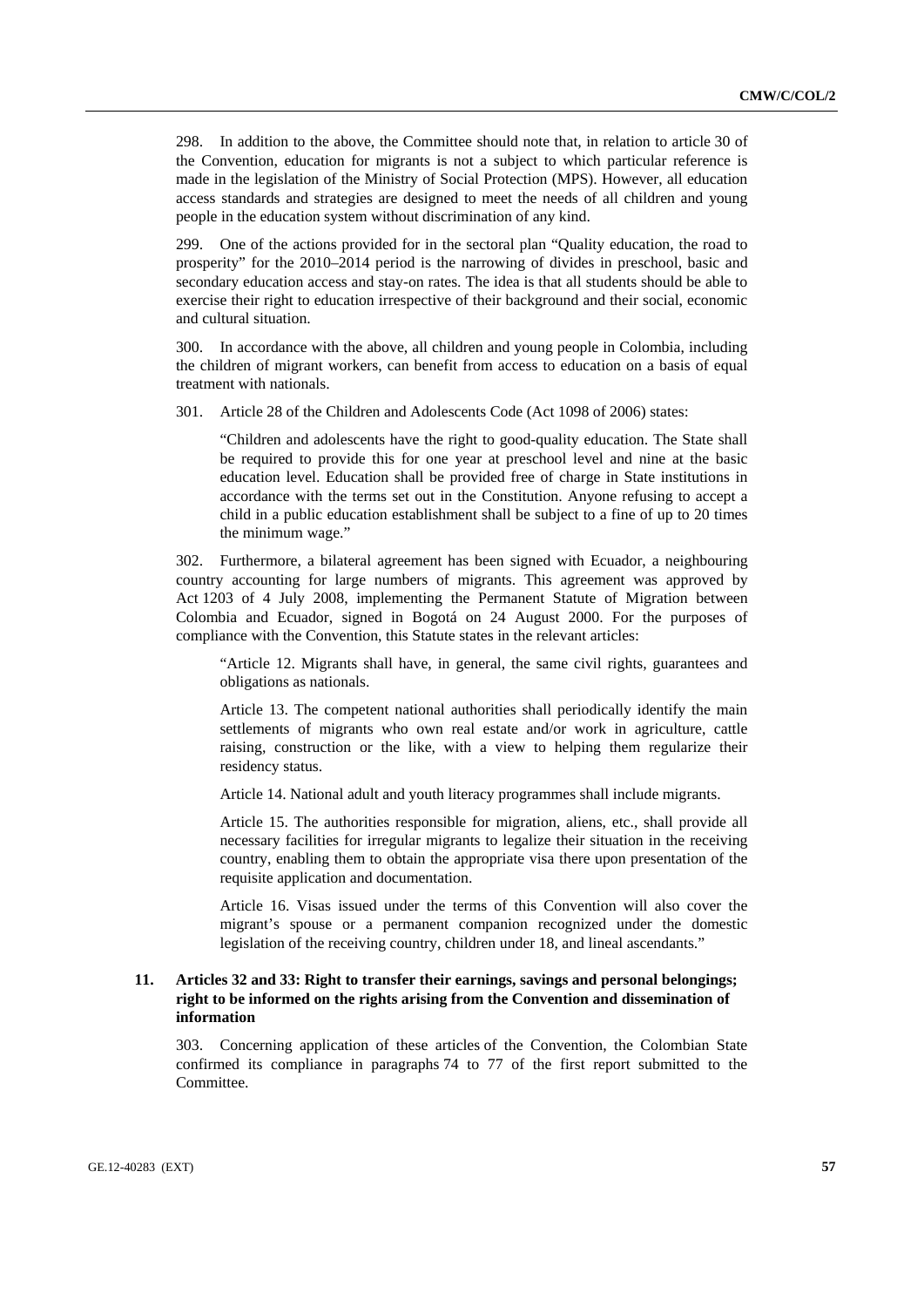# **C. Part IV of the Convention: Other rights of migrant workers and their families who are documented or in a regular situation**

### **1. Article 37: Right to be informed before departure of the conditions of admission to the State of employment and of their remunerated activity**

304. Concerning application of this article of the Convention, the Colombian State confirmed its compliance in paragraph 78 of the first report submitted to the Committee.

## **2. Articles 38 and 39: Right to be temporarily absent without effect upon authorization to stay or work; right to liberty of movement and freedom to choose one's residence in the territory of the State of employment**

305. Concerning application of these articles of the Convention, the Colombian State confirmed its compliance in paragraph 79 of the first report submitted to the Committee.

306. Nonetheless, it is important for the Committee to be aware that aliens or migrant workers holding temporary work visas in Colombia may enter and leave the country as often as they wish, but periods of absence must not exceed 180 days continuously, as the visa will lapse if this happens.

307. Likewise, aliens or migrant workers holding residence visas may enter and leave the Colombian State provided they are not absent for more than two years continuously, as the visa will lapse if this happens.

308. Foreign workers are informed of these conditions when they register their visas to obtain their alien's identity card.

309. Concerning the right of migrant workers to choose their employment and place of residence, it is important to stress that they enjoy the same guarantees as Colombian nationals except where they wish to engage in regulated professions such as engineering, medicine, etc., in which case they are required to carry out homologation of their professional qualifications and apply for the relevant visa enabling them to carry out the activity concerned.

310. It is also important to emphasize here that migrant workers are guaranteed the right to reside in any city in Colombia. That is, the Colombian State places no restrictions on migrant workers' right to reside where they wish.

# **3. Articles 40, 41 and 42: Right to form associations and trade unions; right to participate in public affairs of their State of origin and to vote and be elected at election of that State; procedure and institutions taking care of the needs of migrant workers and possible enjoyment of political rights in the State of employment**

311. Concerning application of these articles of the Convention, the Colombian State confirmed its compliance in paragraphs 80 to 83 of the first report submitted to the Committee.

312. As indicated in relation to application of article 26 of the present Convention, political rights such as the right to form associations and trade unions are provided for by articles 38 and 39 of the Colombian Constitution.

313. Article 388 of the Substantive Labour Code, as amended by article 10 of Act 584 of 2000, provides:

"Article 388. Conditions for executive committee members: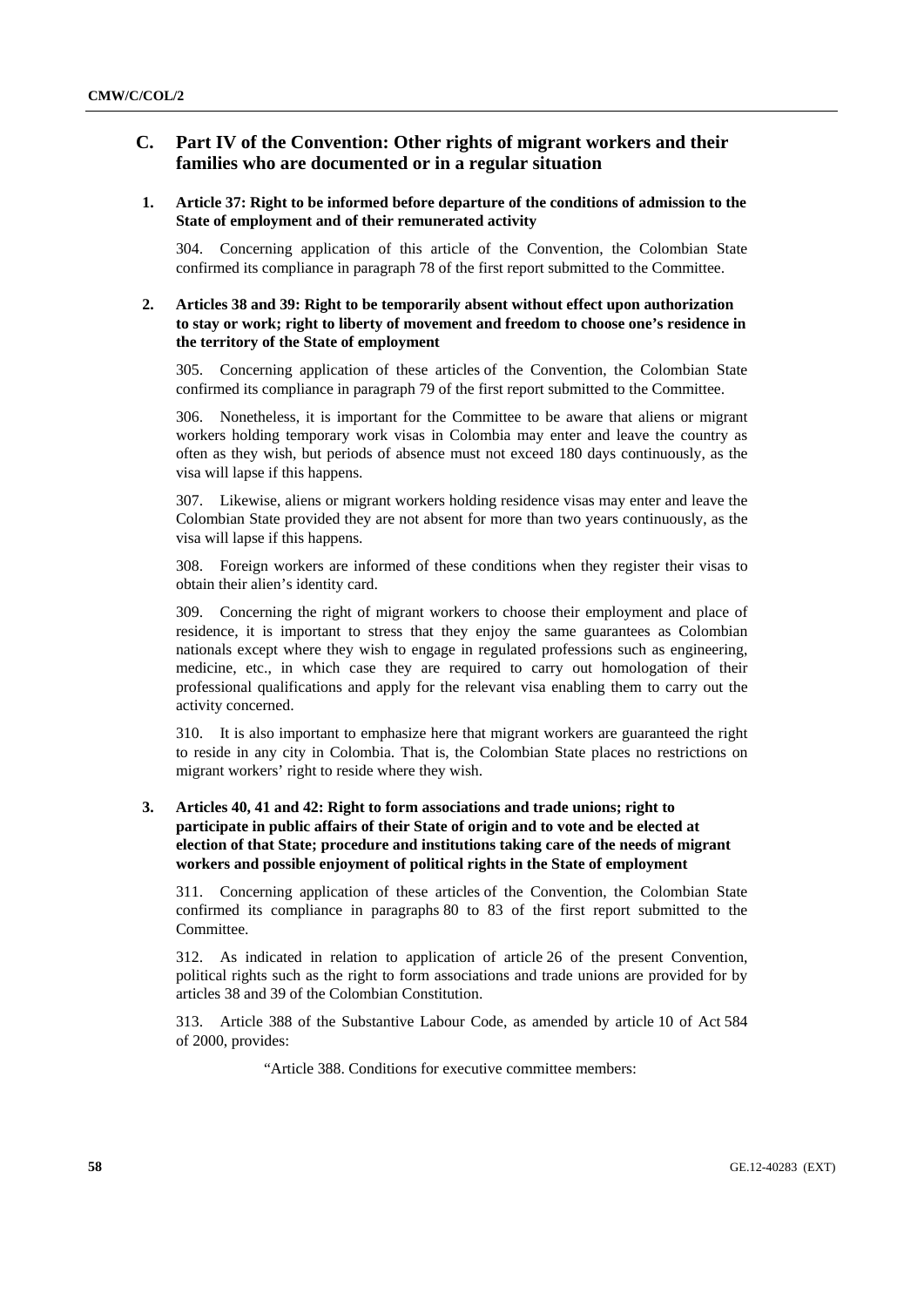In addition to the conditions laid down in the articles of association, a precondition for membership of a union executive committee is membership of the union concerned; failure to meet this condition will invalidate the election.

In no event may a majority of executive committee members be foreign nationals."

314. With respect to Committee recommendation No. 2 regarding compliance with articles 40, 41 and 42 of the Convention, the Colombian State wishes to provide information on the measures taken by the National Civil Registry concerning the right to vote of foreign residents in Colombia and the right of Colombian nationals resident abroad to vote and seek election, as follows:

#### **a. Voting by foreign residents in Colombia**

315. Article 100 of the Colombian Constitution provides that foreigners in Colombia are to enjoy the same civil rights as are granted to Colombians; it also provides that political rights are reserved for Colombian nationals, but the law may grant aliens resident in Colombia the right to vote in municipal or district elections and referendums.

316. Pursuant to the provisions of the Constitution, Act 1070 of 31 July 2006 was passed to allow aliens resident in Colombia to vote in municipal and district elections and referendums in the place where they last established their domicile.

317. Article 2 of the Act provided that resident aliens could elect district and municipal mayors, district and municipal councils and local district and municipal administrative boards.

318. Likewise, in compliance with article 4 of the Act, aliens resident in Colombia must register to vote with the National Civil Registry within the time periods prescribed by the Act, by presenting their resident alien's identity card to the electoral official.

319. On the basis of the registration that resident aliens have carried out with the electoral official by presenting their resident alien's identity card issued by the Administrative Department of Security (DAS), the National Civil Registry is to prepare the corresponding electoral rolls in accordance with paragraph 1 of article 4 of Act 1070 of 2006.

320. The Act referred to also lays down the requirements that aliens resident in Colombia must meet to exercise the right to vote, which include being aged 18 or over, having been resident in the country for at least five years uninterruptedly, holding a resident alien's identity card, being registered in the respective electoral roll and not being disqualified for any reason.

321. Act 1070 of 2006 was applied for the first time in Colombia in the regional elections for governors, deputies, mayors and local councillors of 28 October 2007. Pursuant to this, Resolution 0373 of 31 January 2007, passed by the National Civil Registrar, regulated the registration of aliens resident in Colombia to exercise the right to vote in the elections specified above.

322. Article 1 of the Resolution established a registration period for aliens running from 1 March 2007 to 21 May 2007, during which resident aliens could register with the special, municipal and auxiliary registries throughout the country and thereby have their names added to the resident aliens' electoral roll, enabling these citizens to vote.

323. Circular 0023 of 15 February 2007, issued by the National Civil Registrar, lays down standards of transparency, impartiality and objectivity for the resident aliens' registration process.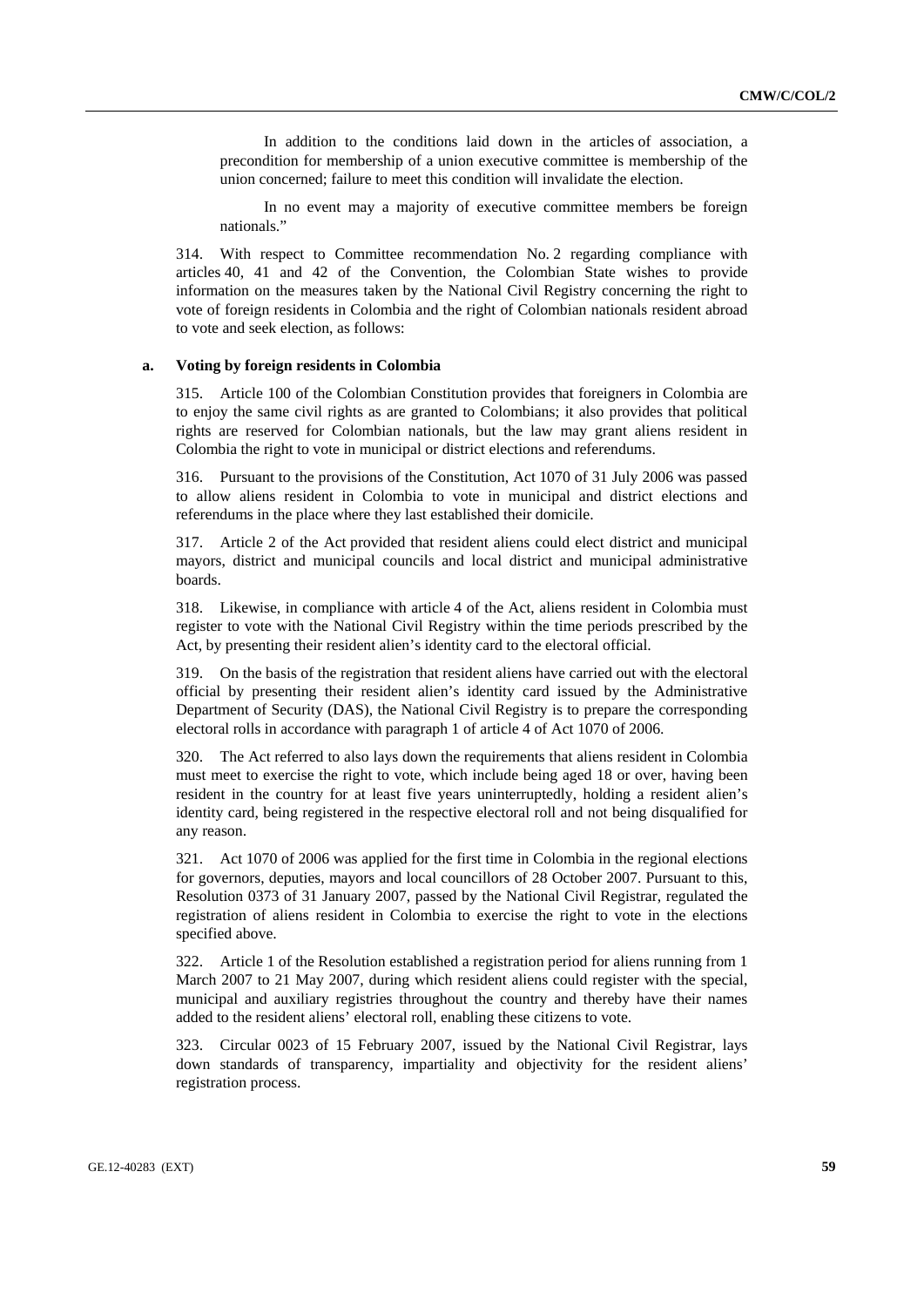324. In all, 1,500 applications for registration were made during this registration period for resident aliens in Colombia, of whom only 1,240 persons were ultimately included in the electoral roll following cross-checking of information and reports by DAS. They exercised their right to vote at polling stations set up for the purpose.

325. In the regional elections for governors, deputies, mayors and local councillors of 30 October 2011, the National Civil Registrar issued Resolution 0871 establishing the electoral timetable for the elections of 30 October 2011. This timetable stipulated that both Colombian nationals and resident aliens had to register with their identity cards during a period running from 23 February 2011 to 22 May 2011.

326. Resolution 0872 issued by the National Civil Registrar also regulated the registration of identity cards by both Colombian nationals and resident aliens for participation in the elections of 30 October 2011.

### **b. Voting by Colombian nationals living abroad**

327. According to the provisions of articles 171 and 176 of the Colombian Constitution and article 116 of Decree No. 2241 of 1986, the Colombian Electoral Code, Colombian citizens resident in other countries are entitled to vote in elections to the Colombian Congress at the embassies, consulates and other premises made available for the purpose by the Government of Colombia. They may also vote in elections for the Special International Constituency and the Andean Parliament.

328. Under Decrees 3903 and 4297 of 8 and 5 November 2009, respectively, the national Government empowered Colombian ambassadors and consuls accredited to other States to set up polling stations on their respective diplomatic and consular premises or at locations authorized in advance by the National Civil Registry.

329. With a view to safeguarding the rights of Colombians resident abroad and improving their conditions in every respect, article 176 of the Constitution, as amended by article 1 of Legislative Act 1 of 2003, created the International Special Constituency, which is entitled to elect one representative to the Chamber.

330. This representative is to be elected solely on votes cast abroad by citizens resident in other countries.

331. In the elections to the Colombian Congress held on 14 March 2010, once counting had been completed by the election committees responsible, presided over by the National Electoral Council, and all appeals had been resolved, a total of 36,696 votes were found to have been cast. The candidate for the Social Party of National Unity obtained 11,442 of these and thus took his seat as representative of the Special Constituency of Colombian Communities Abroad.

332. For the elections to the Colombian Congress, the Andean Parliament and the Special International Constituency held on 14 March 2010, the National Civil Registry allowed identity cards to be registered in Colombian embassies and consulates abroad from 19 October to 13 November 2009.

333. Likewise, 199 voting stations were set up in Colombian embassies and consulates in 58 countries so that Colombians living abroad could vote, and 70,000 citizens registered.

334. According to the electoral roll of Colombians abroad, 402,000 Colombians are entitled to vote. The countries with the largest numbers of potential voters are the United States, the Bolivarian Republic of Venezuela, Spain, Ecuador and Canada.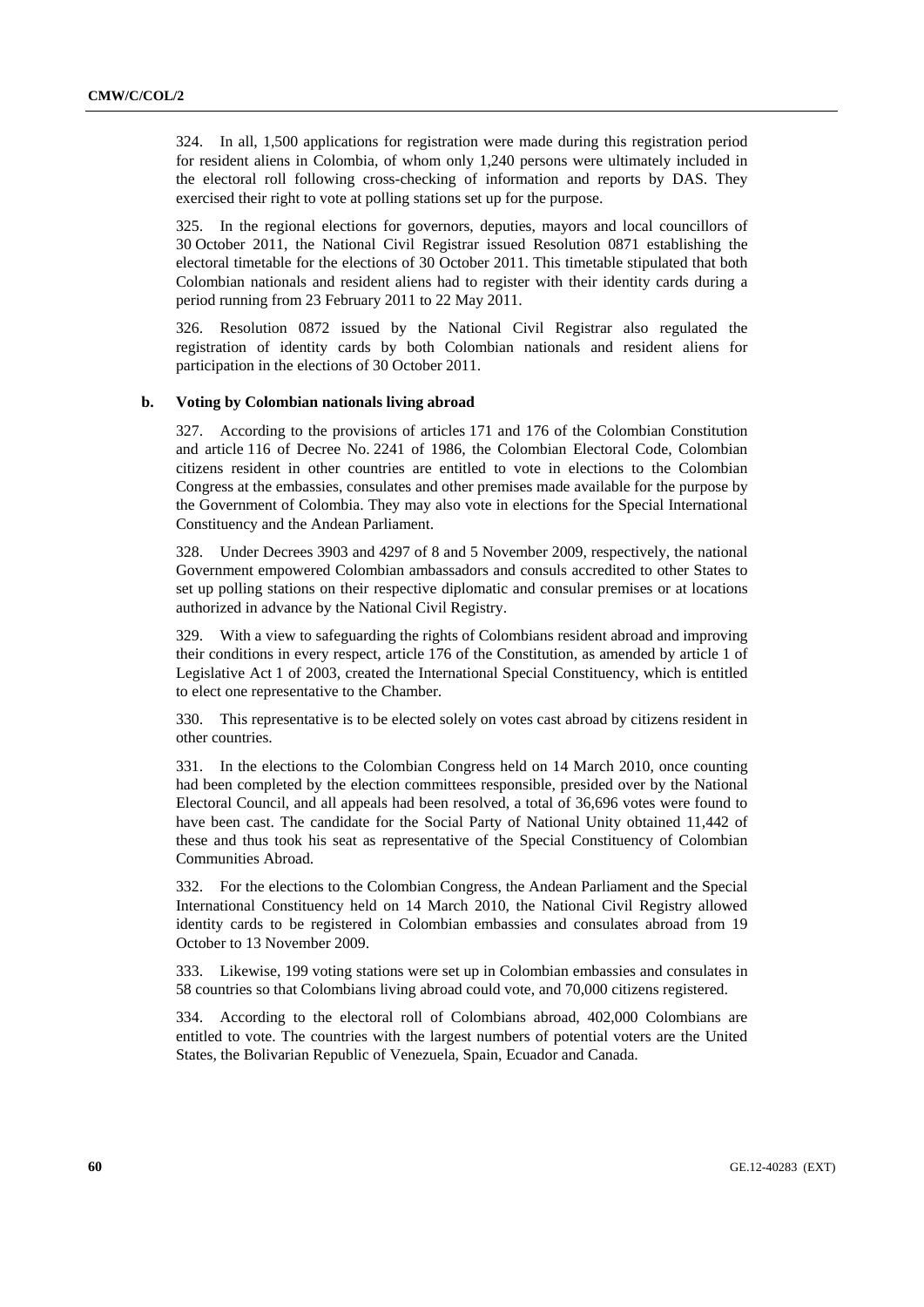### **4. Articles 43, 54 and 55: Principle of equality of treatment with nationals of the State of employment in relation to the issues indicated; equality of treatment as to protection against dismissal, unemployment benefits and access to public work schemes and alternative employment; equality of treatment in the exercise of a remunerated activity**

335. Concerning application of these articles of the Convention, the Colombian State confirmed its compliance in paragraph 84 of the first report submitted to the Committee.

336. In addition, as indicated in articles 25, 27 and 28 of the Convention, the relevant provisions on the right to work are reflected in articles 25, 26 and 27 of the Colombian Constitution and in articles 10 and 11 of the Substantive Labour Code, which establish the equality of workers and the right to work:

"All workers are equal before the law, enjoy the same protection and guarantees and, consequently, any legal distinction between workers on the grounds of the intellectual or physical nature of work, its form or its remuneration is abolished, and everyone has the right to work and is free to choose a profession or occupation in accordance with the provisions of the Constitution and the law."

337. Meanwhile, as indicated in point II.A of the present report, Act 1429 of 2010 repealed the requirement of proportionality between Colombian and foreign workers and the obligation to present a certificate of proportionality as a prerequisite for applying for a work visa from the Ministry of Foreign Affairs.

338. Abolishing the quota or limitation on the recruitment of aliens to work in Colombia has expedited visa issuance and has made it easier for migrants to establish themselves in the Colombian labour market and for employers to recruit as many aliens as they deem necessary to carry out their activities and meet their corporate objectives, since for employment quota purposes such workers are treated as nationals.

## **5. Articles 44 and 50: Protection of the unity of the families of migrant workers and reunification of migrant workers with their families; consequences of death or dissolution of marriage**

339. Concerning application of these articles of the Convention, the Colombian State confirmed its compliance in paragraphs 85 to 87 of the first report submitted to the Committee.

 **6. Articles 45 and 53: Enjoyment of equality of treatment for members of the families of migrant workers in the indicated aspects and measures taken to guarantee integration of children of migrant workers in the local school system; right to freely choose a remunerated activity for members of a migrant worker's family** 

340. Article 45 of the Convention provides for the families of migrant workers to have access to vocational guidance and training institutions and services, and this is consistent with CONPES document 3603, referred to earlier, and to the requirement for a plan of action for the implementation of psychological, social, legal and occupational assistance programmes by the Ministry of Foreign Affairs with the support of the Colombian Institute of Family Welfare (ICBF) and the Presidential Council for Women's Equity (ACPEM).

341. In addition, though, article 45, letter (c), establishes a right of access to social and health services for the families of migrant workers. Where social services for children and adolescents are concerned, article 4 of the Children and Adolescents Code (Act 1098 of 2006) states that the Code applies to all children and adolescents in the country, whether Colombian or foreign, and to nationals who are outside the country and those with dual nationality, when one of them is Colombian. The purpose of the Code is to guarantee the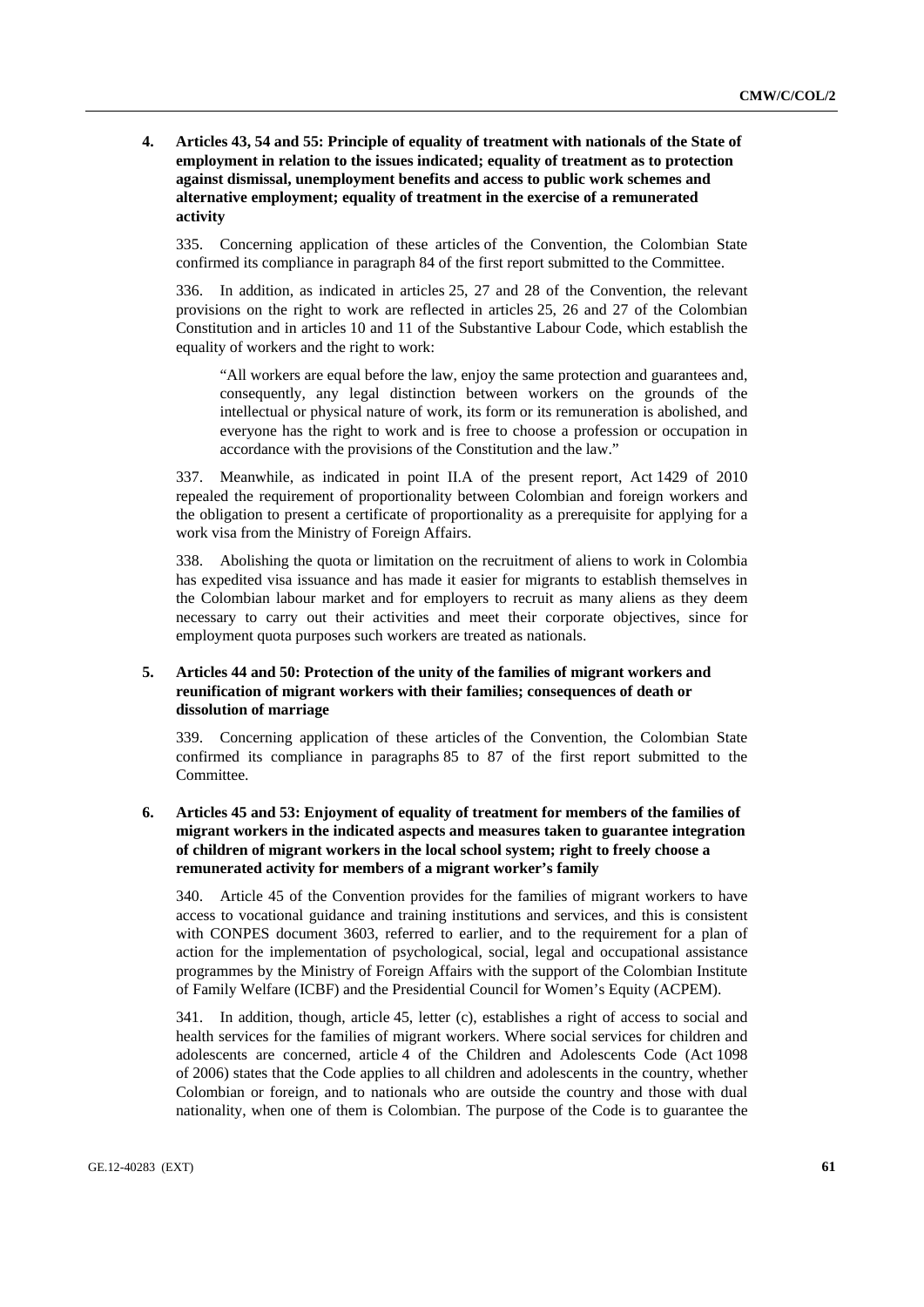full and harmonious development of children so that they can grow up in their families and communities in an environment of happiness, love and understanding where an appreciation of human equality and dignity prevails, without discrimination of any kind (see also chapter I of the present report for related information).

# **7. Articles 46, 47 and 48: Exemption from import and export duties and taxes in respect of personal belongings; right to transfer earnings and savings from the State of employment to the State of origin or any other State; imposition of taxes and avoidance of double taxation principle**

342. Concerning application of these articles, under current rules goods imported by Colombian citizens are subject to much lower tariffs than goods imported for commercial purposes. However, the Ministry of Foreign Affairs is working with the relevant bodies, the National Tax and Customs Authority (DIAN), the Ministry of Trade, Industry and Tourism and the Ministry of Finance and Public Credit to reduce this tax and create the category of preferential household belongings to facilitate the return of Colombian citizens.

# **8. Articles 51 and 52: Right to seek alternative employment in case of termination of the remunerated activity of migrant workers not permitted freely to choose their remunerated activity; conditions and restrictions applying to migrant workers who can freely choose their remunerated activity**

343. The Colombian State explicitly reaffirms its commitment to complying with this article to the best of its ability, bearing in mind the provisions of the Colombian Constitution and the law.

### **9. Articles 49 and 56: Authorization of residence and authorization to engage in a remunerated activity; general prohibition and conditions of expulsion**

344. In Colombia, there is no employer's requirement for workers to take up residence in any particular place. Migrant workers are completely free to live and work where they choose.

345. Workers holding residence visas with authorization to work may terminate their employment without this affecting the validity of the visa, and indeed the holders of these visas can work, study, be self-employed or carry out other activities, which means that a migrant worker's employment or lack of it does not determine whether his or her residence status in Colombia is regular. This is not so with workers holding temporary work visas, the basis of which is that the alien's or migrant worker's presence in Colombia is tied to the job obtained. Points 9.7, 9.8, 9.9 and 9.10 of article 9 of Decree 4000 of 30 November 2004 lay down the conditions under which visas of this kind will lapse:

"At the written request of the holder:

- At the written request of whoever applied for the visa to be issued to the alien. This situation must be notified in writing to the holder and/or beneficiaries of the visa by the Ministry of Foreign Affairs, so that they can decide whether to make use of the right described in the second paragraph of the present article.
- Because the holder has changed employer or the activity authorized has terminated, except in the cases of temporary visas for spouses or permanent companions of Colombian nationals, temporary refugee or asylum-seeker visas and residence visas, where the appropriate change will be made or a new authorization issued, as required.
- If the conditions by virtue of which the alien obtained the visa change or cease to exist."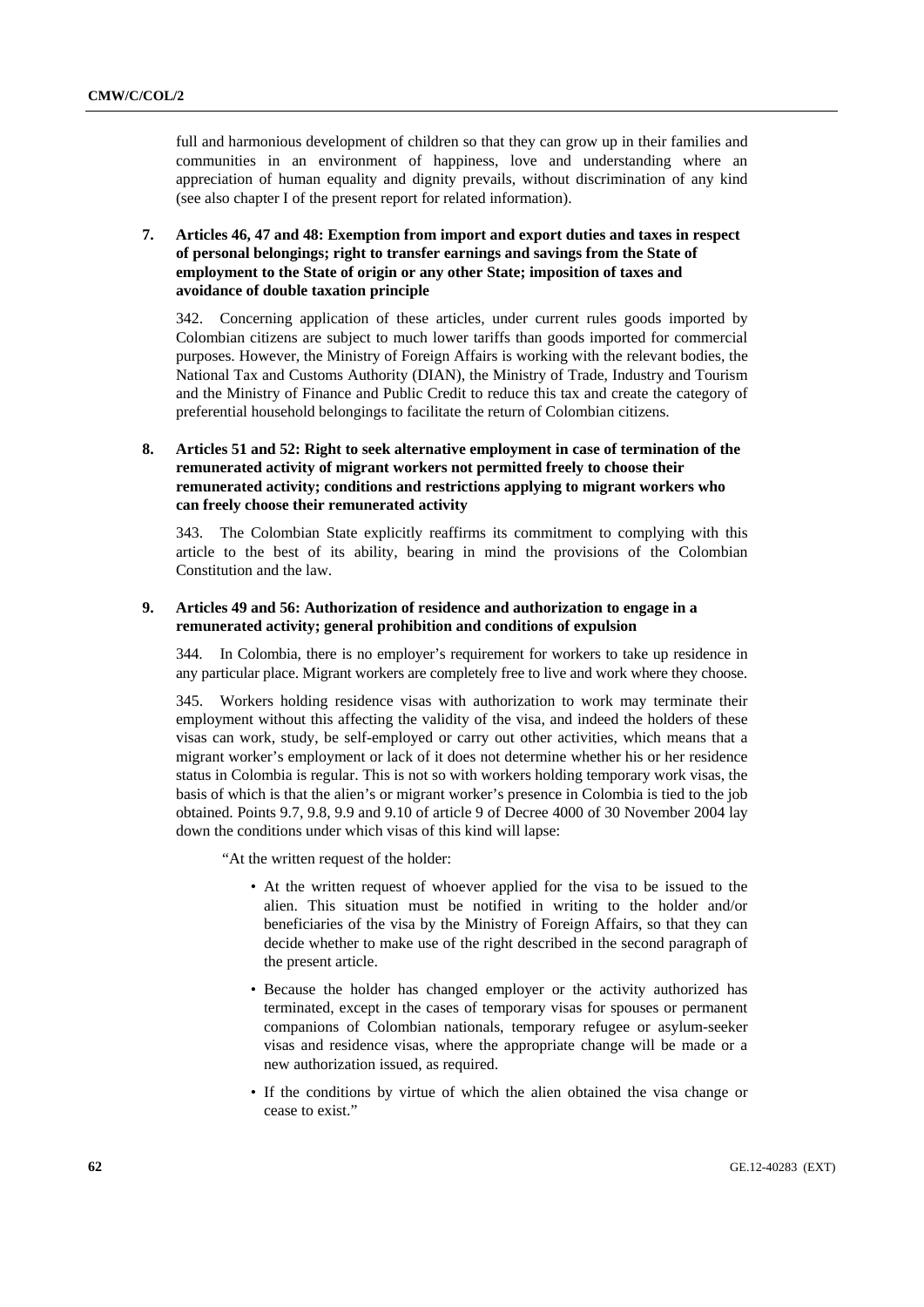346. For the events indicated above, the Colombian State has provided that the visa will lapse without the need for an administrative order or ruling. However, the alien will have 30 days following the event to apply for a new visa without the need to leave the country or obtain a safe conduct pass. Consequently, the alien or migrant worker may seek to obtain another visa of the same type with the same or a different employer without having to leave Colombian territory during the period stated.

347. Regarding expulsion from the country, it is pertinent to note that there are four forms duly established in Decree 4000 of 30 November 2004:

Expulsion which may be appealed against through government channels (*vía gubernativa*) (article 104);

 (b) Expulsion on national security grounds, against which there is no appeal (article 105);

 (c) Expulsion at the request of aliens who are subject to an extradition order and notify their wish to return to the requesting country in order to answer the judicial summons. This measure is only applied after consultation with the Colombian Public Prosecution Service (article 82);

Expulsion in enforcement of an accessory penalty imposed by a judicial authority. Appeals through government channels are not permitted (article 106).

348. Regarding the way administrative expulsion procedures are initiated, Colombia can confirm that these rigorously meet the standards of due process and the right of defence. Expulsion procedures are initiated methodically by issuing the order for a migration status check. This is followed by the opening of an administrative migration procedure based on the findings of the report on the status check, which is notified to the alien. A free and voluntary statement by the alien of his or her position at an administrative hearing is decreed to constitute priority evidence for the procedure. This is the point in the proceedings when aliens can exercise their right to defence by stating all their arguments and introducing any documents they consider relevant. A properly grounded decision is taken on the basis of the factual and legal arguments and the evidence submitted and gathered by the migration authority. The decision is enforced by an authority legitimately delegated for this purpose.

As part of the basic counselling the situation merits, aliens are informed of the appeal procedures that can be followed via government channels to contest the decision, the authority they have to apply to, and their own rights. Such appeals have suspensive effect, i.e., once they have been presented, the aliens are provided with a safe conduct pass allowing them to remain in the country until their administrative situation has been resolved. If the appeal goes against them, they are provided with a safe conduct pass to leave the country as an expellee.

350. The decision to expel an alien is taken when he or she commits one of the faults listed in Decree 4000 of 30 November 2004, regulating migration. These are:

 (a) Failing to comply with the deportation decision within the time limit specified in the safe conduct pass to leave the country, or returning to the country before the expiry of the ban imposed therein or without the appropriate visa;

 (b) Being recorded in the files of the competent authorities as having facilitated the entry of aliens on false promises of a contract, visa or entry or residence documents;

 (c) Having been sentenced in Colombia to a term of imprisonment without expulsion from Colombian territory having been stipulated as an accessory penalty;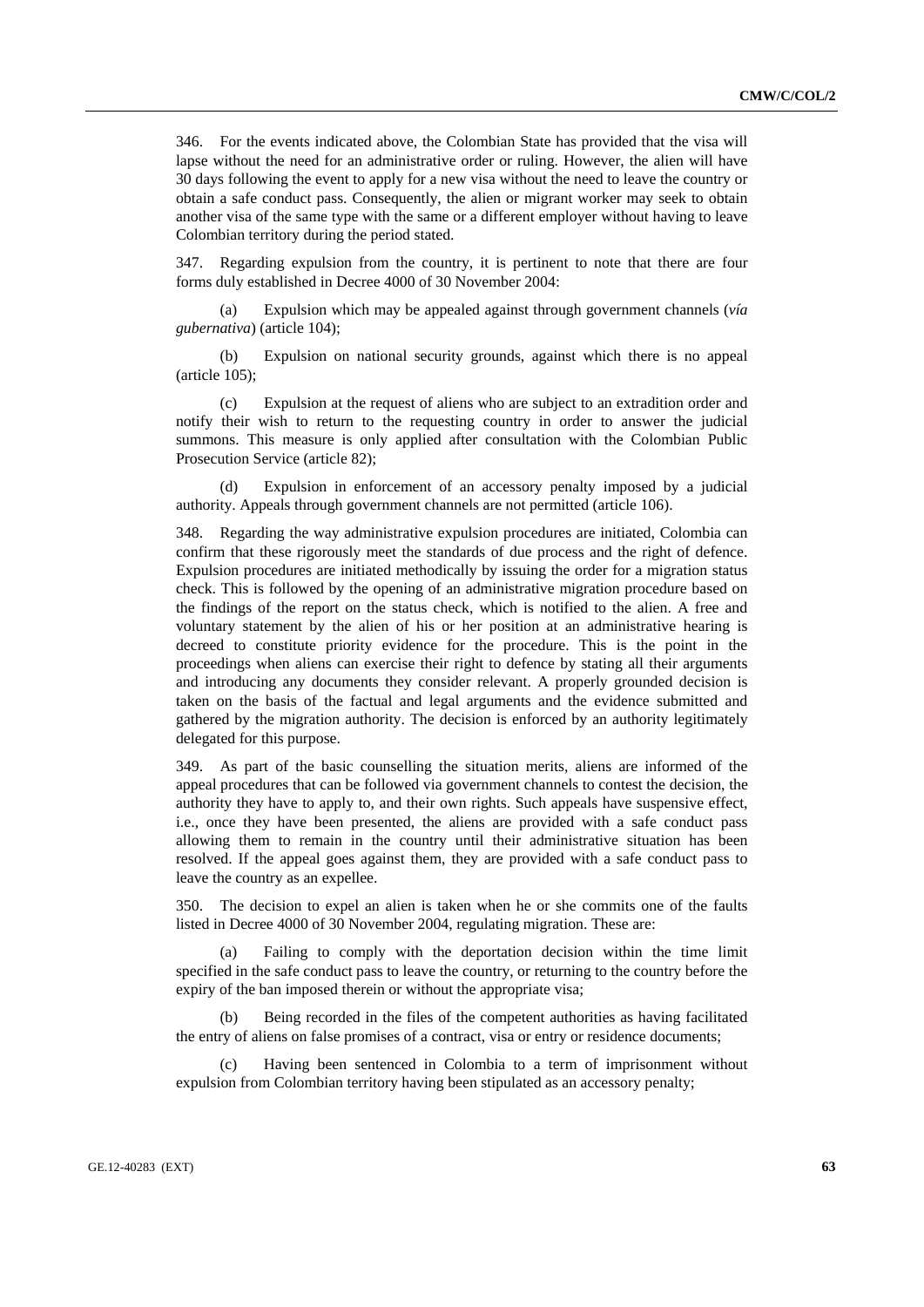(d) Having documents fraudulently identifying them as a national of Colombia or another country.

351. On this subject, it is important to mention the power available to the migration authority when dealing with an alien who represents a threat to national security, as previously defined in Colombian legislation, which is to apply expulsion without any right of appeal through government channels. Although this measure cannot be appealed, it may only be applied to aliens who have engaged in activities that jeopardize national security, public order, public health, public peace or public security, or when there is intelligence information indicating that they represent a threat to national security, public order, public security or public peace or when the Colombian State has been informed by a foreign authority that a conviction has been handed down or an arrest warrant issued for the persons in that country for ordinary offences, or that such persons are listed by Interpol.

352. The decision to carry out expulsion in this way, as provided for in article 105 of the current migration law, must in all cases be properly founded, and is a tool of the State to preserve national sovereignty and the constitutional order that must be respected by other States. It is also given constitutional support by article 100 of the Constitution, which states that while aliens enjoy the same civil rights as are granted to Colombians, the law may nullify or attach special conditions to the exercise of particular civil rights for reasons of public order.

353. In addition to the above, there is another way for aliens to be expelled from the country, which is when their extradition has been requested by their country of origin and they express the wish to appear before its authorities. In this case, the Colombian State may proceed with expulsion and handover to the authority of the requesting country, always provided this is to the satisfaction of the Government, to which end the Colombian Director of Public Prosecutions may suspend enforcement of any warrant of arrest for the purpose of extradition, or order the release from detention of the person whose extradition is requested.

354. To comply with the expulsion order, the alien may only enter the country after the expiry of the entry ban, which may have a duration of no less than five years. If a ban of more than 10 years is imposed, the Director of the organization or the Assistant Director of Alien Affairs must be consulted (annex 8).

# **D. Part V of the Convention: Provisions applicable to particular categories of migrant workers and members of their families**

355. Concerning application of this group of articles in the Convention, the Colombian State confirmed its compliance in paragraphs 88 to 96 of the first report submitted to the Committee.

356. Likewise, in the present report, and in section A of chapter II in particular, the Government of Colombia has reiterated its wholehearted commitment to complying fully with the provisions of the Convention.

# **E. Part VI of the Convention: Promotion of sound, equitable, humane and lawful conditions in connection with international migration of workers and members of their families**

357. Concerning application of this group of articles in the Convention, the Colombian State confirmed its compliance in paragraphs 97 to 103 of the first report submitted to the Committee.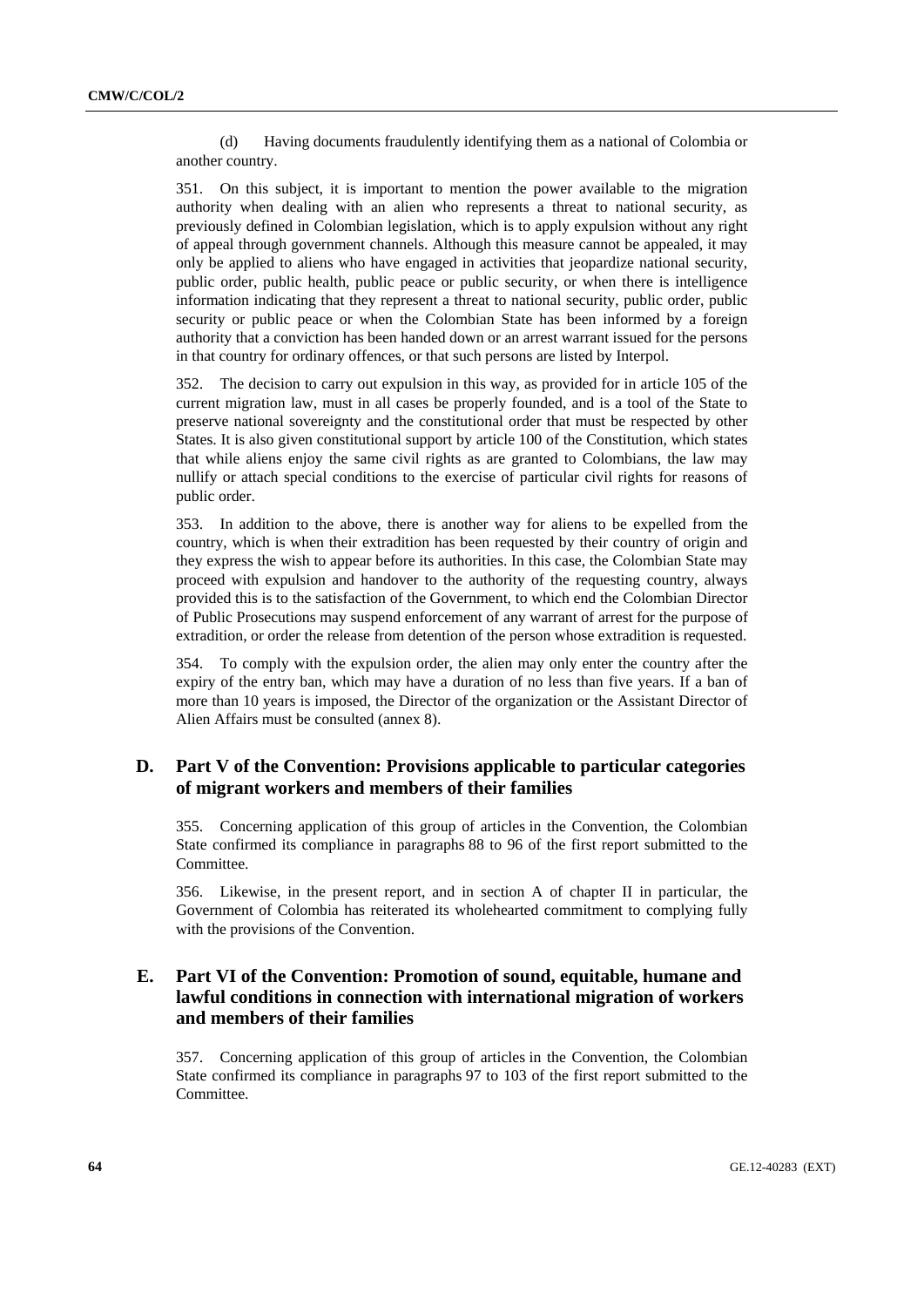### **1. Article 65: Establishment of appropriate services to deal with questions concerning international migration of workers and members of their families**

358. Migrant workers who enter the country as holders of a visa having a duration of over three months and requiring registration must carry this out with the migration authority, whose user assistance mechanisms will provide them with the information they request and indeed with the information they need for their residence in Colombia. Thus, although the migration rules contained in Decree 4000 of 2004 were duly published, the migration authority has set out to disseminate and publicize these rules to facilitate timely awareness and comprehension of them by migrant workers.

359. There is international cooperation as regards the sharing of migration information, but this is confined to figures and does not extend to private information on the entry of aliens, given the confidential nature of the files held by DAS.

360. Foreign consular services may be used by aliens as soon as they become subject to administrative proceedings. It should be noted here that it is often migrant or foreign workers themselves who choose not to avail themselves of this right, and indeed ask for the consulate representing them not to be notified.

361. Likewise, in the present report, and in point II.L in particular, the Government of Colombia has reiterated its wholehearted commitment to complying fully with the provisions of the Convention to which this article relates.

### **2. Article 67: Measures regarding the orderly return of migrant workers and members of their families to the State of origin, their resettlement and cultural reintegration**

362. The present report (chapter II, section M *supra*) has reiterated the commitment of the Government of Colombia to complying fully with the provisions of the Convention to which this article relates.

## **3. Articles 68 and 69: Measures aimed at the prevention and elimination of illegal or clandestine movements and employment of migrant workers in an irregular situation; measures taken to ensure that migrant workers in an irregular situation do not persist in this condition within the territory of a State party and circumstances to take into account in case of regularization procedures**

363. The present report (chapter II, section P *supra*) has reiterated the commitment of the Government of Colombia to complying fully with the provisions of the Convention to which these articles relate.

### **4. Article 70: Measures taken to ensure that living conditions of migrant workers and members of their families in a regular situation are in keeping with the standards of fitness, safety, health and principles of human dignity**

364. In 2007, the Colombian State, acting through the Colombia Unites Us programme of the Department of Consular Affairs and Colombian Communities Abroad, undertook the task of creating a comprehensive migration policy. The goal of this policy is to deal comprehensively with the social, political, economic, cultural, legal and institutional phenomena associated with international migration. Accordingly, it aims to expand and uphold the scope of individual freedoms and basic capabilities, contributing to governance through consideration of the processes associated with migration as an essential part of foreign policy, on the basis of the parameters created by laws of constitutional rank and the defence of human rights.

365. The expansion of freedom refers to the explicit consideration of instrumental freedoms as part of economic and social policies, such as the creation of conditions to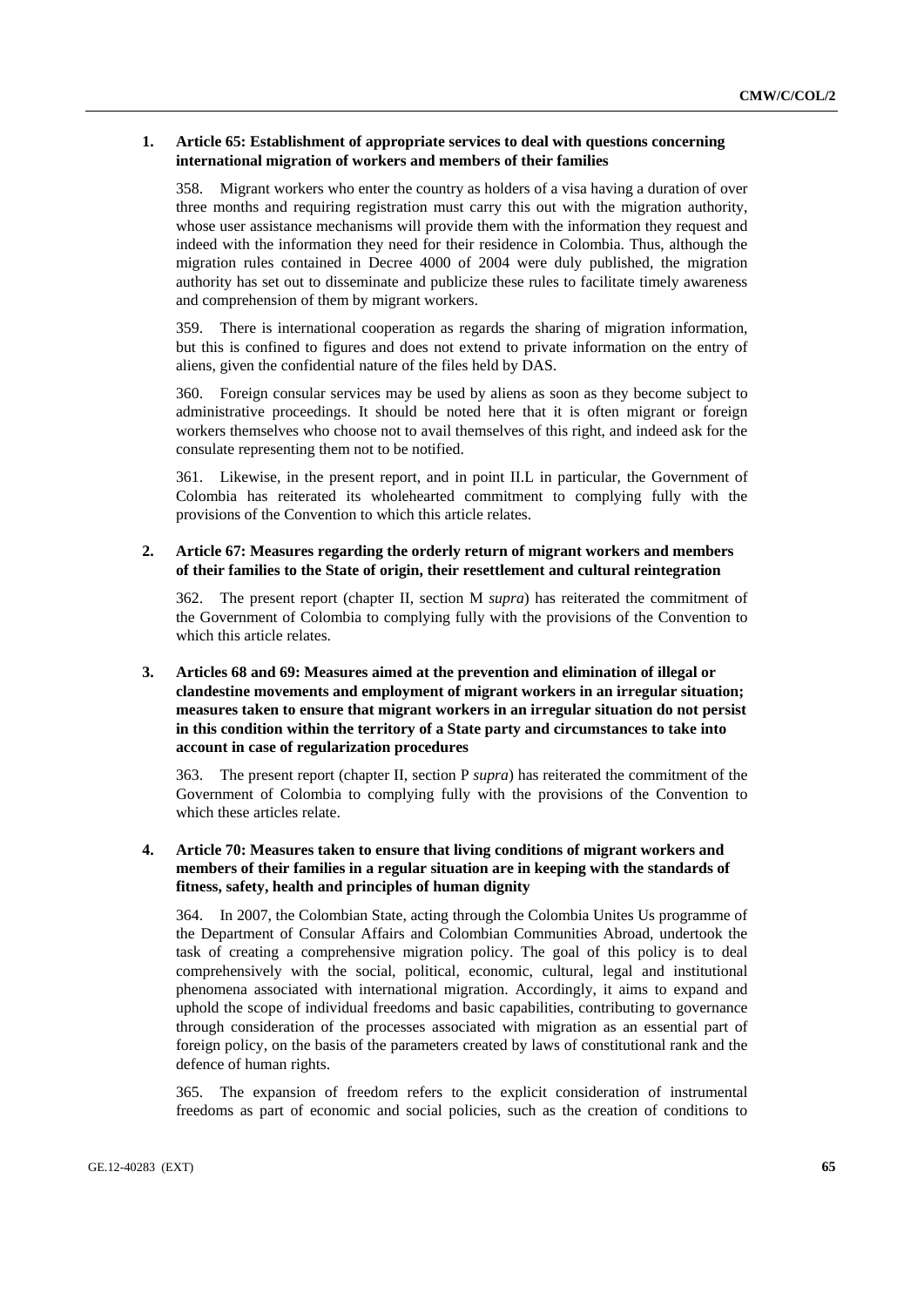ensure participation by citizens in decision-making processes that affect them, which includes the choice of participation mechanisms and extension of the scope of decisionmaking about personal movement, so that decisions about emigration, immigration and return can increasingly become free rather than being forced or induced.

366. The policy of the Colombian State with regard to migration phenomena is explicit and comprehensive and provides a stable basis for the coordinated action of the State in: (a) proper protection of the human rights of Colombians abroad, and (b) consistent treatment of aliens in Colombia.

367. Where migrants' rights are concerned, Colombia accepted international obligations under the International Convention on the Protection of the Rights of All Migrant Workers and Members of Their Families, whereby the Colombian State has undertaken to adopt differentiated measures for the benefit of people who are on Colombian territory as migrants. Colombia is also committed to the Convention Relating to the Status of Refugees.

368. According to article 100 of the Colombian Constitution, aliens enjoy the same rights as nationals on Colombian territory. This premise is intended to guard against abuses of power committed against aliens or the vulnerable. In 2003, Act 800 was created to approve the United Nations Convention against Transnational Organized Crime and the Protocol to Prevent, Suppress and Punish Trafficking in Persons, especially Women and Children, which supplements the Convention, and to provide assistance and protection to the victims of these crimes.

369. The provisions of the international human rights instruments ratified by Colombia extend to migrants present in Colombia. Aliens on Colombian territory enjoy the same rights as people with Colombian nationality, with some specific exceptions. Thus, under the international human rights treaties ratified by Colombia, the State is obliged to protect and guarantee the rights of everyone subject to its jurisdiction.

# **F. Subjects of concern, suggestions and recommendations of the Committee: training in and dissemination of the Convention, and participation of civil society**

370. Although the report has not been prepared in direct coordination with civil society, this has continued to play a fundamental and important role in the application of the Convention through actions, many of them civil society initiatives and others undertaken jointly, that have included the holding of seminars, forums and workshops with assistance from State bodies responsible for migration issues, addressing subjects encompassing both the actions undertaken by the country in relation to migration flows and the dissemination, explanation and application of the Convention.

371. Although the Convention has been disseminated among the different Colombian bodies whose functions and competences have a bearing upon its subject matter, there is no specific training programme for officials.

372. The Ministry of Social Protection signed an agreement with the International Organization for Migration (IOM) and the General Labour Confederation (CGT) to set up the Migrant Information and Support Centre (CIAMI) for the purpose of providing information on work and/or services outside the country and in Colombia relating to the subjects of international labour migration and social protection, the aim being to support regulated, decent migration and to oversee respect for human rights in origin, transit and destination countries.

373. Accordingly, the Ministry of Social Protection, in coordination with CIAMI-CGT, based in Bogotá, has continued with its campaigns of awareness-raising, guidance and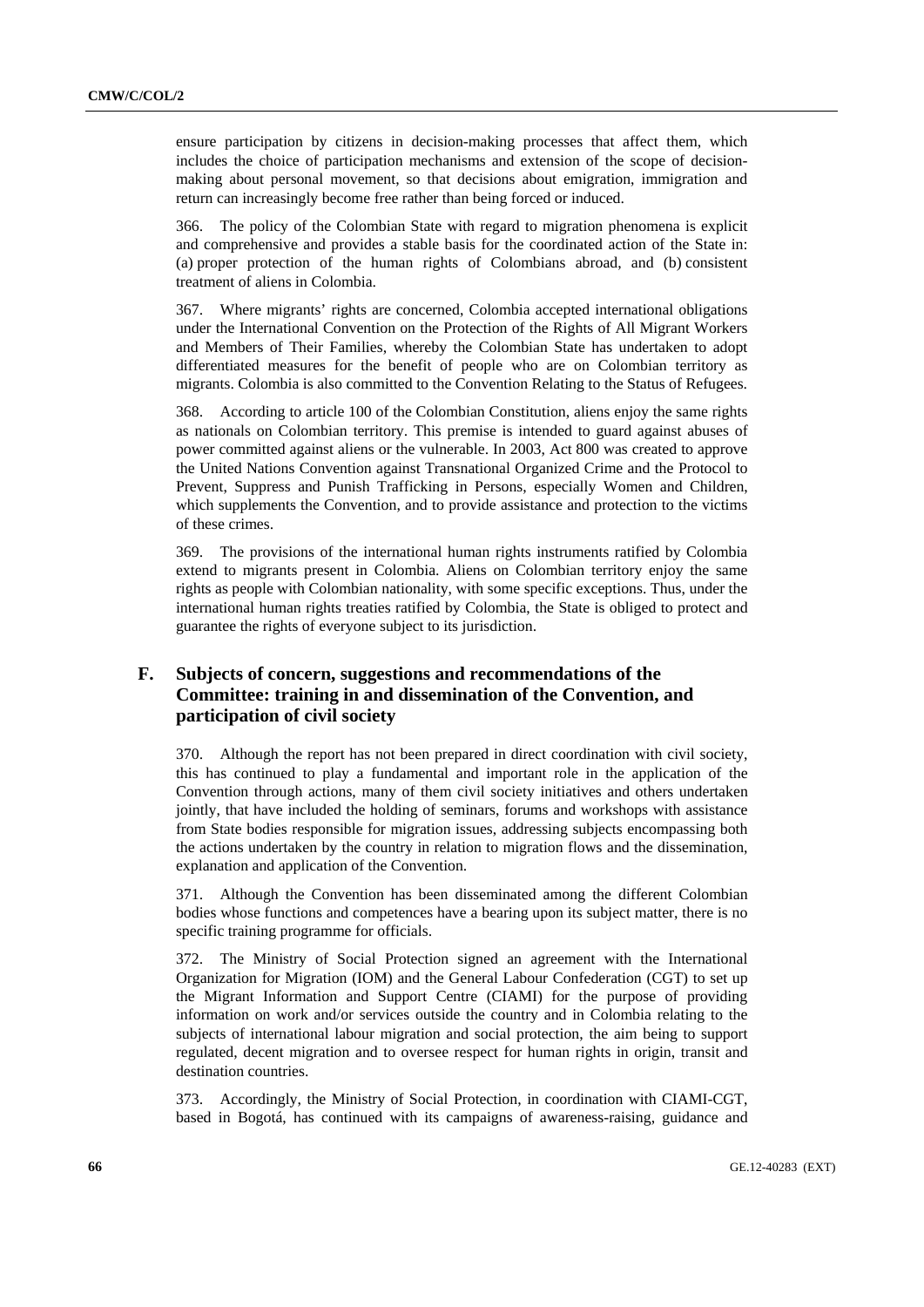publicization of services and rights among potential Colombian migrants abroad and foreign migrants in Colombia by redesigning, publishing and publicizing documents containing information on the following subjects, which are distributed at CIAMI-CGT:

 (a) Canadian, Spanish and United States passports, with technical details and a variety of information on general aspects of these countries, visa application requirements and information about the Colombian embassy and consulates, among other things.

 (b) Charter of Migrants' Human Rights, the Advantages and Disadvantages of Migration.

(c) Charter on International Migrant Women, Children and Families.

374. Joint implementation of information campaigns is intended to fill in gaps in people's knowledge about migration, promote regular migration and prevent [*sic*] migrants from knowing their rights and duties in both the home and destination countries and avoiding being drawn into human trafficking networks.

375. Similarly, as part of the "Technical assistance for the characterization of labour markets at the national level" project, the Ministry of Social Protection has continued to provide technical assistance to officials of the 32 territorial branches and two special offices of the Ministry around the country, with particular emphasis on border areas, where training has been provided in migration management and policy, migration instruments and agreements and migrants' human rights, with participation in some cases by officials from the Alien Affairs Branch of the Administrative Department of Security (DAS).

376. The Ministry of Social Protection also carries out inspection, oversight and enforcement of employment, labour and social security standards through the Labour Inspection, Monitoring and Control Unit, with local offices and labour inspectorates throughout the country.

377. The labour inspection, oversight and control system takes an intelligent preventive and proactive approach based on criteria of reliability and maximization of coverage and impact.

378. The Ministry's new inspection strategies centre on the establishment of management agreements whose purpose is to create collaboration commitments between workers and employers, by branch of economic activity and by firm, to raise standards of compliance with occupational requirements and stimulate a process of continuous improvement.

379. Other aims are to get closer to citizens, create a culture of conciliation in conflict resolution, improve the quality and timeliness of the services provided, increase coverage of the population served, expand the availability of human resources and achieve greater specialization in the work of inspectors and conciliators.

# **IV. Final considerations**

380. All in all, the number of migrant workers in Colombia does not amount to 0.05 per cent of the whole population; however, it is important to reiterate once again that Colombia does respect the rights recognized in the Convention, and domestic legislation accordingly guarantees all the rights for migrant workers and their families enshrined in international law.

381. There have been no reports or complaints of employers abusing or ill-treating migrant workers holding visas issued by the Ministry of Foreign Affairs, nor have there been reports or complaints in State institutions about infringements of the rights of family members.